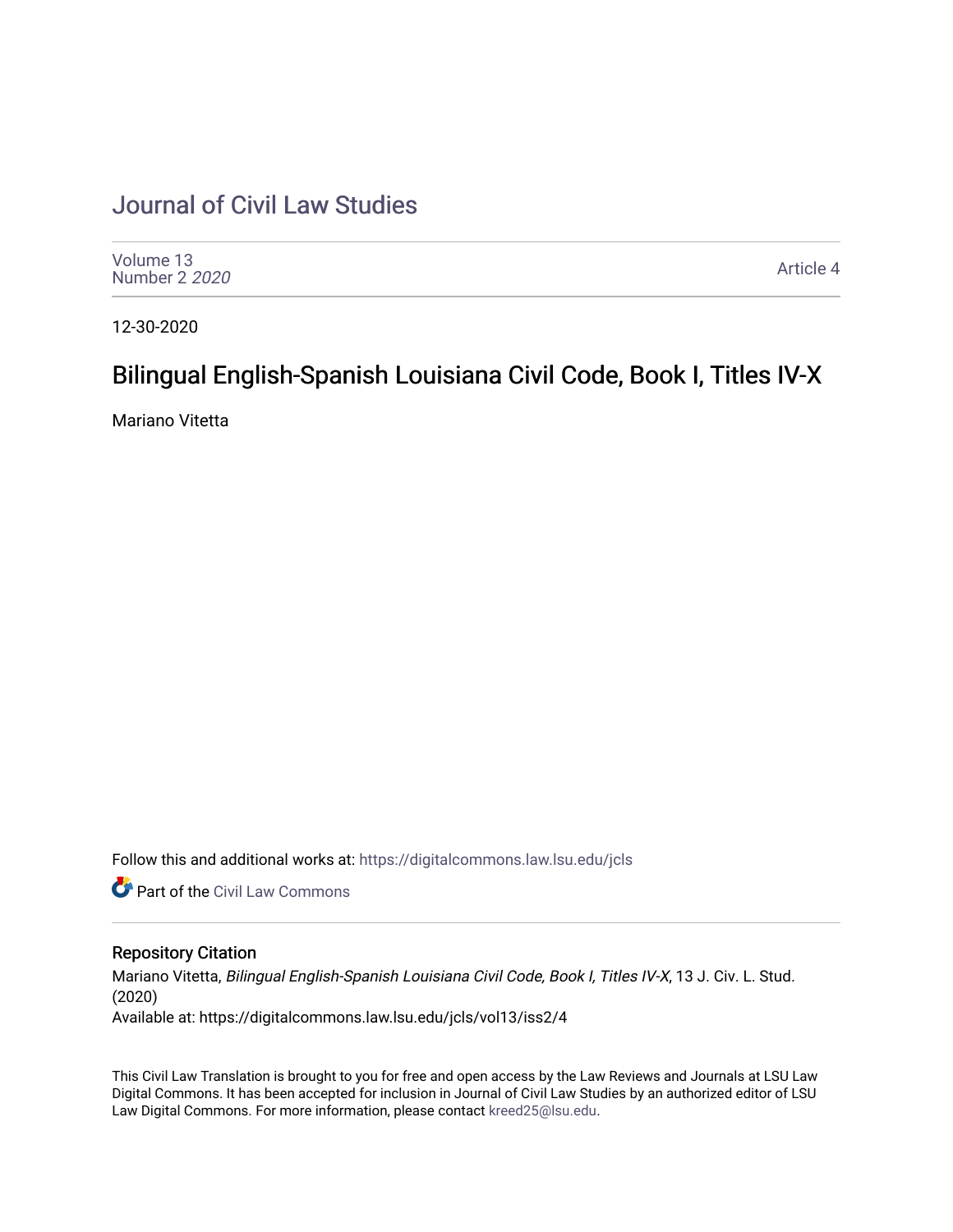### **BILINGUAL ENGLISH-SPANISH LOUISIANA CIVIL CODE, BOOK I, TITLES IV-X**

#### Mariano Vitett[a\\*](#page-1-0)

In Volume 13, Number 1, of the Journal of Civil Law Studies, we published an introduction to the Louisiana Civil Code Spanish Translation Project<sup>[1](#page-1-1)</sup> together with the first articles (Titles I through III) translated into Spanish.<sup>[2](#page-1-2)</sup> Now, in addition to the trilingual English-French-Spanish version of Book IV we are also publishing in this number, $3$  we are offering our readers a translation of the rest of Book I, including Titles IV through X. With this piece, the translation into Spanish of Book I is published in full in this Journal and is soon to appear on the webpage of the LCCO project.<sup>[4](#page-1-4)</sup> More titles in Spanish will follow in upcoming issues of the Journal.

This translation into Spanish was done by Mariano Vitetta, under the supervision of Olivier Moréteau. María Natalia Rezzonico contributed as an assistant translator and reviser. A final review was done by the Validation Committee made up by Jimena Andino Dorato (Montreal, Canada), Francisco Alterini (Buenos Aires, Argentina), Ignacio Alterini (Buenos Aires, Argentina), Ricardo Chiesa (Buenos Aires, Argentina), Alejandro Garro (New York, United States of America), Aniceto Masferrer (Valencia, Spain), Luis Muñiz Argüelles (San Juan, Puerto Rico), Agustín Parise (Maastricht, The Netherlands), Julio César Rivera (Buenos Aires,

<span id="page-1-0"></span>Research Associate, Center of Civil Law Studies, Louisiana State University; M.A. in English-Spanish Legal Translation and LL.B. (University of Buenos Aires), LL.M. (Louisiana State University).

<span id="page-1-1"></span><sup>1.</sup> Mariano Vitetta, *A Brief Introduction to the Louisiana Civil Code Spanish Translation Project*, 13 J. CIV. L. STUD. 161 (2020).

<span id="page-1-2"></span><sup>2.</sup> *Louisiana Civil Code: Preliminary Title, Book I, Titles I, II, III*, 13 J. CIV. L. STUD. 165 (2020).

<span id="page-1-3"></span><sup>3.</sup> Olivier Moréteau & Mariano Vitetta, *Trilingual Louisiana Civil Code, Book IV: Conflicts of Laws in English, French, and Spanish*, 13 J. CIV. L. STUD. 351 (2020).

<span id="page-1-4"></span><sup>4.</sup> Center of Civil Law Studies*, Louisiana Civil Code Online,* LSU Law, [https://perma.cc/GEQ3-XWFC.](https://perma.cc/GEQ3-XWFC)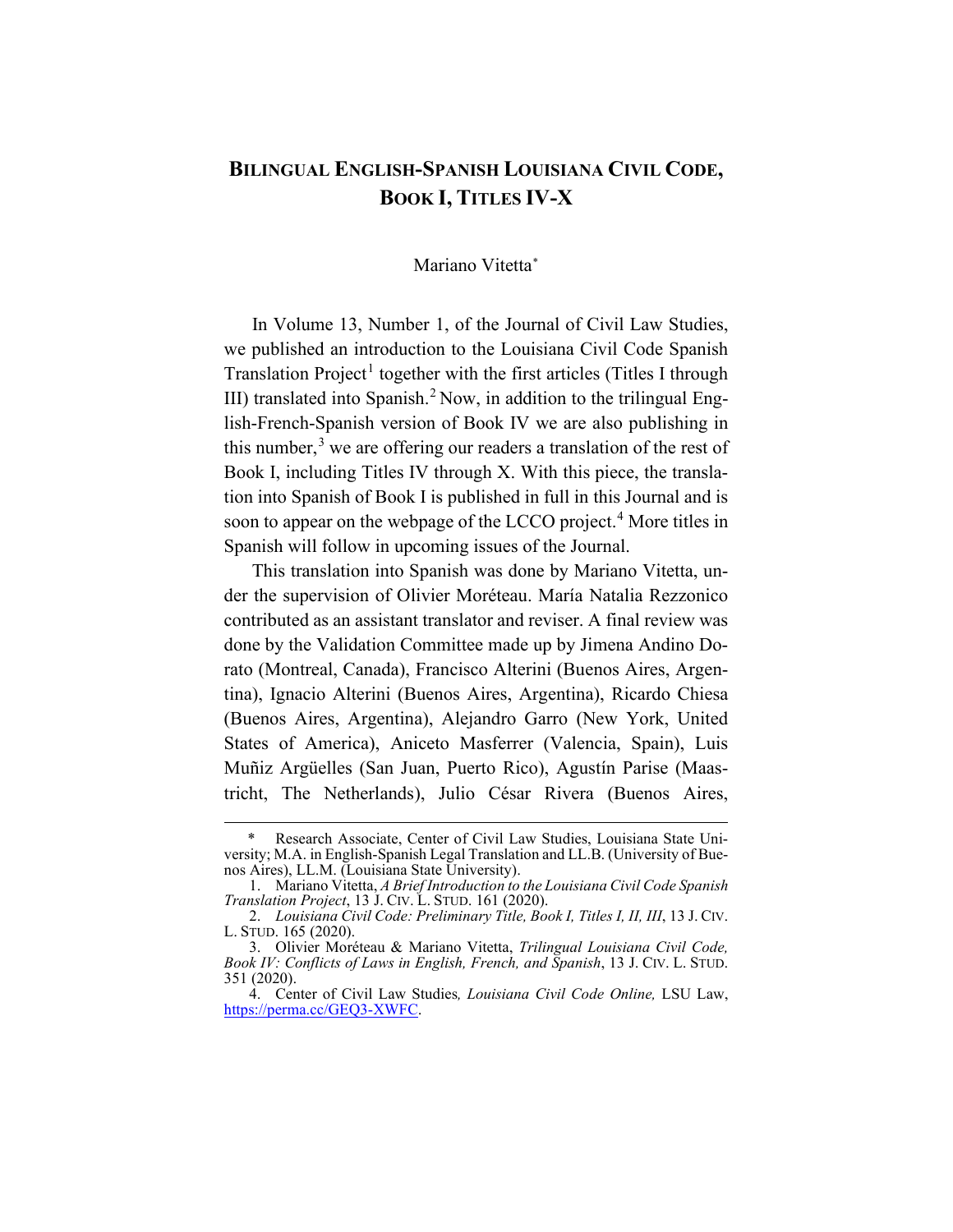Argentina), Andrés Sánchez Herrero (Rosario, Argentina), and Lécia Vicente (Baton Rouge, United States of America). Most members have contributed remarks and have helped improve the quality of the translation.

As was done in the French translation, when the text of an article dates back to the 1870 Louisiana Civil Code, the original French has been followed as the source text, rather than the English.<sup>[5](#page-2-0)</sup> This is the case, for example, of articles 299, 300, and 338, in which translator's notes have been inserted.

The Center of Civil Law Studies looks forward to any comments on the translation that readers may have. We welcome corrections, as well as proposals to improve the Spanish text.

<span id="page-2-0"></span><sup>5.</sup> Olivier Moréteau, *The Louisiana Civil Code in French: Translation and Retranslation*, 9 J. CIV. L. STUD. 223 (2016) ("Staying faithful to the original language used in the Code and its sources is a priority in this project, given the fact that the French version of the Civil Code, whenever traceable, is recognized by the courts as authoritative, whenever the English may contradict the French").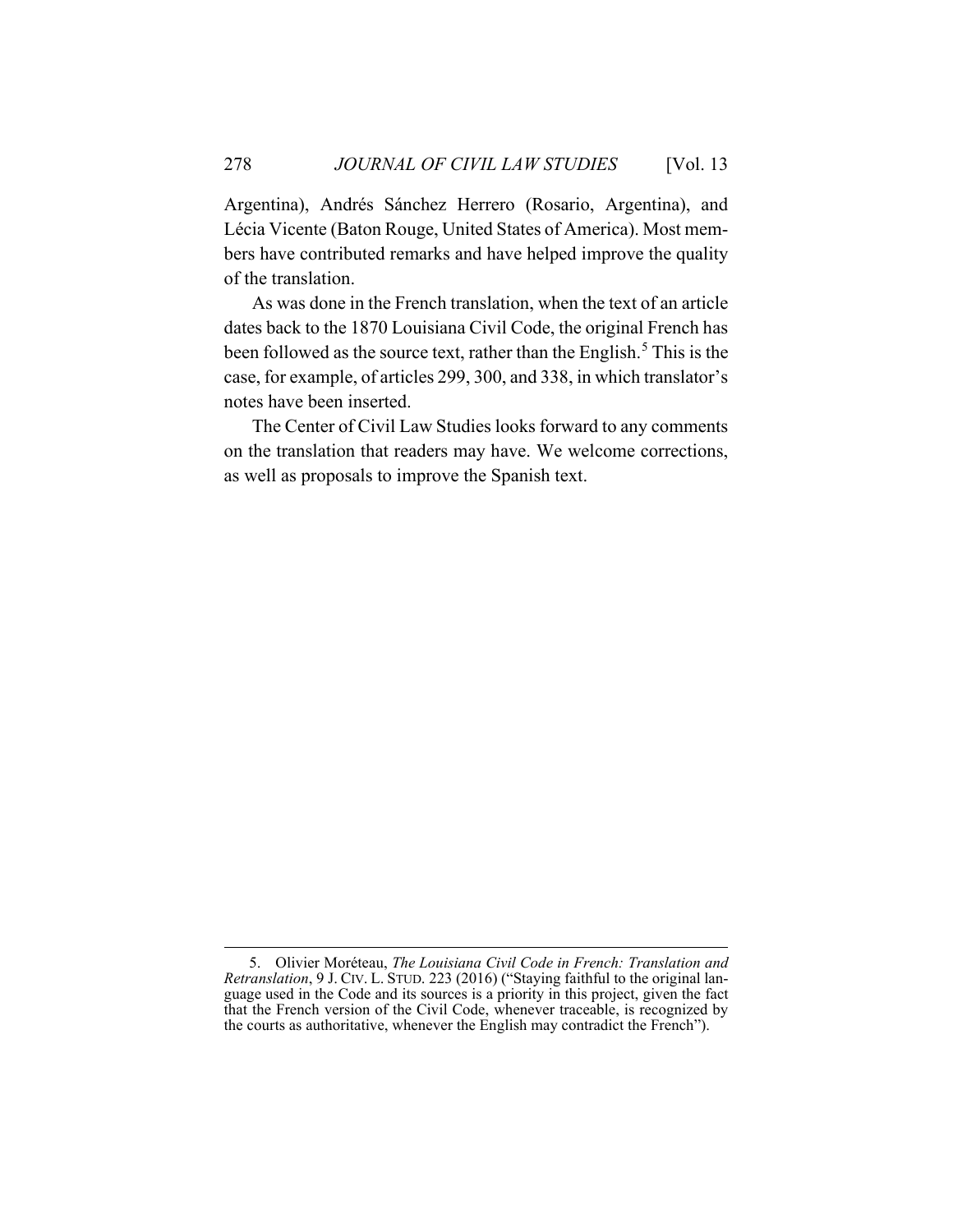#### BOOK I. OF PERSONS

 $(\ldots)$ 

#### TITLE IV. HUSBAND AND WIFE

#### CHAPTER 1. MARRIAGE: GENERAL PRINCIPLES

#### [Acts 1987, No. 886, §1, eff. Jan. 1, 1988.]

Art. 86. Marriage is a legal relationship between a man and a woman that is created by civil contract. The relationship and the contract are subject to special rules prescribed by law.

Art. 87. The requirements for the contract of marriage are:

The absence of legal impediment.

A marriage ceremony.

The free consent of the parties to take each other as husband and wife, expressed at the ceremony.

Art. 88. A married person may not contract another marriage.

Art. 89. Persons of the same sex may not contract marriage with each other. A purported marriage between persons of the same sex contracted in another state shall be governed by the provisions of Title II of Book IV of the Civil Code. [Acts 1999, No. 890, §1.]

#### *LIBRO I. DE LAS PERSONAS*

*(…)*

*TÍTULO IV. DEL MARIDO Y LA MUJER*

*CAPÍTULO 1. DEL MATRIMONIO: PRINCIPIOS GENERALES*

*[Sec. 1, ley n.o 886 de 1987, vigente desde el 1 de enero de 1988].*

*Art. 86. El matrimonio es la relación jurídica entre un hombre y una mujer creada mediante contrato civil. La relación y el contrato están sujetos a las reglas especiales establecidas en la ley.* 

Art*. 87. Son requisitos del contrato de matrimonio: La ausencia de impedimento legal.*

*La ceremonia de matrimonio. El libre consentimiento de las partes para tomarse mutuamente como marido y mujer, expresado en la ceremonia.*

*Art. 88. La persona casada no podrá contraer otro matrimonio.*

*Art. 89. Las personas del mismo sexo no podrán contraer matrimonio entre sí. El supuesto matrimonio entre personas del mismo sexo contraído en otro estado se regirá por las disposiciones del Título II del Libro IV del Código Civil. [Sec. 1, ley n.<sup>o</sup> 890 de 1999].*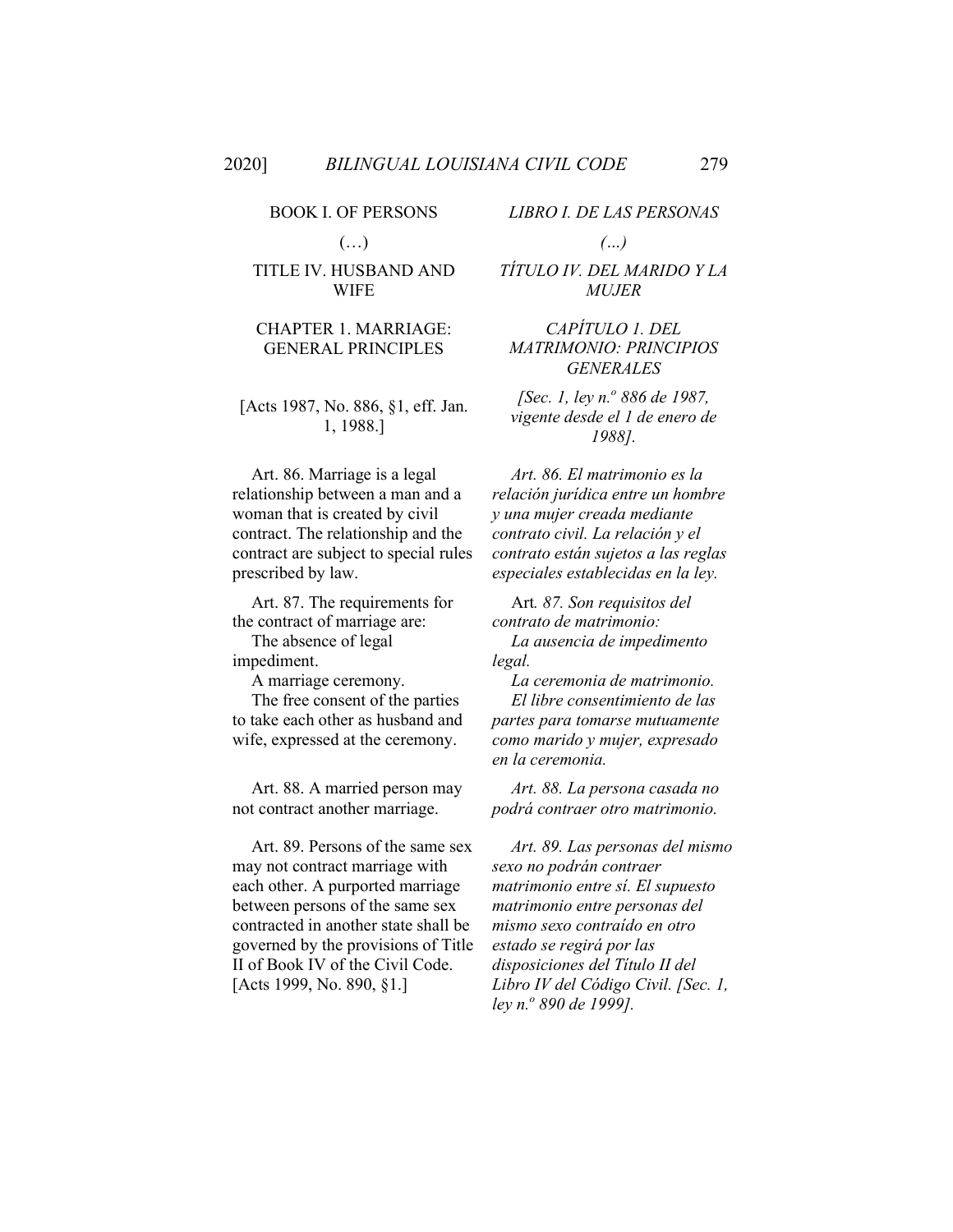Art. 90. A. The following persons may not contract marriage with each other:

(1) Ascendants and descendants.

(2) Collaterals within the fourth degree, whether of the whole or of the half blood.

B. The impediment exists whether the persons are related by consanguinity or by adoption. Nevertheless, persons related by adoption, though not by blood, in the collateral line within the fourth degree may marry each other if they obtain judicial authorization in writing to do so. [Acts 2004, No. 26, §1.]

Art. 91. The parties must participate in a marriage ceremony performed by a third person who is qualified, or reasonably believed by the parties to be qualified, to perform the ceremony. The parties must be physically present at the ceremony when it is performed.

Art. 92. A marriage may not be contracted by procuration.

Art. 93. Consent is not free when given under duress or when given by a person incapable of discernment.

*Art. 90. A. Las siguientes personas no podrán contraer matrimonio entre sí:*

*1) Ascendientes y descendientes. 2) Parientes colaterales dentro del cuarto grado, consanguíneos por ambos o por uno de los progenitores.*

*B. El impedimento rige tanto entre personas emparentadas por consanguinidad como por adopción. No obstante, las personas emparentadas por adopción, pero no por consanguinidad, en la línea colateral dentro del cuarto grado podrán contraer matrimonio entre sí en caso de obtener autorización judicial por escrito al efecto. [Sec. 1, ley n.o 26 de 2004].*

*Art. 91. Las partes deben participar en una ceremonia de matrimonio celebrada por un tercero que esté habilitado o que las partes crean, con fundamentos razonables, que lo esté, para tal acto. Las partes deben estar presentes físicamente al momento de la celebración de la ceremonia.* 

*Art. 92. No se podrá celebrar el matrimonio por poder.*

*Art. 93. El consentimiento no es libre cuando se presta bajo coerción o cuando quien lo presta carece de discernimiento.*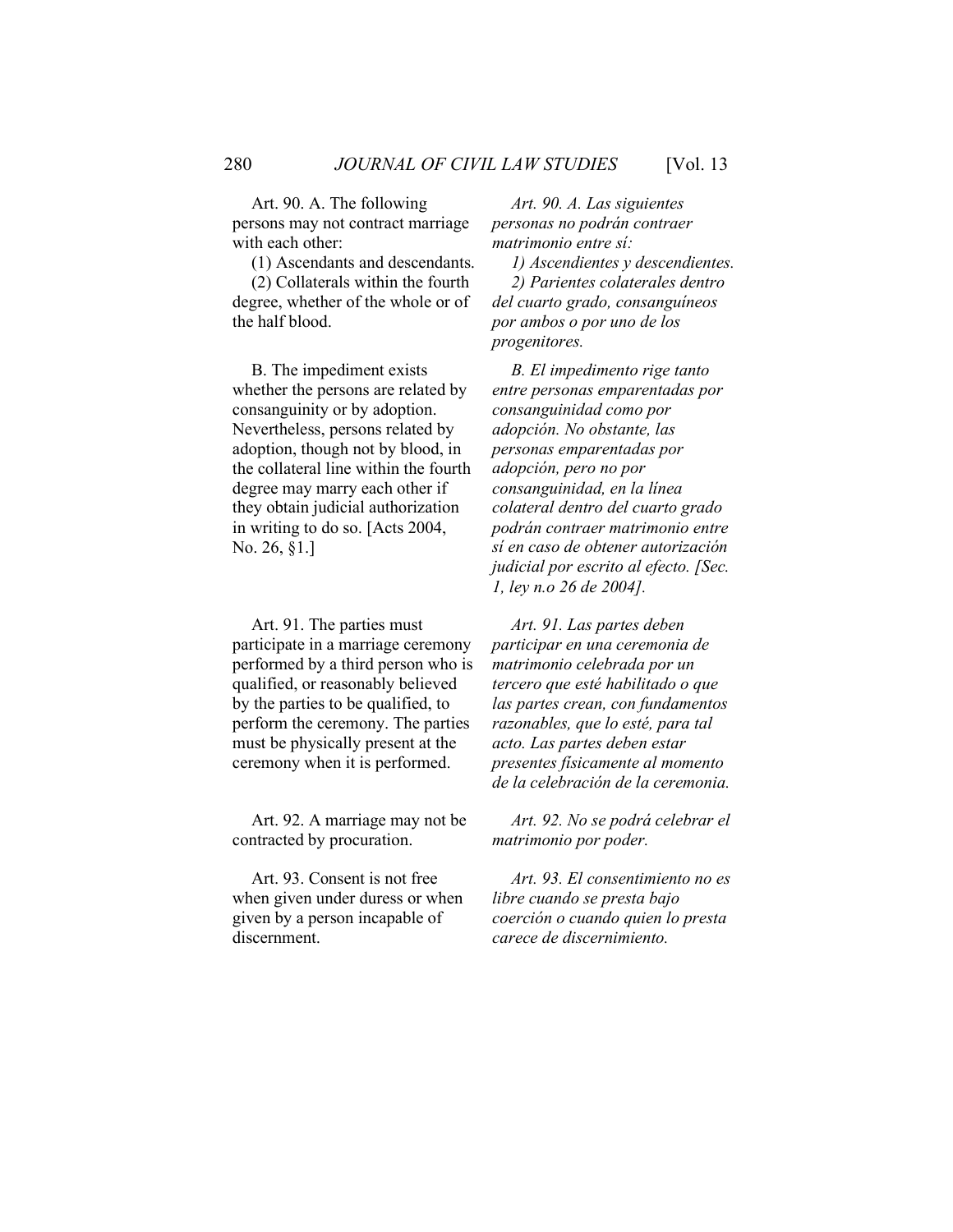#### CHAPTER 2. NULLITY OF MARRIAGE

[Acts 1987, No. 886, §1, eff. Jan. 1, 1988.]

Art. 94. A marriage is absolutely null when contracted without a marriage ceremony, by procuration, or in violation of an impediment. A judicial declaration of nullity is not required, but an action to recognize the nullity may be brought by any interested person.

Art. 95. A marriage is relatively null when the consent of one of the parties to marry is not freely given. Such a marriage may be declared null upon application of the party whose consent was not free. The marriage may not be declared null if that party confirmed the marriage after recovering his liberty or regaining his discernment.

Art. 96. An absolutely null marriage nevertheless produces civil effects in favor of a party who contracted it in good faith for as long as that party remains in good faith. When the cause of the nullity is one party's prior undissolved marriage, the civil effects continue in favor of the other party,

#### *CAPÍTULO 2. DE LA NULIDAD DEL MATRIMONIO*

*[Sec. 1, ley n.<sup>o</sup> 886 de 1987, vigente desde el 1 de enero de 1988].*

*Art. 94. El matrimonio es nulo de nulidad absoluta cuando es contraído sin ceremonia de matrimonio, por poder o a pesar de la existencia de un impedimento. No se requiere declaración judicial de nulidad, pero cualquier persona interesada puede iniciar una acción para el reconocimiento de la nulidad.*

*Art. 95. El matrimonio es nulo de nulidad relativa cuando el consentimiento de una de las partes para contraerlo no se presta de manera libre. Tal matrimonio podrá ser anulado a petición de la parte cuyo consentimiento no fue libre. El matrimonio no se podrá anular si esa persona confirmó el matrimonio después de haber recuperado la capacidad de prestar su consentimiento libremente o de haber recobrado el discernimiento.*

*Art. 96. El matrimonio nulo de nulidad absoluta produce, no obstante, efectos civiles a favor de la parte que lo contrajo de buena fe en tanto esa parte conserve la buena fe. Cuando la causa de la nulidad es el matrimonio anterior no disuelto de una de las partes, perduran los efectos civiles a favor*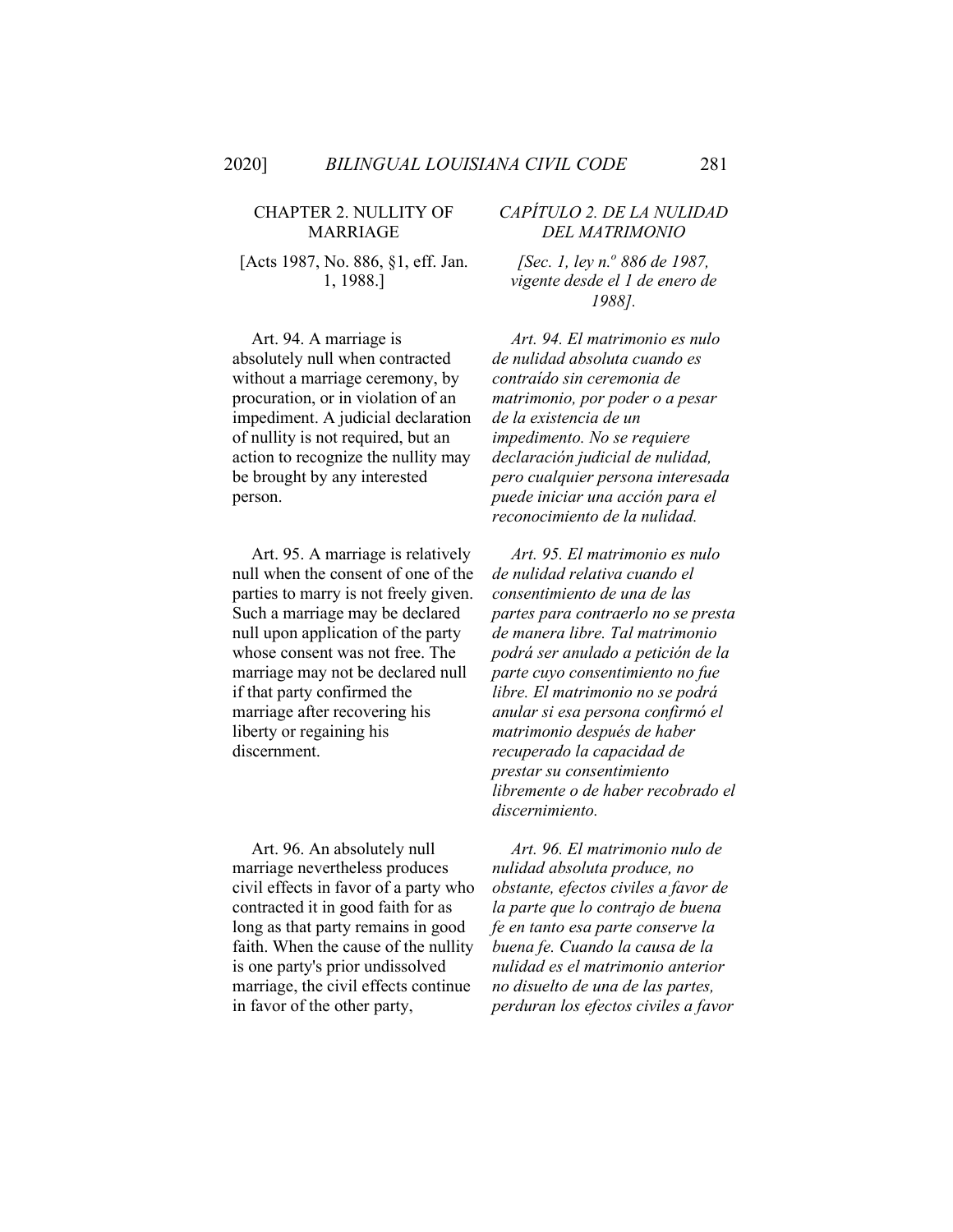regardless of whether the latter remains in good faith, until the marriage is pronounced null or the latter party contracts a valid marriage. When the cause of the nullity is an impediment of age, the marriage produces civil effects in favor of a child of the parties. When the cause of the nullity is another reason, a marriage contracted by a party in good faith produces civil effects in favor of a child of the parties. A purported marriage between parties of the same sex does not produce any civil effects. [Amended by Acts 2019, No. 401, § 1.]

Art. 97. A relatively null marriage produces civil effects until it is declared null.

#### CHAPTER 3. INCIDENTS AND EFFECTS OF MARRIAGE

#### [Acts 1987, No. 886, § 1, eff. Jan. 1, 1988.]

Art. 98. Married persons owe each other fidelity, support, and assistance.

Art. 99. Spouses mutually assume the moral and material direction of the family, exercise parental authority, and assume the *de la otra parte,* 

*independientemente de que esta última conserve o no la buena fe, hasta que se declare la nulidad del matrimonio o esa otra parte celebre un matrimonio válido. Cuando la causa de la nulidad es un impedimento debido a la edad, el matrimonio produce efectos civiles a favor de los hijos de las partes. Cuando la causa de la nulidad es otra,el matrimonio contraído de buena fe por una parte produce efectos civiles a favor de los hijos de las partes. El supuesto matrimonio entre partes del mismo sexo no produce ningún efecto civil. [Modificado por Sec. 1, ley n.o 401 de 2019].*

*Art. 97. El matrimonio nulo de nulidad relativa produce efectos civiles hasta que se declare su nulidad.*

#### *CAPÍTULO 3. DE LAS INCIDENCIAS Y DE LOS EFECTOS DEL MATRIMONIO*

*[Sec. 1, ley n.<sup>o</sup> 886 de 1987, vigente desde el 1 de enero de 1988].*

*Art. 98. Las personas casadas se deben mutuamente fidelidad, socorro y asistencia.* 

*Art. 99. Ambos cónyuges se encargan de la conducción moral y material de la familia, ejercen la autoridad parental y asumen las*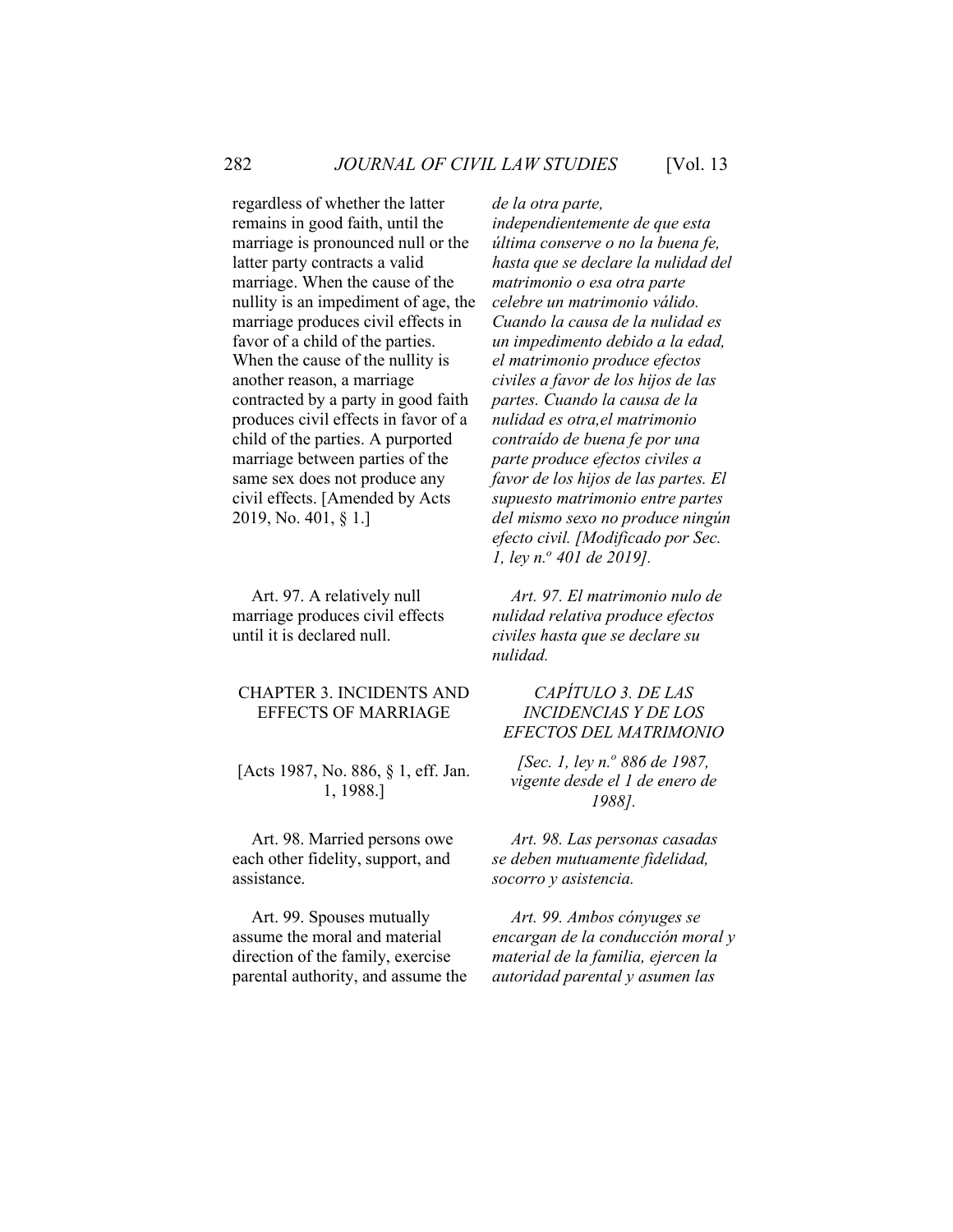moral and material obligations resulting therefrom.

Art. 100. Marriage does not change the name of either spouse. However, a married person may use the surname of either or both spouses as a surname.

#### CHAPTER 4. TERMINATION OF MARRIAGE

[Acts 1987, No. 886, § 1, eff. Jan. 1, 1988; Acts 1990, No. 1009, § 1, eff. Jan. 1, 1991.]

Art. 101. Marriage terminates upon:

A judicial declaration of its nullity, when the marriage is relatively null.

The issuance of a court order authorizing the spouse of a person presumed dead to remarry, as provided by law.

#### CHAPTER 1. THE DIVORCE ACTION

Art. 102. Except in the case of a covenant marriage, a divorce shall be granted upon motion of a

*obligaciones morales y materiales que de ello resulten.*

*Art. 100. El matrimonio no altera el nombre de ninguno de los cónyuges. No obstante, la persona casada puede usar como apellido el propio, el del otro cónyuge o ambos.*

#### *CAPÍTULO 4. DE LA DISOLUCIÓN DEL MATRIMONIO*

*[Sec. 1, ley n.o 886 de 1987, vigente desde el 1 de enero de 1988; sección 1, ley n.<sup>o</sup> 1009 de 1990, vigente desde el 1 de enero de 1991].*

*Art. 101. El matrimonio queda disuelto en los siguientes supuestos:* The death of either spouse. *La muerte de alguno de los cónyuges.* Divorce. *El divorcio. La declaración judicial de nulidad, cuando el matrimonio sea nulo de nulidad relativa. El dictado de una resolución judicial por la que se autorice al cónyuge de una persona presumida fallecida a contraer nuevo matrimonio, según lo dispuesto por la ley.*

### TITLE V. DIVORCE *TÍTULO V. DEL DIVORCIO*

#### *CAPÍTULO 1. DEL PROCESO DE DIVORCIO*

*Art. 102. Excepto en caso de que se hubiera celebrado un matrimonio con régimen de*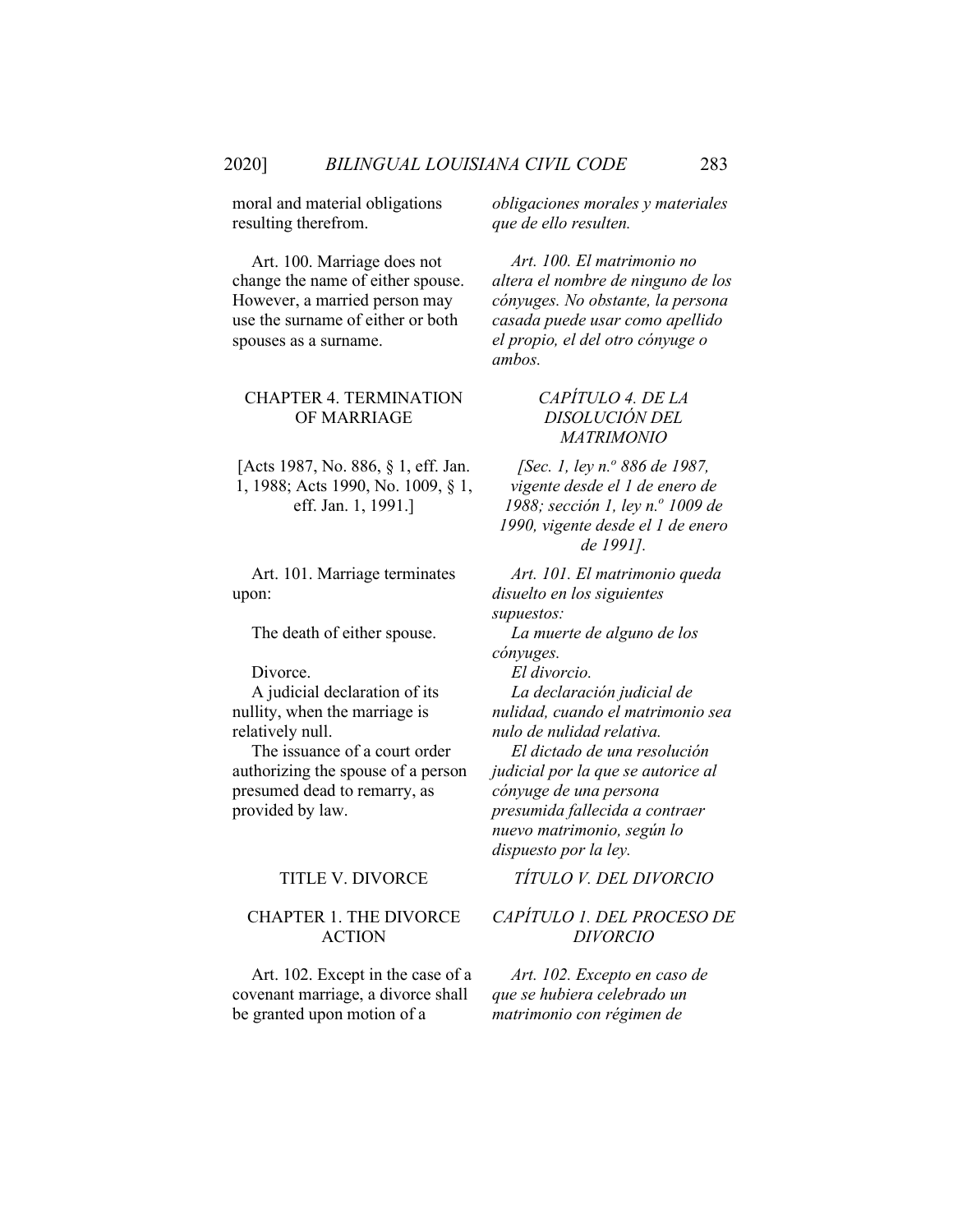spouse when either spouse has filed a petition for divorce and upon proof that the requisite period of time, in accordance with Article 103.1, has elapsed from the service of the petition, or from the execution of written waiver of the service, and that the spouses have lived separate and apart continuously for at least the requisite period of time, in accordance with Article 103.1, prior to the filing of the rule to show cause.

The motion shall be a rule to show cause filed after all such delays have elapsed. [Amended by Acts 1952, No. 229, § 1; Acts 1958, No. 331; Acts 1990, No. 1009, § 2, eff. Jan. 1, 1991; Acts 1991, No. 367, § 1; Acts 1993, No. 107, § 1; Acts 1995, No. 386, § 1; Acts 1997, No. 1380, § 1; Acts 2006, No. 743, § 1, eff. Jan. 1, 2007.]

Art. 103. Except in the case of a covenant marriage, a divorce shall be granted on the petition of a spouse upon proof that:

*disolución calificado, se decretará el divorcio a petición de uno de los cónyuges cuando cualquiera de ellos presente la demanda de divorcio y pruebe que transcurrió el período exigido por el artículo 103.1 desde la notificación de la demanda, o desde la renuncia por escrito a la notificación, y que los cónyuges han vivido separados sin interrupción al menos durante el período exigido, de acuerdo con el artículo 103.1, antes de la presentación de la solicitud de orden de comparecencia.*

*Dicha petición debe hacerse después de vencidos tales plazos. [Agregado por sec. 1, ley n.º 229 de 1952; ley n.<sup>o</sup> 331 de 1958; sec. 2, ley n.o 1009 de 1990, vigente desde el 1 de enero de 1991; sec. 1, ley n.o 367 de 1991; sec. 1, ley n.o 107 de 1993; sec. 1, ley n.o 386 de 1995; sec. 1, ley n.o 1380 de 1997; sec. 1, ley n.<sup>o</sup> 743 de 2006, vigente desde el 1 de enero de 2007].*

*Art. 103. Excepto en caso de que se hubiera celebrado un matrimonio con régimen de disolución calificado, se concederá el divorcio a petición de un cónyuge cuando se pruebe alguno de los siguientes supuestos:*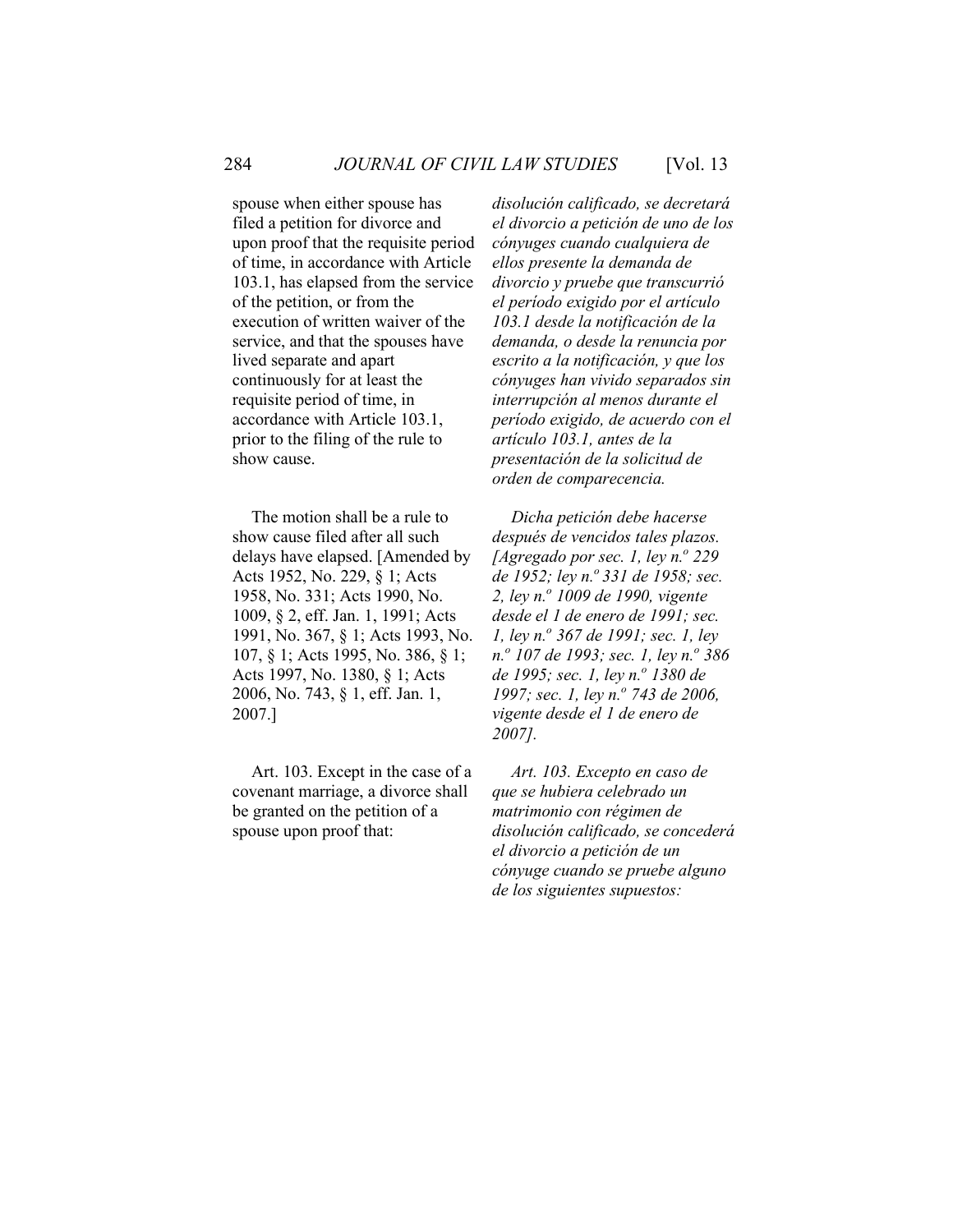(1) The spouses have been living separate and apart continuously for the requisite period of time, in accordance with Article 103.1, or more on the date the petition is filed.

(2) The other spouse has committed adultery.

(3) The other spouse has committed a felony and has been sentenced to death or imprisonment at hard labor. [Acts 1990, No. 1009, §2, eff. Jan. 1, 1991; Acts 1991, No. 918, §1; Acts 1997, No. 1380, §1; Acts 2006, No. 743, §1, eff. Jan. 1, 2007.]

(4) During the marriage, the other spouse physically or sexually abused the spouse seeking divorce or a child of one of the spouses, regardless of whether the other spouse was prosecuted for the act of abuse. [Amended by Acts 2015, No. 221, §1, eff. Aug. 1, 2015.]

(5) After a contradictory hearing or consent decree, a protective order or an injunction was issued during the marriage against the other spouse to protect the spouse seeking the divorce or a child of one of the spouses from abuse. [Amended by Acts 2014, No. 316, § 1, eff. Aug. 1, 2014; amended by Acts 2015, No. 221, § 1, eff. Aug. 1, 2015; Acts 2018, No. 265, § 1.]

*1) A la fecha de presentación de la demanda, los cónyuges vivieron separados sin interrupción durante al menos el período exigido en el artículo 103.1.*

*2) El otro cónyuge cometió adulterio.*

*3) El otro cónyuge cometió un delito grave y fue condenado a muerte o prisión con trabajo forzado. [Sec. 2, ley n.<sup>o</sup> 1009 de 1990, vigente desde el 1 de enero de 1991; sec. 1, ley n.o 918 de 1991; sec. 1, ley n.<sup>o</sup> 1380 de 1997; sec. 1, ley n.o 743 de 2006, vigente desde el 1 de enero de 2007].*

*4) Durante el matrimonio, el otro cónyuge abusó física o sexualmente del cónyuge que solicita el divorcio o de un hijo de uno de los cónyuges, con independencia de que el otro cónyuge haya sido procesado o no por el abuso. [Modificados por sección 1, ley n.o 221 de 2015, vigente desde el 1 de agosto de 2015].*

*5) Después de una audiencia contradictoria o una sentencia consentida por las partes, se dictó una orden de protección u otra medida judicial durante el matrimonio contra el otro cónyuge para proteger del abuso al cónyuge que solicitó el divorcio o a un hijo de alguno de los cónyuges. [Modificado por sec. 1, ley n.o 316 de 2014, vigente desde el 1 de agosto de 2014; modificado por sec. 1, ley n.<sup>o</sup> 221 de 2015,*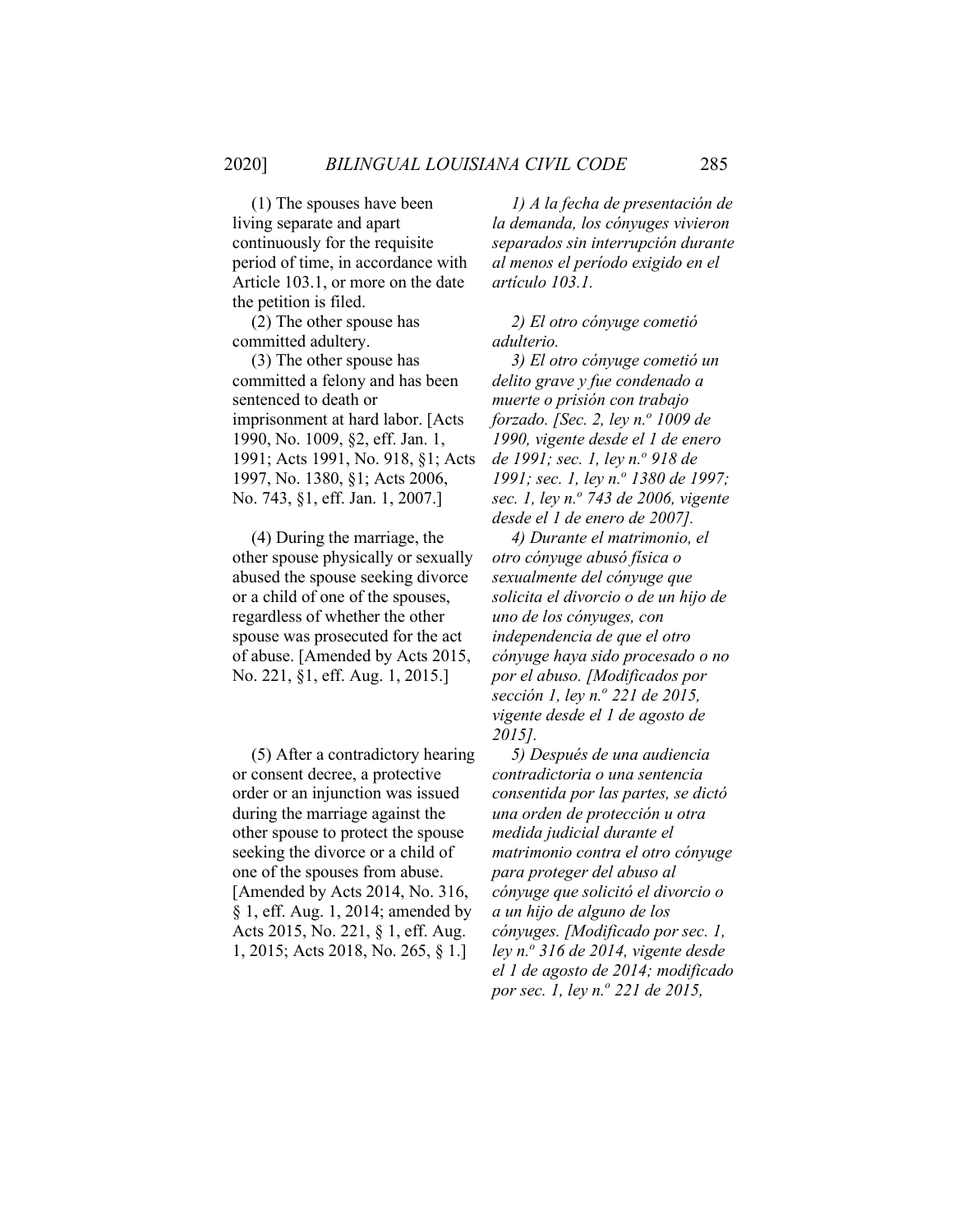Art. 103.1. The requisite periods of time, in accordance with Articles 102 and 103 shall be as follows:

(1) One hundred eighty days where there are no minor children of the marriage.

(2) Three hundred sixty-five days when there are minor children of the marriage at the time the rule to show cause is filed in accordance with Article 102 or a petition is filed in accordance with Article 103. [Acts 2006, No. 743, Acts. 2010, No. 604 §1, eff. June 25, 2010 (amended by Acts 2014, No. 316, §1, eff. Aug. 1, 2014).]

Art. 104. The cause of action for divorce is extinguished by the reconciliation of the parties. [Amended by Acts 1979, No. 677, §1; Acts 1980, No. 351, §1; Acts 1990, No. 1009, §2, eff. Jan. 1, 1991.]

Art. 105. In a proceeding for divorce or thereafter, either spouse may request a determination of custody, visitation, or support of a minor child; support for a spouse; injunctive relief; use and occupancy of the family home or use of community movables or immovables; or use of personal property. [Acts 1984, No. 817, §1;

*vigente desde el 1 de agosto de* 

*2015; sec. 1, ley n.o 265 de 2018]. Art. 103.1. A los efectos de los artículos 102 y 103, los plazos exigidos son los siguientes:*

*1) Ciento ochenta días cuando no hay hijos menores de edad del matrimonio.*

*2) Trescientos sesenta y cinco días cuando hay hijos menores de edad del matrimonio al momento en que se presenta la solicitud de orden de comparecencia de acuerdo con el artículo 102 o en que se presenta una petición conforme al artículo 103. [Sec. 1, ley n.o 743 de 2006, Sec. 1, ley n.<sup>o</sup> 604 de 2010, vigente desde el 25 de junio de 2010 (modificado por sec. 1, ley n.<sup>o</sup> 316 de 2014, vigente desde el 1 de agosto de 2014)].*

*Art. 104. El fundamento del proceso de divorcio se extingue por la reconciliación de las partes. [Modificado por sec. 1, ley n.<sup>o</sup> 677 de 1979; sec. 1, ley n.<sup>o</sup> 351 de 1980; sec. 2, ley n.<sup>o</sup> 1009 de 1990, vigente desde el 1 de enero de 1991].*

*Art. 105. En el proceso de divorcio o con posterioridad a él, cualquiera de los cónyuges puede solicitar que se ordene un régimen de guarda, visitas o alimentos respecto de un hijo menor; alimentos del cónyuge; una medida judicial de carácter restrictivo, compulsivo o impeditivo; el uso y la ocupación del hogar familiar o el uso de*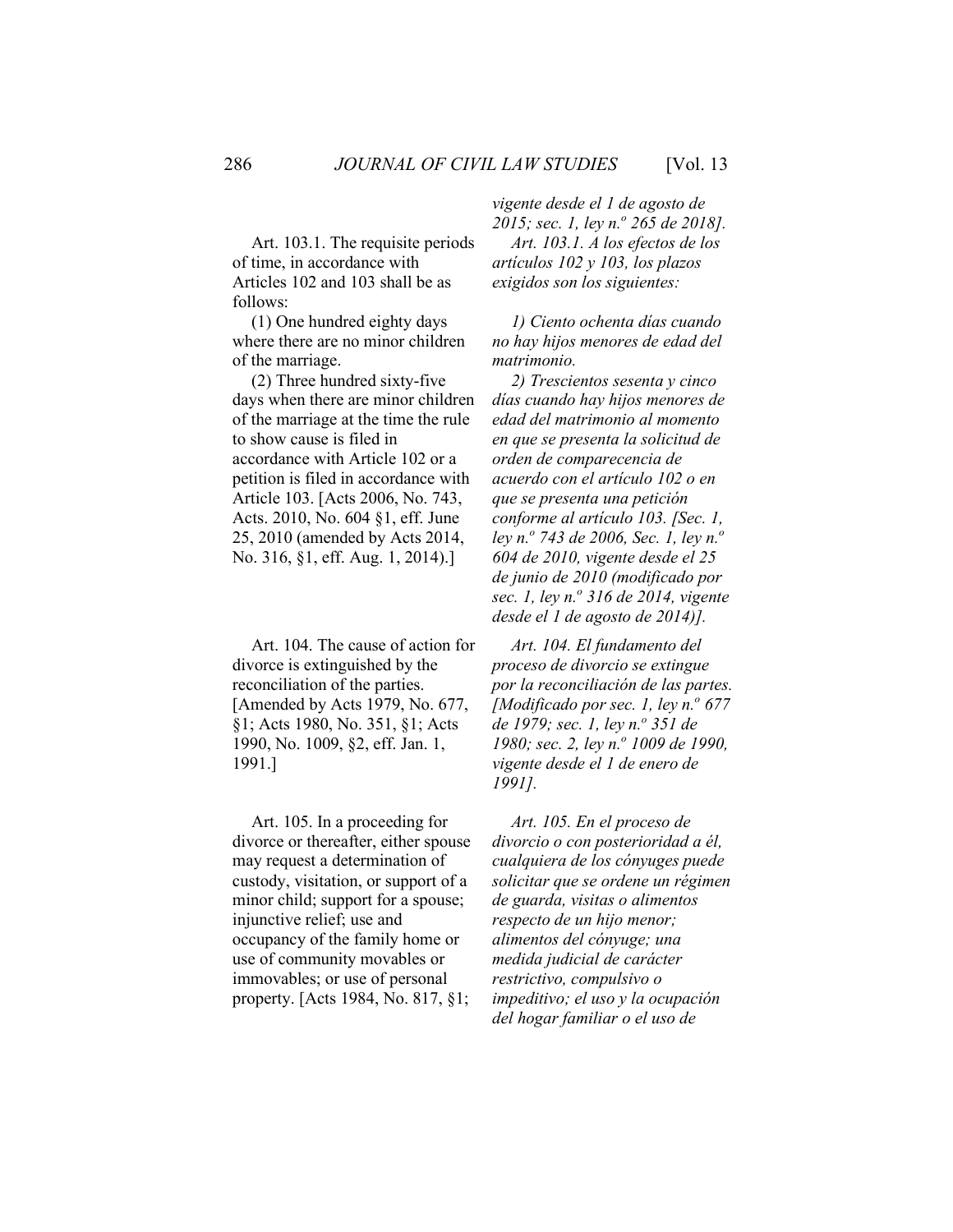Acts 1990, No. 1009, §2, eff. Jan. 1, 1991.]

*bienes muebles o inmuebles de carácter ganancial; o el uso de bienes propios. [Sec. 1, ley n.<sup>o</sup> 817 de 1984; sec. 2, ley n.o 1009 de 1990, vigente desde el 1 de enero de 1991].*

#### CHAPTER 2. PROVISIONAL AND INCIDENTAL PROCEEDINGS

#### SECTION 1. SPOUSAL SUPPORT

Art. 111. In a proceeding for divorce or thereafter, the court may award interim periodic support to a party or may award final periodic support to a party who is in need of support and who is free from fault prior to the filing of a proceeding to terminate the marriage in accordance with the following Articles. [Amended by Acts 1928, No. 130; Acts 1979, No. 72, §1; Acts 1990, No. 361, §1, eff. Jan. 1, 1991; Acts 1997, No. 1078, §1, eff. Jan. 1, 1998; Acts 2006, No. 749, §1, eff. June 30, 2006]

Art. 112. A. When a spouse has not been at fault prior to the filing of a petition for divorce and is in need of support, based on the needs of that party and the ability of the other party to pay, that

Arts. 106-110. [Blank.] *Arts. 106-110. [En blanco].*

### *CAPÍTULO 2. DE LOS PROCESOS PROVISORIOS E INCIDENTALES*

#### *SECCIÓN 1. DE LOS ALIMENTOS ENTRE CÓNYUGES*

*Art. 111. En un proceso de divorcio o después, el juez podrá conceder alimentos periódicos provisorios a favor de una parte o podrá conceder alimentos periódicos definitivos a favor de la parte que los necesite si esa parte no hubiera sido culpable antes de la iniciación del proceso para disolver el matrimonio de acuerdo con los artículos que siguen. [Modificado por ley n.<sup>o</sup> 130 de 1928; sec. 1, ley n.<sup>o</sup> 72 de 1979; sec. 1, ley n.o 361 de 1990, vigente desde el 1 de enero de 1991; sec. 1, ley n.o 1078 de 1997, vigente desde el 1 de enero de 1998; sec. 1, ley n.o 749 de 2006, vigente desde el 30 de junio de 2006].*

*Art. 112. A. Cuando un cónyuge no haya sido culpable antes de la presentación de la petición de divorcio y necesite alimentos, sobre la base de las necesidades de esa parte y la capacidad de*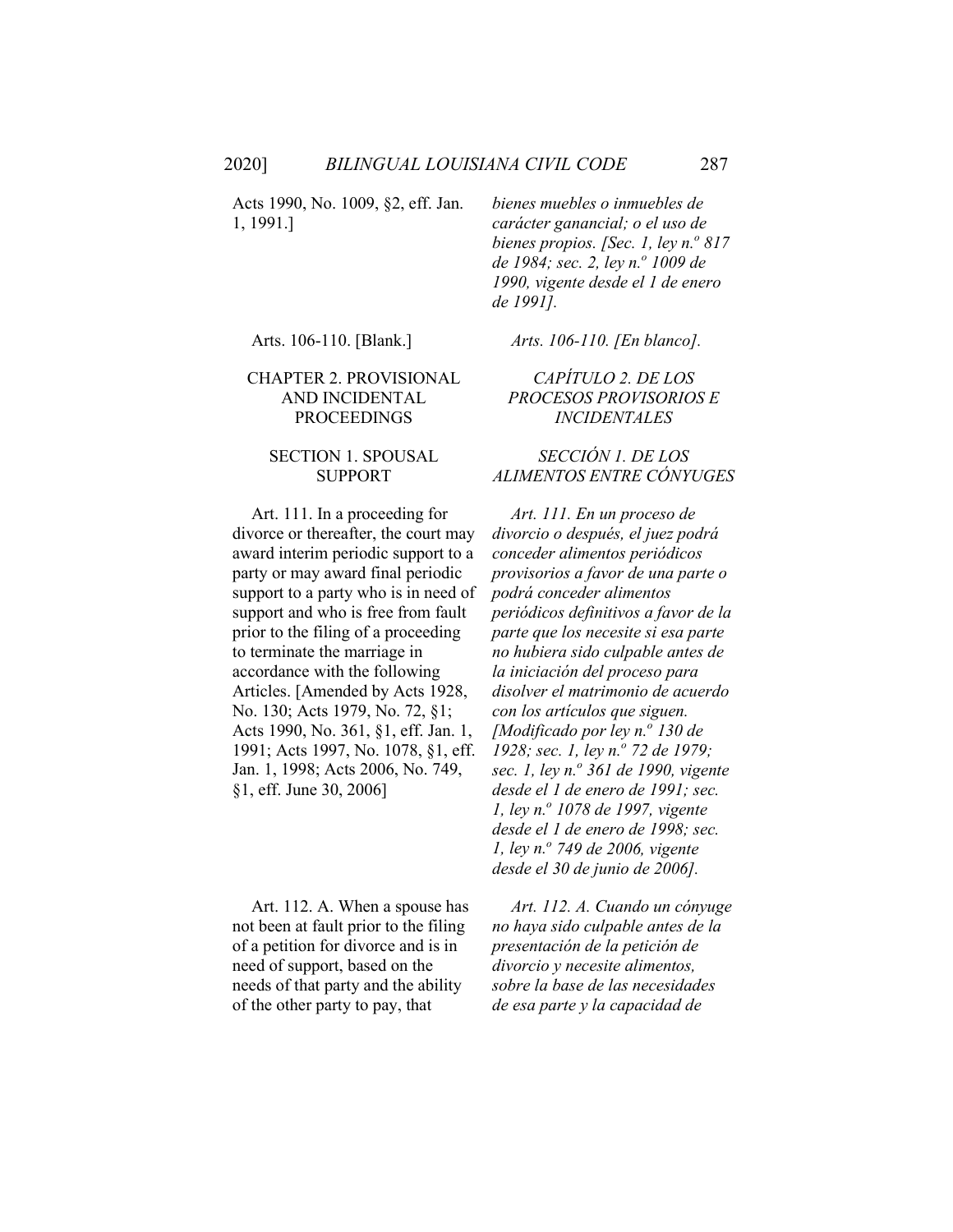spouse may be awarded final periodic support in accordance with Paragraph B of this Article.

B. The court shall consider all relevant factors in determining the amount and duration of final support, including:

(1) The income and means of the parties, including the liquidity of such means.

(2) The financial obligations of the parties, including any interim allowance or final child support obligation. [Amended by Acts 2014, No. 616, §1, eff. Aug. 1, 2014]

(3) The earning capacity of the parties.

(4) The effect of custody of children upon a party's earning capacity.

(5) The time necessary for the claimant to acquire appropriate education, training, or employment.

(6) The health and age of the parties.

(7) The duration of the marriage.

(8) The tax consequences to either or both parties.

(9) The existence, effect, and duration of any act of domestic abuse committed by the other

*pago de la otra, a ese cónyuge se le podrán conceder alimentos periódicos definitivos de acuerdo con el inciso B del presente artículo.*

*B. El juez considerará todos los factores pertinentes para determinar el monto y la duración de los alimentos definitivos, lo que incluye:*

*1) Los ingresos y otros recursos de las partes, incluida la liquidez de tales recursos.*

*2) Las obligaciones financieras de las partes, incluidas las obligaciones de asignación provisoria o de alimentos definitivos para los hijos. [Modificado por sec. 1, ley n.o 616 de 2014, vigente desde el 1 de agosto de 2014].*

*3) La capacidad de las partes de generar ingresos.*

*4) El efecto de la guarda de los hijos sobre la capacidad de generación de ingresos de una de las partes.*

*5) El tiempo necesario para que el peticionante adquiera un nivel adecuado de educación, capacitación o empleo.*

*6) La edad y el estado de salud de las partes.*

*7) La duración del matrimonio.*

*8) Las consecuencias tributarias para alguna de las partes o ambas.*

*9) La existencia, el efecto y la duración de cualquier acto de violencia doméstica cometido por*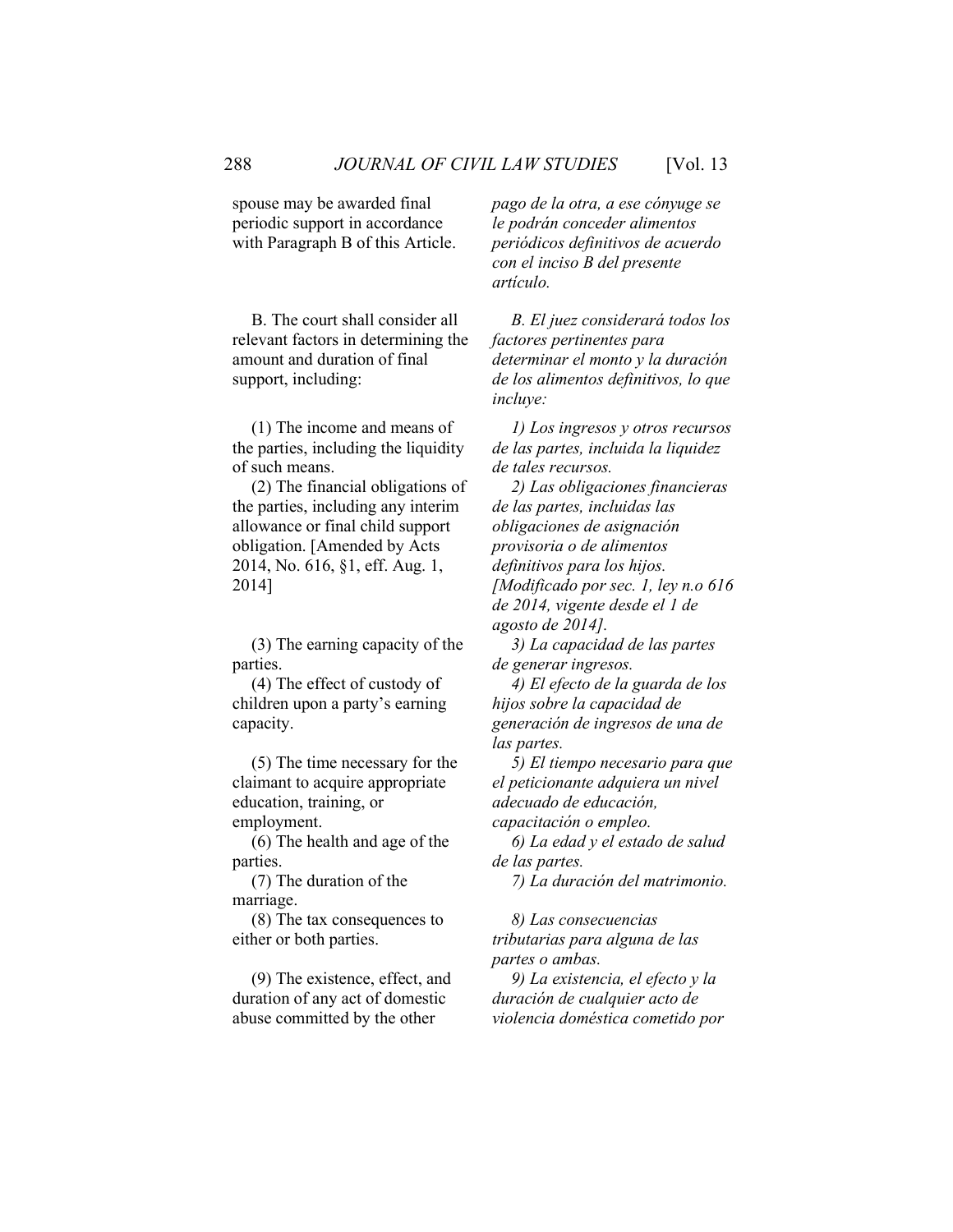spouse upon the claimant or a child of one of the spouses, regardless of whether the other spouse was prosecuted for the act of domestic violence.

C. When a spouse is awarded a judgment of divorce pursuant to Article 103(2), (3), (4), or (5), or when the court determines that a party or a child of one of the spouses was the victim of domestic abuse committed by the other party during the marriage, that spouse is presumed to be entitled to final periodic support.

D. The sum awarded under this Article shall not exceed one-third of the obligor's net income. Nevertheless, when support is awarded after a judgment of divorce is rendered pursuant to Article 103(4) or (5), or when the court determines that a party or a child of one of the spouses was the victim of domestic abuse committed by the other party during the marriage, the sum awarded may exceed one-third of the obligor's net income and may be awarded as a lump sum. [Amended by Acts 1916, No. 247; Acts 1928, No. 21; Acts 1934, 2nd Ex. Sess., No. 27; Acts 1964, No. 48; Acts 1979, No. 72, §1; Acts 1982, No. 293, §1; Acts 1986, No. 229, §1; Acts 1997, No. 1078, § 1, eff. Jan. 1, 1998; Acts 2006, No. 749, § 1, eff. June 30, 2006; Acts

*el otro cónyuge contra el peticionante o un hijo de alguno de los cónyuges, con independencia de si el otro cónyuge fue procesado por el acto de violencia doméstica o no.*

*C. Cuando se decrete el divorcio a favor de un cónyuge conforme a los incisos 2, 3, 4 o 5 del artículo 103 o cuando el juez determine que una parte o un hijo de alguno de los cónyuges fue víctima de violencia doméstica ejercida por la otra parte durante el matrimonio, se presume que ese cónyuge tiene derecho a alimentos periódicos definitivos.*

*D. El monto otorgado en virtud del presente artículo no podrá superar un tercio de los ingresos netos del deudor. No obstante, cuando se otorguen alimentos después de una sentencia de divorcio conforme a los incisos 4 o 5 del artículo 103 o cuando el juez determine que una parte o un hijo de alguno de los cónyuges fue víctima de violencia doméstica ejercida por la otra parte durante el matrimonio, la suma concedida podrá ser superior al tercio de los ingresos netos del deudor y consistir en una suma única. [Modificado por ley n.<sup>o</sup> 247 de 1916; ley n.<sup>o</sup> 21 de 1928; ley n.<sup>o</sup> 27 de 1934, 2.<sup><i>a*</sup> *Ses. Ex.; ley n.*<sup>*o*</sup> 48 *de 1964; sec. 1, ley n.<sup>o</sup> 72 de 1979; sec. 1, ley n.o 293 de 1982; sec. 1, ley n.o 229 de 1986; sec. 1, ley n.<sup>o</sup> 1078 de 1997, vigente desde el 1 de enero de 1998; sec. 1, ley n.o*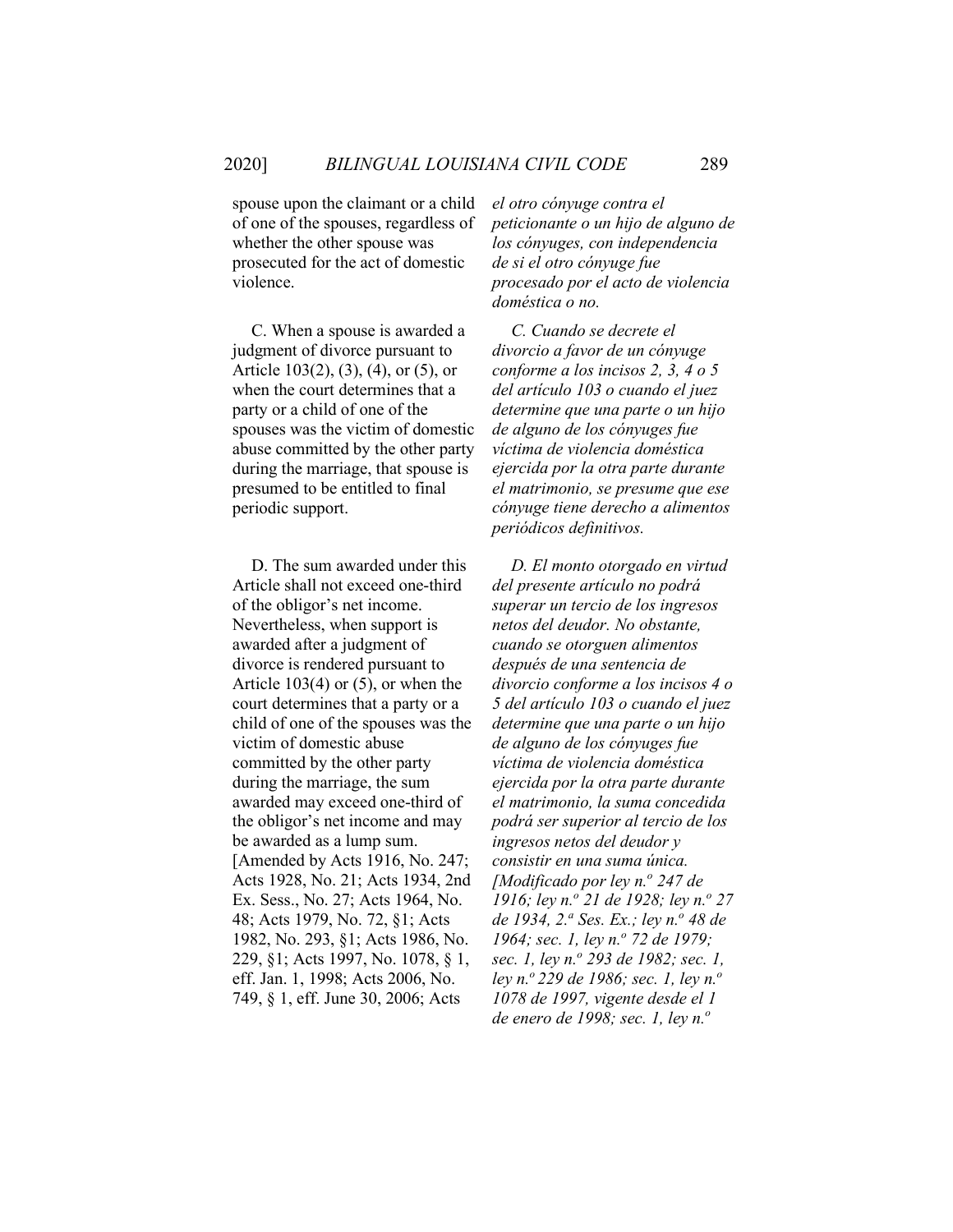2014, No. 316, § 1, eff. Aug. 1, 2014; Acts 2018, No. 265, § 1.]

Art. 113. A. Upon motion of a party, the court may award a party interim spousal support based on the needs of that party, the ability of the other party to pay, any interim or final child support obligation, and the standard of living of the parties during the marriage. An award of interim spousal support allowance shall terminate one hundred eighty days from the rendition of a judgment of divorce, except that the award may extend beyond one hundred eighty days but only for good cause shown.

B. An obligation to pay final periodic support shall not begin until an interim spousal support award has terminated. [Amended by Acts 2014, No. 316, § 1, eff. Aug. 1, 2014, corrected by Acts 2014, No. 616, § 1, eff. Aug. 1, 2014; Acts 2018, No. 265, § 1.]

Art. 114. An award of interim spousal support or final periodic support may be modified if the circumstances of either party materially change and shall be terminated if it has become unnecessary. The subsequent remarriage of the obligor spouse shall not constitute a change of

*749 de 2006, vigente desde el 30 de junio de 2006; sec. 1, ley n.o 316 de 2014, vigente desde el 1 de agosto de 2014; sec. 1, ley n.o 265 de 2018].*

*Art. 113. A. A pedido de parte, el juez puede conceder una asignación conyugal provisoria según las necesidades de la parte, la capacidad de pago de la otra parte, la existencia de una obligación de alimentos para los hijos provisoria o definitiva, y el nivel de vida de las partes durante el matrimonio. La asignación de alimentos provisorios entre cónyuges cesa a los ciento ochenta días siguientes al dictado de la sentencia de divorcio y solo podrá extenderse más allá de ese plazo si existe justa causa.*

*B. La obligación de pagar alimentos periódicos definitivos no comenzará a regir sino una vez finalizada la asignación de alimentos conyugales provisorios. [Modificado por sec. 1, ley n.º 316 de 2014, vigente desde el 1 de agosto de 2014; corregido por sec. 1, ley n.<sup>o</sup> 616 de 2014, vigente desde el 1 de agosto de 2014; sec. 1, ley n.<sup>o</sup> 265 de 2018].*

*Art. 114. La asignación de alimentos conyugales provisorios o periódicos definitivos puede modificarse si las circunstancias de alguna de las partes cambian de manera sustancial y cesa si deviene innecesaria. El matrimonio posterior del cónyuge deudor no se considera un cambio*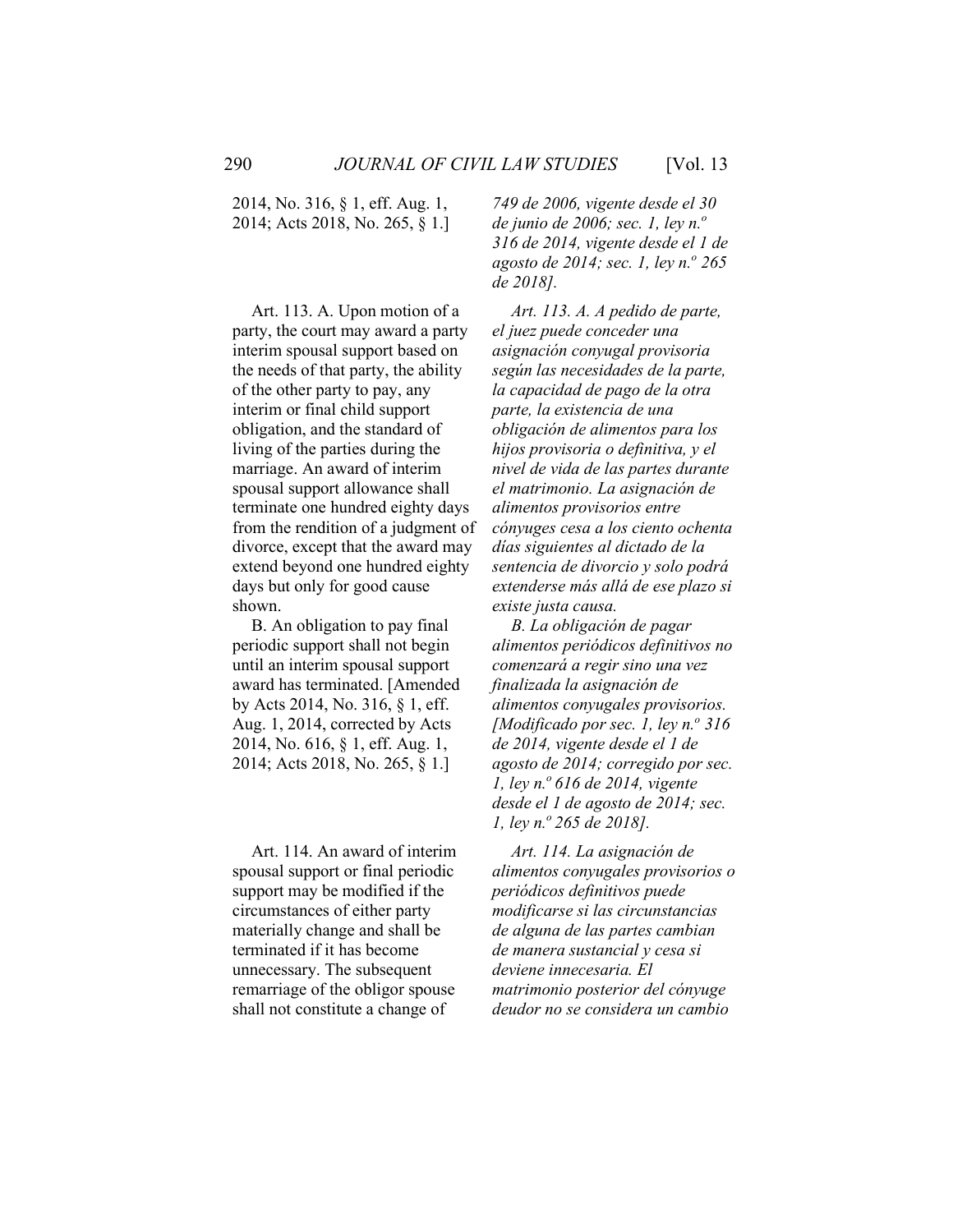circumstance. [Acts 1997, No. 1078, § 1, eff. Jan. 1, 1998; Acts 2001, No. 1049, § 1; Acts 2018, No. 265, § 1.]

Art. 115. The obligation of interim spousal support or final periodic support is extinguished upon the remarriage of the obligee, the death of either party, or a judicial determination that the obligee has cohabited with another person of either sex in the manner of married persons. [Acts 1997, No. 1078, § 1, eff. Jan. 1, 1998. Amended by Acts 2018, No. 265, § 1.]

Art. 116. The obligation of final spousal support may be modified, waived, or extinguished by judgment of a court of competent jurisdiction or by authentic act or act under private signature duly acknowledged by the obligee. [Acts 1997, No. 1078, §1, eff. Jan. 1, 1998]

Art. 117. The right to claim after divorce the obligation of spousal support is subject to a peremption of three years. Peremption begins to run from the latest of the following events:

(1) The day the judgment of divorce is signed.

*en las circunstancias. [Sec. 1, ley n.<sup>o</sup> 1078 de 1997, vigente desde el 1 de enero de 1998; sec. 1, ley n.*<sup>*o*</sup> *1049 de 2001; sec. 1, ley n.º 265 de 2018].*

*Art. 115. La obligación de alimentos conyugales provisorios o periódicos definitivos entre cónyuges se extingue por las nuevas nupcias contraídas por el acreedor, la muerte de cualquiera de las partes o la determinación judicial de que el acreedor cohabitó con otra persona, del mismo o del otro sexo, como si estuvieran casados. [Sec. 1, ley n.<sup>o</sup> 1078 de 1997, vigente desde el 1 de enero de 1998; modificado por sec. 1, ley n.o 265 de 2018].*

*Art. 116. La obligación de alimentos conyugales definitivos puede ser modificada, dispensada o extinguida por sentencia de juez competente, por instrumento auténtico o instrumento privado debidamente ratificado por el acreedor. [Sec. 1, ley n.<sup>o</sup> 1078 de 1997, vigente desde el 1 de enero de 1998].*

*Art. 117. El derecho de reclamar alimentos conyugales después del divorcio caduca a los tres años. El plazo de caducidad comienza a computarse a partir del que ocurra en último término de los siguientes supuestos:*

*1) El día de la firma de la sentencia de divorcio.*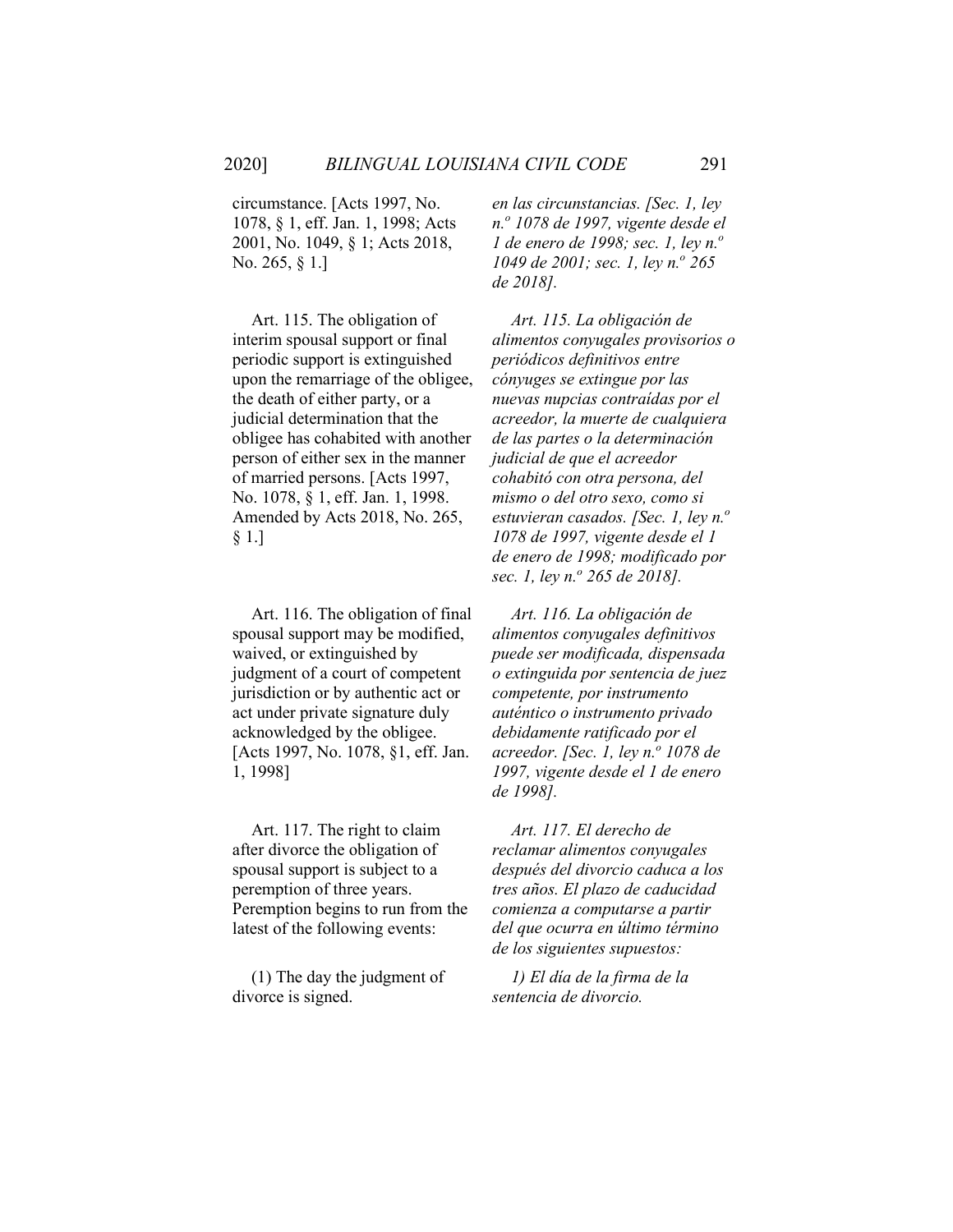(2) The day a judgment terminating a previous judgment of spousal support is signed, if the previous judgment was signed in an action commenced either before the signing of the judgment of divorce or within three years thereafter.

(3) The day of the last payment made, when the spousal support obligation is initially performed by voluntary payment within the periods described in Paragraph (1) or (2) and no more than three years has elapsed between payments. [Acts 1997, No. 1078, §1, eff. Jan. 1, 1998]

Art. 118. [Repealed by Acts 2018, No. 265, § 2.]

Art. 120. [Repealed by Acts 1985, No. 271, § 1.]

#### SECTION 2. CLAIM FOR CONTRIBUTIONS TO EDUCATION OR TRAINING

[Acts 1990, No. 1008, §2, eff. Jan. 1, 1991; Acts 1991, No. 367, §1.]

Art. 121. In a proceeding for divorce or thereafter, the court may award a party a sum for his financial contributions made during the marriage to education or training of his spouse that increased the spouse's earning power, to the extent that the claimant did not benefit during the

*2) El día de la firma de la sentencia por la que se pone fin a la orden anterior de alimentos conyugales, si la sentencia anterior fue firmada en un juicio iniciado antes de firmada la sentencia de divorcio o dentro de los tres años siguientes.*

*3) El día del último pago, cuando la obligación de alimentos conyugales es cumplida inicialmente por pago voluntario dentro de los períodos indicados en los incisos 1 o 2 y no transcurrieron más de tres años entre los pagos. [Sec. 1, ley n.<sup>o</sup> 1078 de 1997, vigente desde el 1 de enero de 1998].*

*Art. 118. [Derogado por sec. 2, ley n.o 265 de 2018].*

Art. 119. [Blank.] *Art. 119. [En blanco].*

*Art. 120. [Derogado por sec. 1, ley n.o 271 de 1985].*

#### *SECCIÓN 2. DEL RECLAMO DE APORTES PARA EDUCACIÓN O CAPACITACIÓN*

*[Sec. 2, ley n.o 1008 de 1990, vigente desde el 1 de enero de 1991; sec. 1, ley n.º 367 de 1991].* 

*Art. 121. En un proceso de divorcio o con posterioridad, el juez puede conceder a favor de una de las partes un monto por los aportes económicos que esa parte haya realizado durante el matrimonio para la educación o capacitación de su cónyuge como consecuencia de lo cual haya*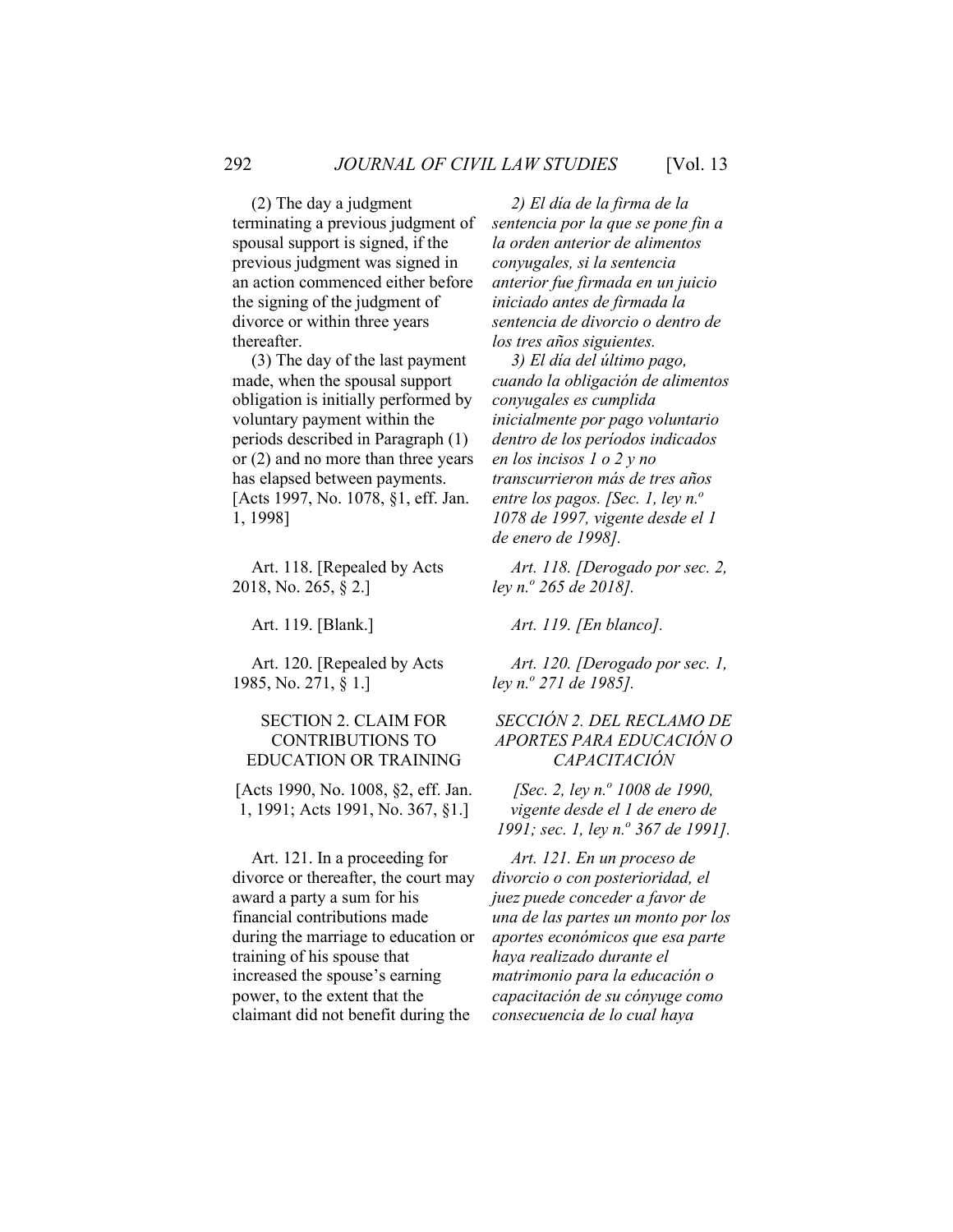marriage from the increased earning power.

The sum awarded may be in addition to a sum for support and to property received in the partition of community property.

Art. 122. The claim for contributions made to the education or training of a spouse is strictly personal to each party.

Art. 123. The sum awarded for contributions made to the education or training of a spouse may be a sum certain payable in installments.

The award shall not terminate upon the remarriage or death of either party.

Art. 124. The action for contributions made to the education or training of a spouse prescribes in three years from the date of the signing of the judgment of divorce or declaration of nullity of the marriage.

Arts. 125-130. [Repealed. Acts 1974, No. 89, § 2.]

Art. 131. In a proceeding for divorce or thereafter, the court

*aumentado su capacidad de generar ingresos, en caso de que el demandante no se haya beneficiado durante el matrimonio de esa mayor capacidad de generación de ingresos.*

*El monto otorgado puede ser adicional a la suma que se haya asignado en concepto de alimentos y a los bienes recibidos en la división de los bienes conyugales.*

*Art. 122. El reclamo de aportes hechos para la educación o capacitación de un cónyuge es estrictamente personal respecto de cada parte.*

*Art. 123. El monto otorgado en concepto de aportes hechos para la educación o capacitación de un cónyuge puede ser una suma cierta pagadera en cuotas.*

*La asignación no cesará en caso de nuevas nupcias o muerte de alguna de las partes.*

*Art. 124. La acción por los aportes para la educación o capacitación de un cónyuge prescribe a los tres años de la fecha de la firma de la sentencia de divorcio o de la declaración de nulidad del matrimonio.*

*Arts. 125-130. [Derogados. Sec. 2, ley n.<sup>o</sup> 89 de 1974].*

#### SECTION 3. CHILD CUSTODY *SECCIÓN 3. DE LA GUARDA DE LOS HIJOS*

*Art. 131. En un proceso de divorcio o con posterioridad, el*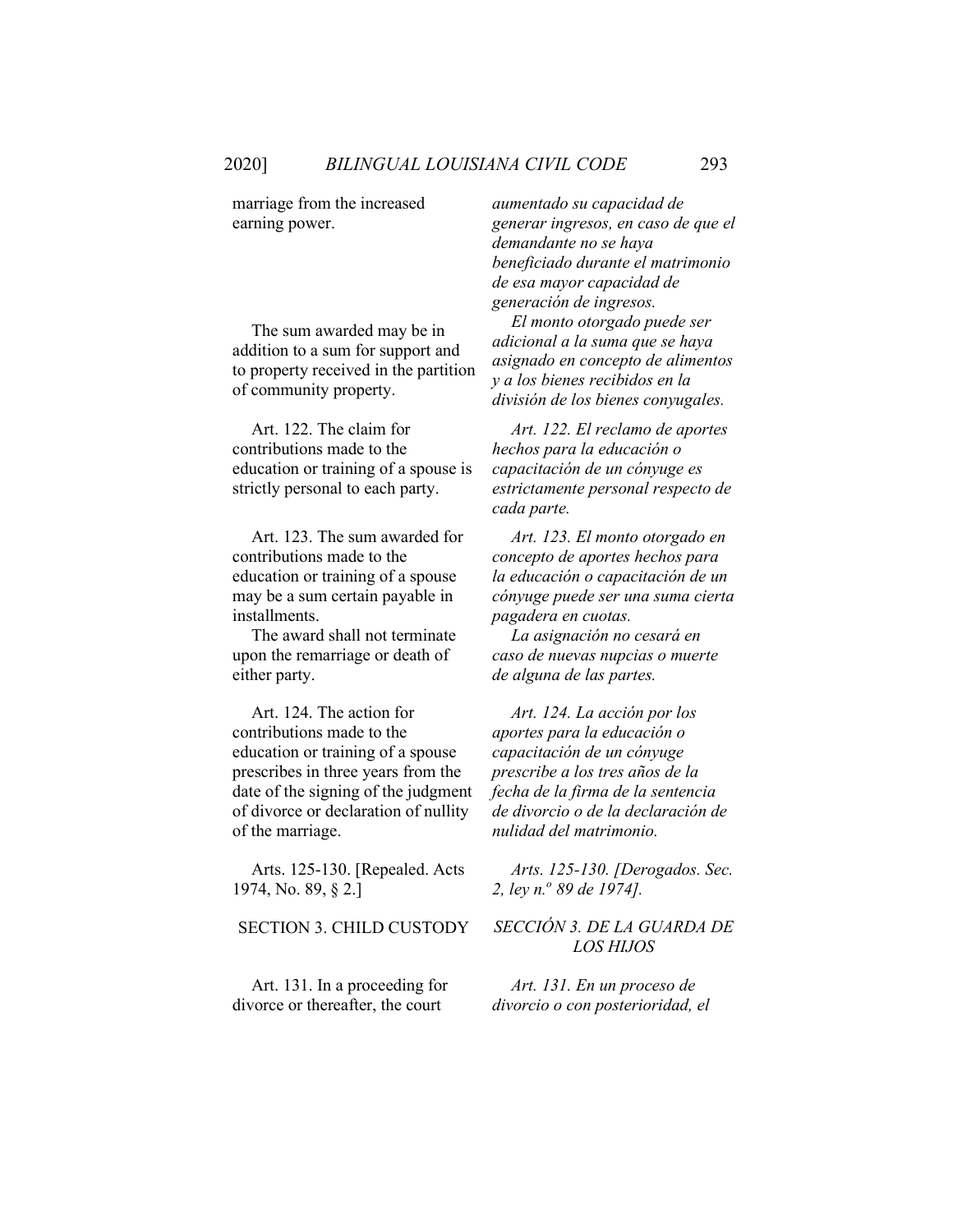shall award custody of a child in accordance with the best interest of the child. [Amended by Acts 1888, No. 124; Acts 1979, No. 718, §1; Acts 1981, No. 283, §1; Acts 1982, No. 307, §1, eff. Jan. 1, 1983; Acts 1983, No. 695, §1; Acts 1984, No. 133, §1; Acts 1984, No. 786, §1; Acts 1986, No. 950, §1, eff. July 14, 1986; Acts 1989, No. 188, §1; Acts 1993, No. 261, §1, eff. Jan. 1, 1994.]

Art. 132. If the parents agree who is to have custody, the court shall award custody in accordance with their agreement unless the provisions of R.S. 9:364 apply or the best interest of the child requires a different award. Subject to the provisions of R.S. 9:364, in the absence of agreement, or if the agreement is not in the best interest of the child, the court shall award custody to the parents jointly; however, if custody in one parent is shown by clear and convincing evidence to serve the best interest of the child, the court shall award custody to that parent. [Acts 1992, No. 782, §1; Acts 1993, No. 261, § 1, eff. Jan. 1, 1994. Amended by Acts 2018, No. 412, § 1, eff. May 23, 2018.]

*juez asignará la guarda de los hijos de acuerdo con el principio del interés superior del niño. [Modificado por ley n.<sup>o</sup> 124 de 1888; sec. 1, ley n.<sup>o</sup> 718 de 1979; sec. 1, ley n.o 283 de 1981; sec. 1, ley n.o 307 de 1982, vigente desde el 1 de enero de 1983; sec. 1, ley n.o 695 de 1983; sec. 1, ley n.o 133 de 1984; sec. 1, ley n.o 786 de 1984; sec. 1, ley n.<sup>o</sup> 950 de 1986, vigente desde el 14 de julio de 1986; sec. 1, lev n.º 188 de 1989; sec. 1, ley n.o 261 de 1993, vigente desde el 1 de enero de 1994].*

*Art. 132. Si los padres se ponen de acuerdo respecto de quién tendrá la guarda, el juez la asignará de conformidad con ese acuerdo, a menos que se apliquen las disposiciones de R.S. 9:364*[6](#page-18-0) *o que sea necesario decidir en otro sentido en pos del interés superior de los hijos. Con sujeción a las disposiciones de dicha norma, a falta de acuerdo o si el acuerdo no fuera acorde al interés superior de los menores, el juez asignará la guarda a los padres de manera conjunta. Sin embargo, si se demuestra con pruebas claras y convincentes que la guarda a favor de uno de los padres es lo mejor en pos del interés superior de los hijos, el juez asignará la guarda a ese padre. [Sec. 1, ley n.º 782 de 1992; sec. 1, ley n.<sup>o</sup> 261 de 1993, vigente desde el 1 de enero de 1994. Modificada por sec. 1, ley* 

<span id="page-18-0"></span><sup>6.</sup> N. de T.: Artículo 364 del Título 9 de la Recopilación de Leyes Actualizadas de Luisiana (*Louisiana Revised Statutes*).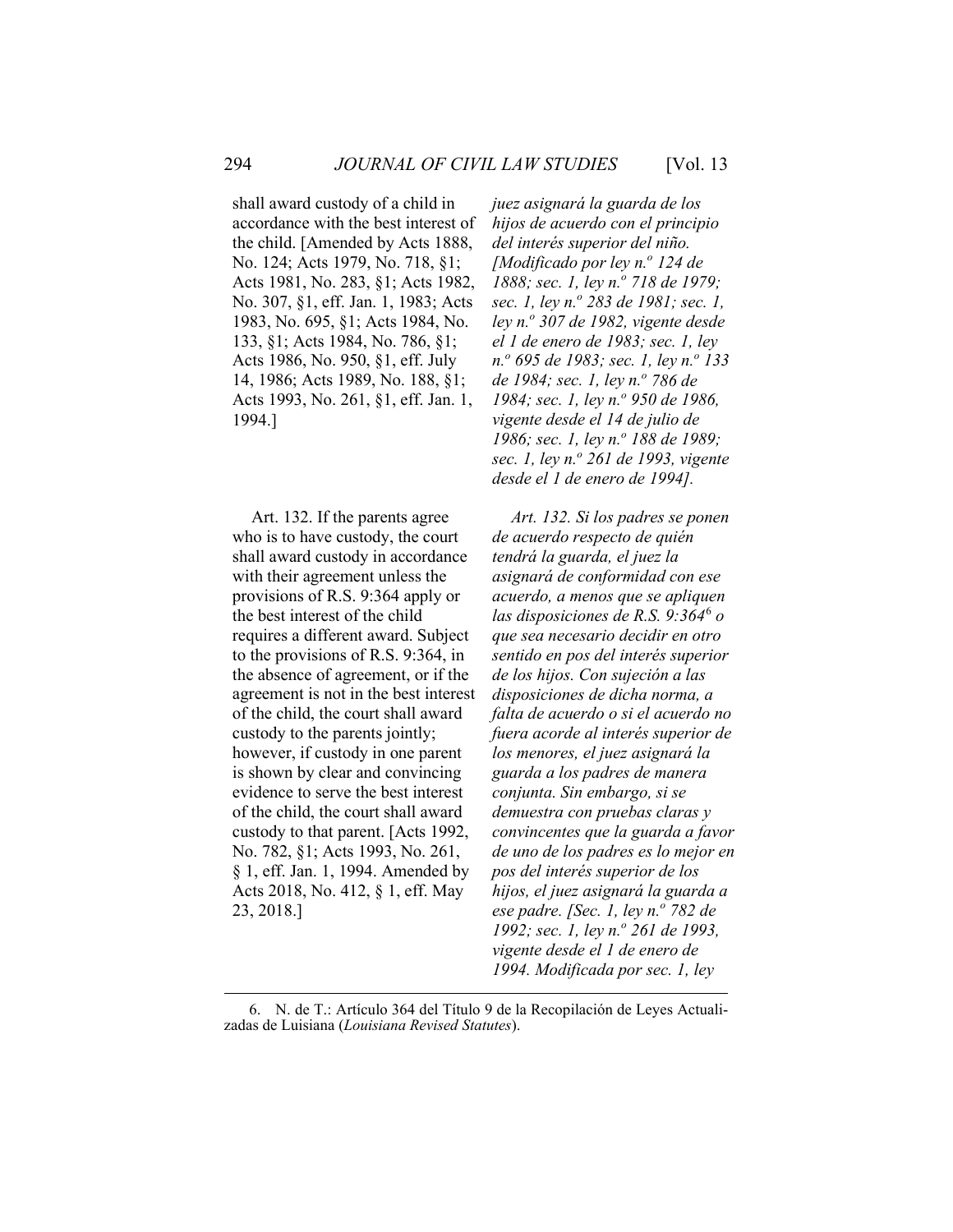Art. 133. If an award of joint custody or of sole custody to either parent would result in substantial harm to the child, the court shall award custody to another person with whom the child has been living in a wholesome and stable environment, or otherwise to any other person able to provide an adequate and stable environment. [Acts 1986, No. 966, §1; Acts 1989, No. 546, §1; Acts 1993, No. 261, § 1, eff. Jan. 1, 1994.]

Art. 134. Except as provided in Paragraph B of this Article, the court shall consider all relevant factors in determining the best interest of the child, including:

(1) The potential for the child to be abused, as defined by Children's Code Article 603, which shall be the primary consideration.

(2) The love, affection, and other emotional ties between each party and the child.

(3) The capacity and disposition of each party to give the child love, affection, and spiritual guidance and to continue the education and rearing of the child.

(4) The capacity and disposition of each party to provide the child

*n.<sup>o</sup> 412 de 2018, vigente desde el 23 de mayo de 2018].*

*Art. 133. En caso de que la guarda conjunta o exclusiva atribuida a uno de los padres cause un perjuicio sustancial al menor, el juez concederá la guarda a otra persona con la que el menor haya vivido en un entorno íntegro y estable o a cualquier otra persona que pueda ofrecer un entorno adecuado y estable. [Sec. 1, ley n.º 966 de 1986; sec. 1, ley n.º 546 de 1989; sec. 1, ley n.o 261 de 1993, vigente desde el 1 de enero de 1994].*

*Art. 134. Con excepción de lo dispuesto en el párrafo B de este artículo, el juez considerará todos los factores pertinentes para determinar cúal es el interés superior de los niños, entre los que se incluyen los siguientes:*

*1) El riesgo de que se ejerza maltrato contra el niño, conforme a la definición del artículo 603 del Código de la Niñez, que será la principal consideración.*

*2) El amor, el cariño y otros lazos afectivos entre cada una de las partes y los menores.*

*3) La capacidad y la disposición de cada parte para dar amor, cariño y orientación espiritual a los menores y continuar con su educación y crianza.*

*4) La capacidad y disposición de cada parte para proveer a los menores de alimento, vestimenta,*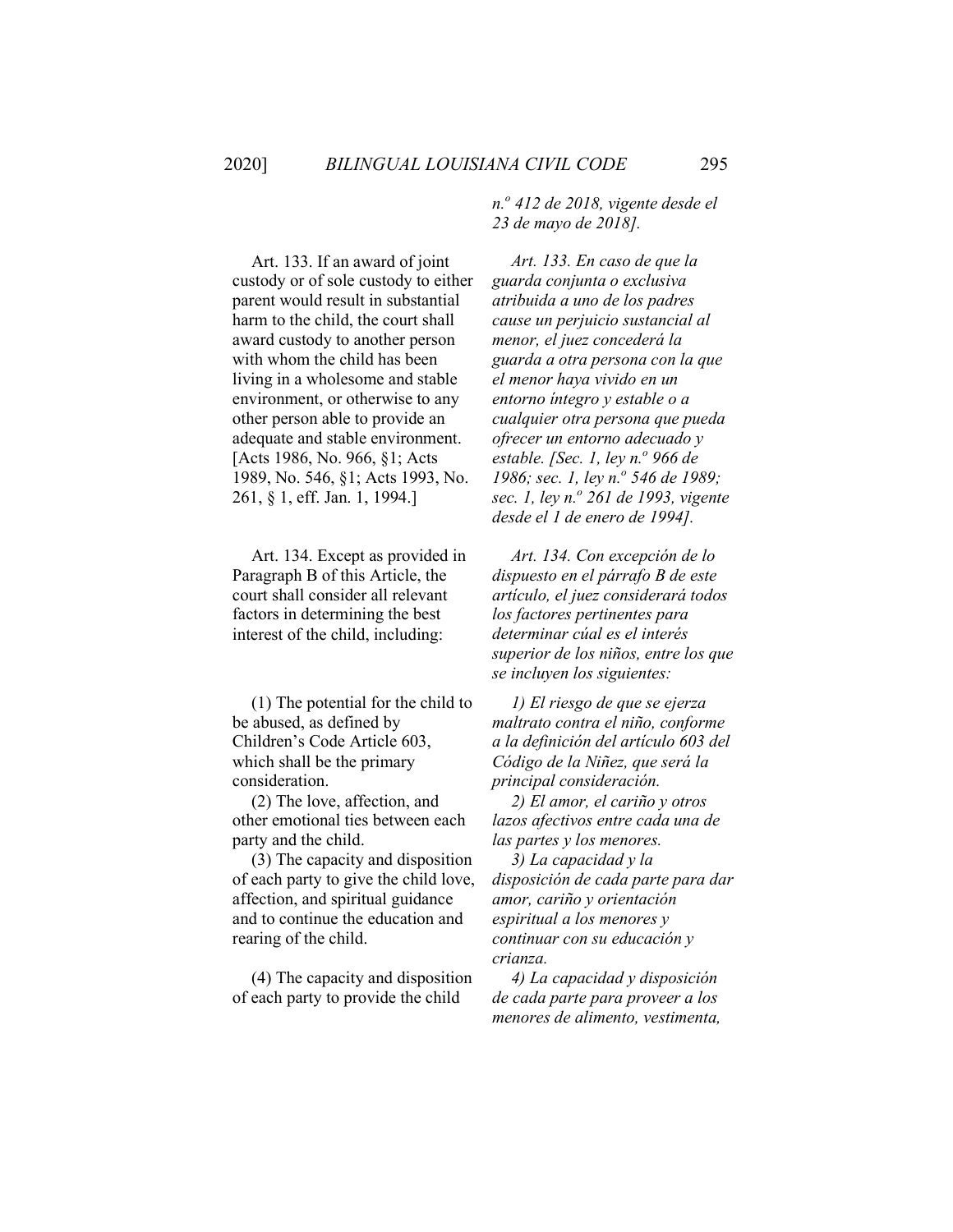with food, clothing, medical care, and other material needs.

(5) The length of time the child has lived in a stable, adequate environment, and the desirability of maintaining continuity of that environment.

(6) The permanence, as a family unit, of the existing or proposed custodial home or homes.

(7) The moral fitness of each party, insofar as it affects the welfare of the child.

(8) The history of substance abuse, violence, or criminal activity of any party.

(9) The mental and physical health of each party. Evidence that an abused parent suffers from the effects of past abuse by the other parent shall not be grounds for denying that parent custody.

(10) The home, school, and community history of the child.

(11) The reasonable preference of the child, if the court deems the child to be of sufficient age to express a preference.

(12) The willingness and ability of each party to facilitate and encourage a close and continuing relationship between the child and the other party, except when objectively substantial evidence of specific abusive, reckless, or illegal conduct has caused one party to have reasonable concerns for the child's safety or well-being while in the care of the other party. *atención médica y para satisfacer otras necesidades materiales.*

*5) El tiempo durante el que los menores vivieron en un entorno estable y adecuado, y si es deseable mantener la continuidad de ese entorno.*

*6) La permanencia, como unidad familiar, del hogar o los hogares actuales o propuestos en vista de la guarda.*

*7) La idoneidad moral de cada parte, en tanto afecte el bienestar de los menores.*

*8) Los antecedentes de drogadicción, violencia o actividad delictiva de alguna de las partes.*

*9) La salud mental y física de cada parte. La prueba de que uno de los padres sufre los efectos de haber sido víctima de maltrato por parte del otro padre no será causal para negarle la guarda al primero.*

*10) Los antecedentes de los menores en relación con el hogar, la escolaridad y la comunidad.*

*11) La preferencia razonable de los menores, si a criterio del juez los menores tienen edad suficiente para expresar una preferencia.*

*12) La disposición y capacidad de cada parte para facilitar y promover una relación estrecha y sostenida entre los menores y la otra parte, excepto cuando existan pruebas objetivamente sustanciales de conductas abusivas, imprudentes o ilegales puntuales que generen en una de las partes preocupación razonable por la seguridad o el bienestar de*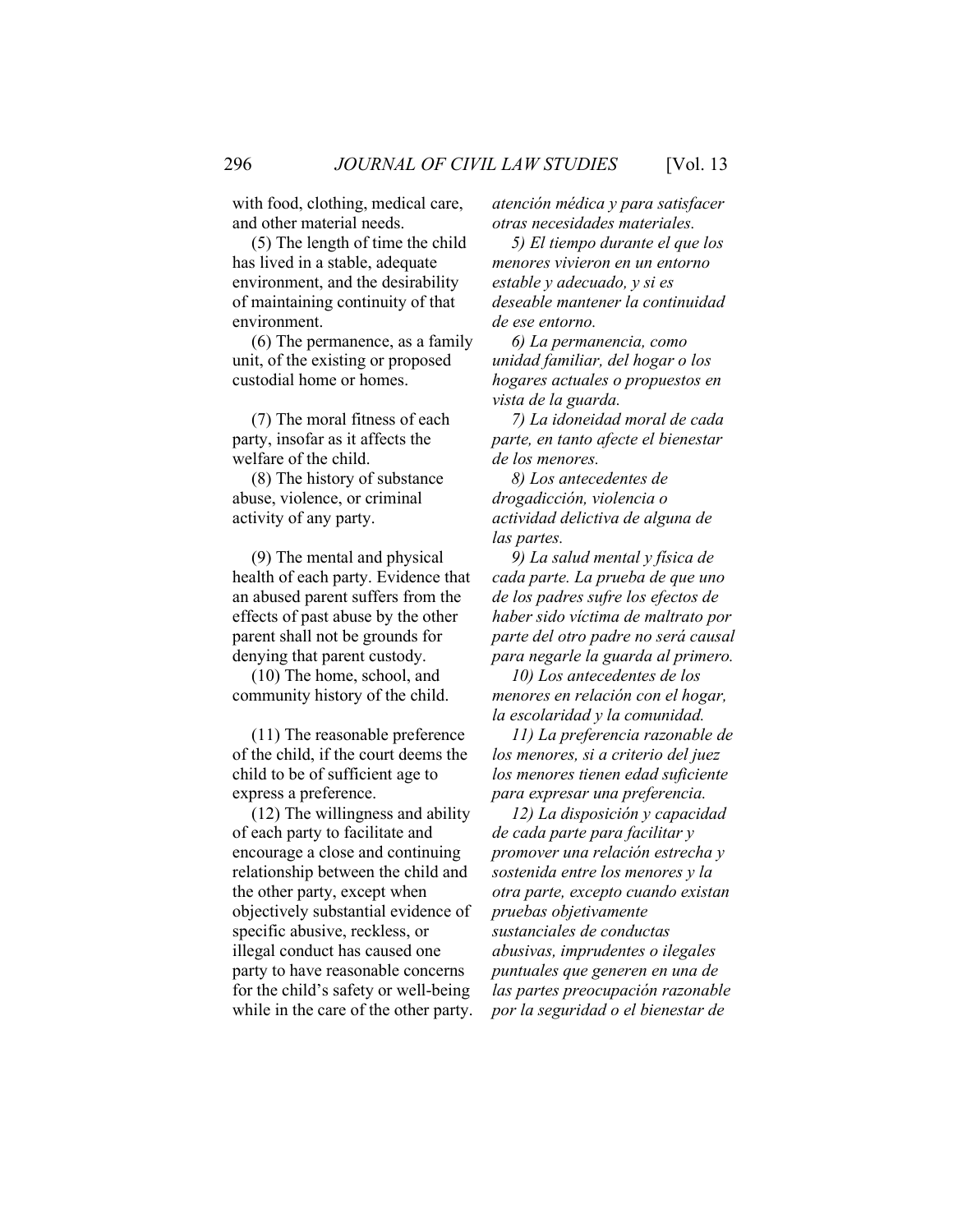(13) The distance between the respective residences of the parties.

(14) The responsibility for the care and rearing of the child previously exercised by each party.

B. In cases involving a history of committing family violence, as defined in R.S. 9:362, or domestic abuse, as defined in R.S. 46:2132, including sexual abuse, as defined in R.S. 14:403, whether or not a party has sought relief under any applicable law, the court shall determine an award of custody or visitation in accordance with R.S. 9:341 and 364. The court may only find a history of committing family violence if the court finds that one incident of family violence has resulted in serious bodily injury or the court finds more than one incident of family violence. [Acts 1988, No. 817, §2, eff. July 18, 1988; Acts 1990, No. 361, §1, eff. Jan. 1, 1991; Acts 1993, No. 261, § 1, eff. Jan. 1, 1994. Amended by Acts 2018, No. 412, § 1, eff. May 23, 2018.]

*los menores mientras están al cuidado de la otra parte.*

*13) La distancia entre las respectivas residencias de las partes.*

*14) La responsabilidad por el cuidado y la crianza de los menores ejercida previamente por cada parte.*

*B. En los casos en que haya antecedentes de violencia familiar, conforme a la definición de R.S. 9:362*[7](#page-21-0) *o violencia doméstica, conforme a la definición de R.S. 46:2132,*[8](#page-21-1) *incluido el abuso sexual, conforme a la definición de R.S. 14:403,*[9](#page-21-2) *independientemente de que una parte haya intentado obtener reparación en virtud de una ley aplicable, el juez concederá la guarda o visitas de acuerdo con R.S. 9:341 y 364.*[10](#page-21-3) *El juez solo puede determinar que hubo antecedentes de violencia si concluye que un incidente de violencia familiar provocó daños físicos graves o si concluye que hubo más de un incidente de violencia familiar. [Sec. 2, ley n.<sup>o</sup> 817 de 1988, vigente desde el 18 de julio de 1988; sec. 1, ley n.<sup>o</sup> 361 de 1990, vigente desde el 1 de enero de 1991; sec. 1, ley n.<sup>o</sup> 261 de 1993, vigente desde el 1 de* 

<span id="page-21-0"></span><sup>7.</sup> N. de T.: Artículo 362 del Título 9 de la Recopilación de Leyes Actualizadas de Luisiana (*Louisiana Revised Statutes*).

<span id="page-21-1"></span><sup>8.</sup> N. de T.: Artículo 2132 del Título 46 de la Recopilación de Leyes Actualizadas de Luisiana (*Louisiana Revised Statutes*).

<span id="page-21-2"></span><sup>9.</sup> N. de T.: Artículo 403 del Título 14 de la Recopilación de Leyes Actualizadas de Luisiana (*Louisiana Revised Statutes*).

<span id="page-21-3"></span><sup>10.</sup> N. de T.: Artículos 341 y 364 del Título 9 de la Recopilación de Leyes Actualizadas de Luisiana (*Louisiana Revised Statutes*).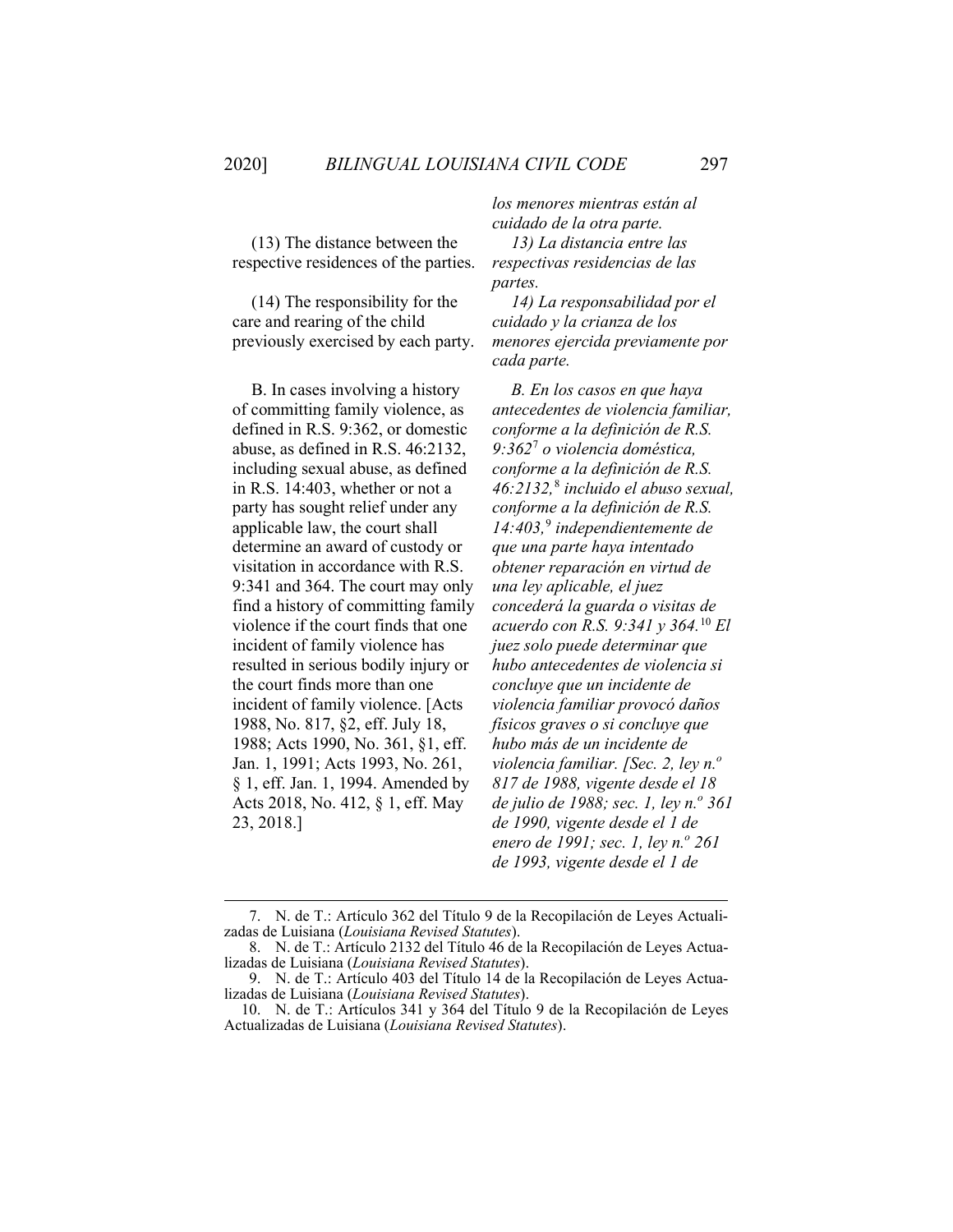Art. 135. A custody hearing may be closed to the public. [Acts 1990, No. 361, §1, eff. Jan. 1, 1991; Acts 1993, No. 261, § 1, eff. Jan. 1, 1994.]

Art. 136. A. Subject to R.S. 9:341 and 364, a parent not granted custody or joint custody of a child is entitled to reasonable visitation rights unless the court finds, after a hearing, that visitation would not be in the best interest of the child.

B. In addition to the parents referred to in Paragraph A of this Article, the following persons may be granted visitation if the parents of the child are not married or cohabitating with a person in the manner of married persons or if the parents of the child have filed a petition for divorce:

(1) A grandparent if the court finds that it is in the best interest of the child.

(2) Under extraordinary circumstances, any other relative, by blood or affinity, or a former stepparent or stepgrandparent if the *enero de 1994; modificado por sec. 1, ley n.o 412 de 2018, vigente desde el 23 de mayo de 2018].*

*Art. 135. La audiencia de guarda puede ser cerrada al público. [Sec. 1, ley n.<sup>o</sup> 361 de 1990, vigente desde el 1 de enero de 1991; sec. 1, ley n.o 261 de 1993, vigente desde el 1 de enero de 1994].*

*Art. 136. A. Con sujeción a R.S. 9:341 y 364,*[11](#page-22-0) *el padre al que no se le hubiera asignado la guarda exclusiva o conjunta de los menores tendrá derecho a visitas razonables a menos que el juez considere, después de una audiencia, que las visitas no serían acordes al interés superior de los menores.*

*B. Además del padre mencionado en el párrafo A de este artículo, las siguientes personas pueden tener derecho de visita si los padres de los menores no están casados ni conviven con una persona como si estuvieran casados o si presentaron una demanda de divorcio:*

*1) Un abuelo si el juez considera que es acorde al interés superior de los menores.*

*2) En circunstancias extraordinarias, cualquier otro pariente, por consanguinidad o afín, o un expadrastro o* 

<span id="page-22-0"></span><sup>11.</sup> N. de T.: Artículos 341 y 364 del Título 9 de la Recopilación de Leyes Actualizadas de Luisiana (*Louisiana Revised Statutes*).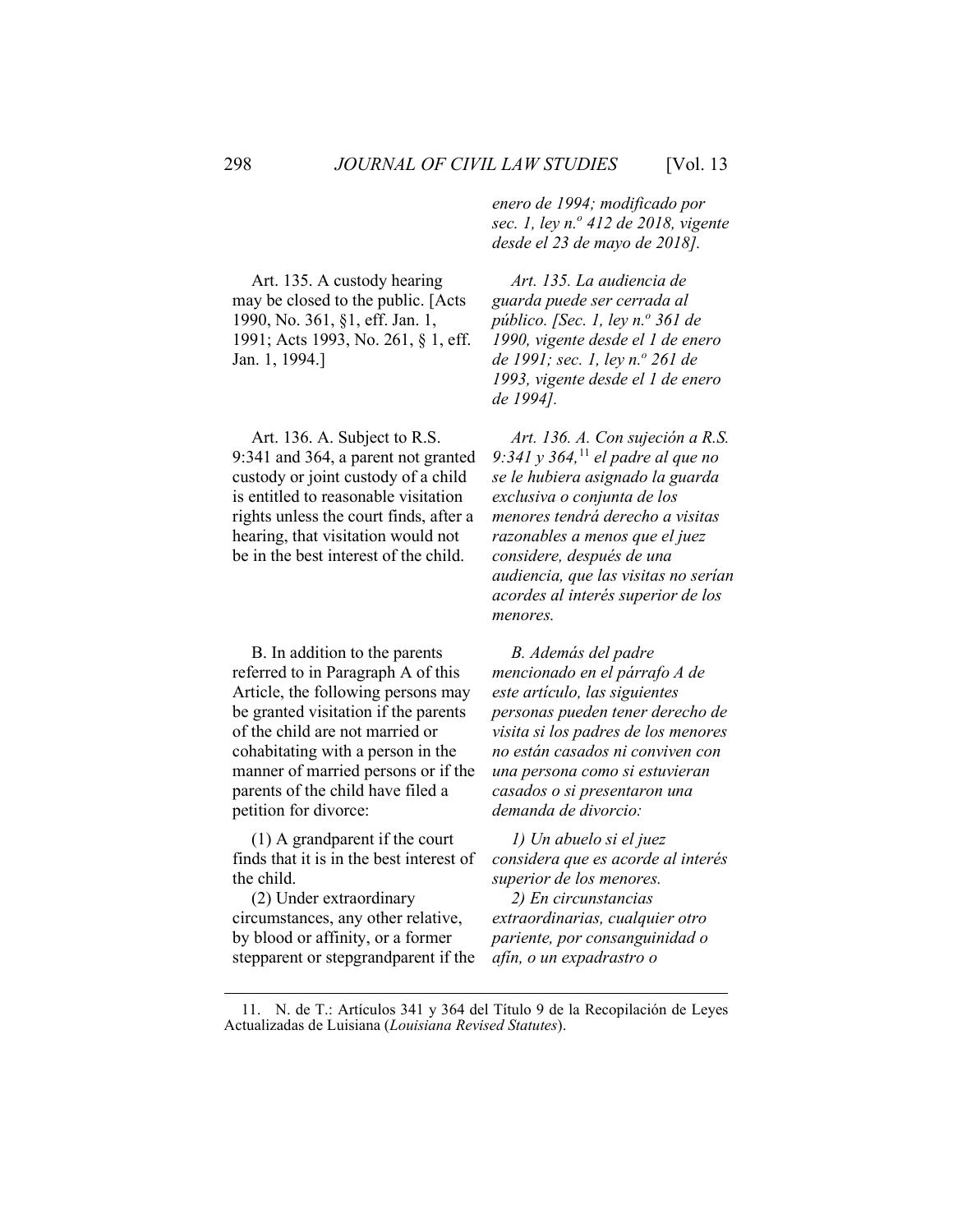court finds that it is in the best interest of the child. Extraordinary circumstances shall include a determination by a court that a parent is abusing a controlled dangerous substance.

C. Before making any determination under Subparagraph  $(B)(1)$  or  $(2)$  of this Article, the court shall hold a contradictory hearing as provided by R.S. 9:345 in order to determine whether the court should appoint an attorney to represent the child.

D. In determining the best interest of the child under Subparagraphs  $B(1)$  or 2 of this Article, the court shall consider only the following factors:

(1) A parent's fundamental constitutional right to make decisions concerning the care, custody, and control of their own children and the traditional presumption that a fit parent will act in the best interest of their children.

(2) The length and quality of the prior relationship between the child and the relative.

(3) Whether the child is in need of guidance, enlightenment, or

*exabuelastro si el juez considera que es acorde al interés superior de los menores. Entre las circunstancias extraordinarias se incluye la determinación por un juez de que un padre sufre adicción a una sustancia peligrosa regulada.*

*C. Antes de decidir en relación con los supuestos previstos en los incisos 1 o 2 del párrafo B de este artículo, el juez celebrará una audiencia con la presencia de ambas partes según lo previsto en R.S. 9:345*[12](#page-23-0) *a fin de determinar si es necesario designar a un abogado que represente a los menores.*

*D. Al determinar el interés superior de los menores conforme a los incisos 1 o 2 del párrafo B de este artículo, el juez solo considerará los siguientes factores:*

*1) El derecho constitucional básico de un padre a tomar decisiones relativas al cuidado, la guarda y el control de sus propios hijos y la presunción tradicional de que un padre idóneo actuará acorde al interés superior de sus hijos.*

*2) La duración y la calidad de la relación anterior entre los menores y el pariente en cuestión.*

*3) Si los menores necesitan orientación, consejo o tutelaje y el* 

<span id="page-23-0"></span><sup>12.</sup> N. de T.: Artículos 345 del Título 9 de la Recopilación de Leyes Actualizadas de Luisiana (*Louisiana Revised Statutes*).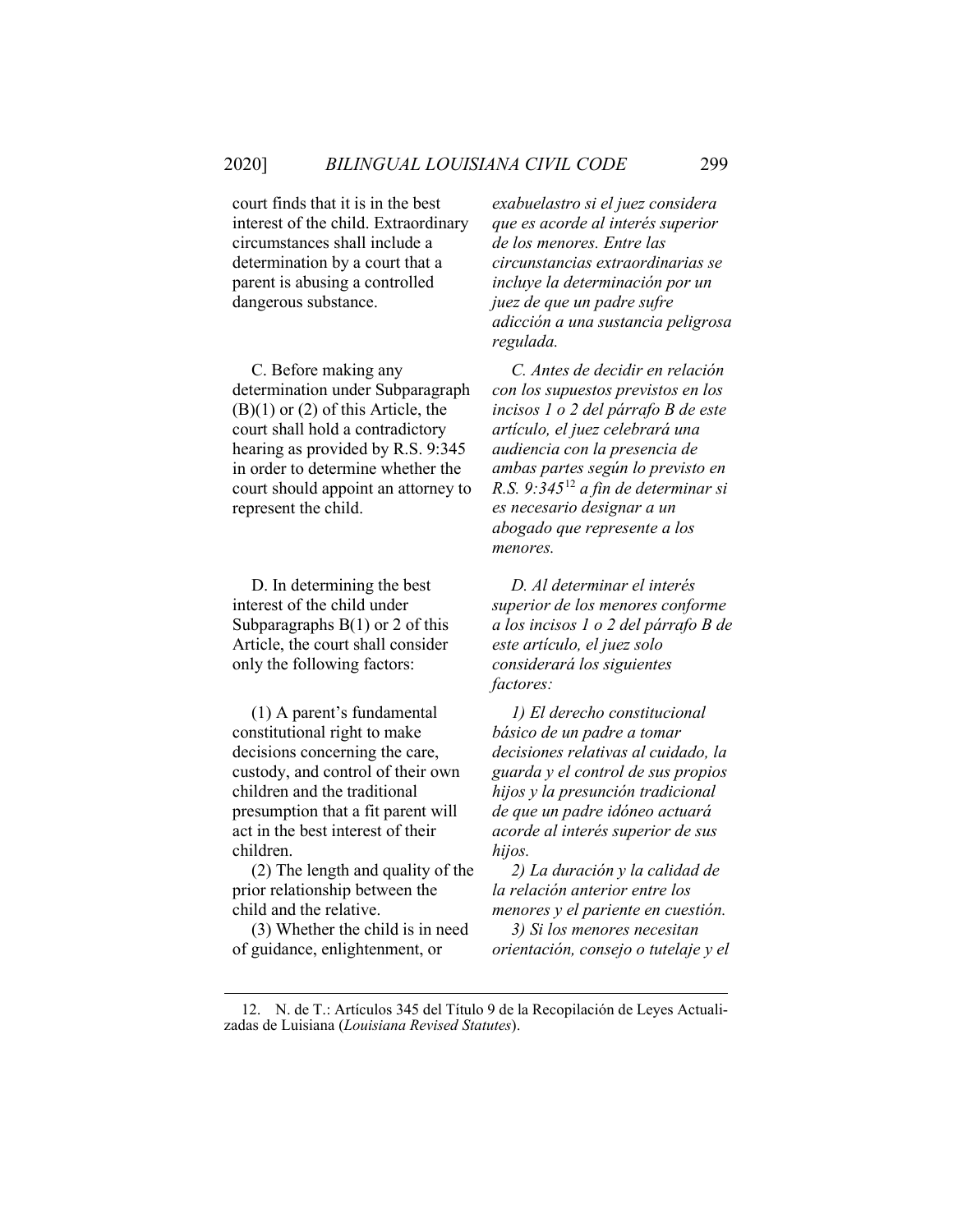tutelage which can best be provided by the relative.

(4) The preference of the child if he is determined to be of sufficient maturity to express a preference.

(5) The mental and physical health of the child and the relative. [Acts 2012, No. 763, §1, eff. Aug. 1, 2012.]

E. If the parents of a child are married and have not filed for divorce or they are living in concubinage, the provisions of R.S. 9:344 shall apply. [Acts 1993, No. 261, §1, eff. Jan. 1, 1994; Acts 1995, No. 57, §1; Acts 2009, No. 379, §2; Acts 2012, No. 763, §1, eff. Aug. 1, 2012, Acts 2014, No. 586, § 1; Acts 2018, No. 383, § 1; Acts 2018, No. 412, § 1, eff. May 23, 2018.]

Art. 136.1. A child has a right to time with both parents. Accordingly, when a court-ordered schedule of visitation, custody, or time to be spent with a child has been entered, a parent shall exercise his rights to the child in accordance with the schedule unless good cause is shown. Neither parent shall interfere with the visitation, custody or time rights of the other unless good

*pariente en cuestión es el más apto para brindarlo.*

*4) La preferencia de los menores si se determina que tienen madurez suficiente para expresar una preferencia.*

*5) La salud mental y física de los menores y del pariente. [Sec. 1, ley n.o 763 de 2012, vigente desde el 1 de agosto de 2012].*

*E. Si los padres de los menores están casados y no presentaron la demanda de divorcio o si viven en concubinato, se aplican las disposiciones de R.S. 9:344.*[13](#page-24-0) *[Sec. 1, ley n.o 261 de 1993, vigente desde el 1 de enero de 1991; sec. 1, ley n.º 57 de 1995; sec. 1, ley n.o 379 de 2009; sec. 1, ley n.o 763 de 2012, vigente desde el 1 de agosto de 2012; sec. 1, ley n.o 586 de 2014; sec. 1, ley n.<sup>o</sup> 383 de 2018; sec. 1, ley n.<sup>o</sup> 412 de 2018, vigente desde el 23 de mayo de 2018].*

*Art. 136.1. Los menores tienen derecho a pasar tiempo con ambos padres. En consecuencia, cuando el juez hubiera aprobado un plan de visitas, guarda o de tiempo compartido con los menores, los padres podrán ejercer los derechos derivados de dicho plan a menos que se demuestre justa causa en contrario. Ninguno de los padres podrá interferir en los derechos de visita, guarda o de* 

<span id="page-24-0"></span><sup>13.</sup> N. de T.: Artículo 344 del Título 9 de la Recopilación de Leyes Actualizadas de Luisiana (*Louisiana Revised Statutes*).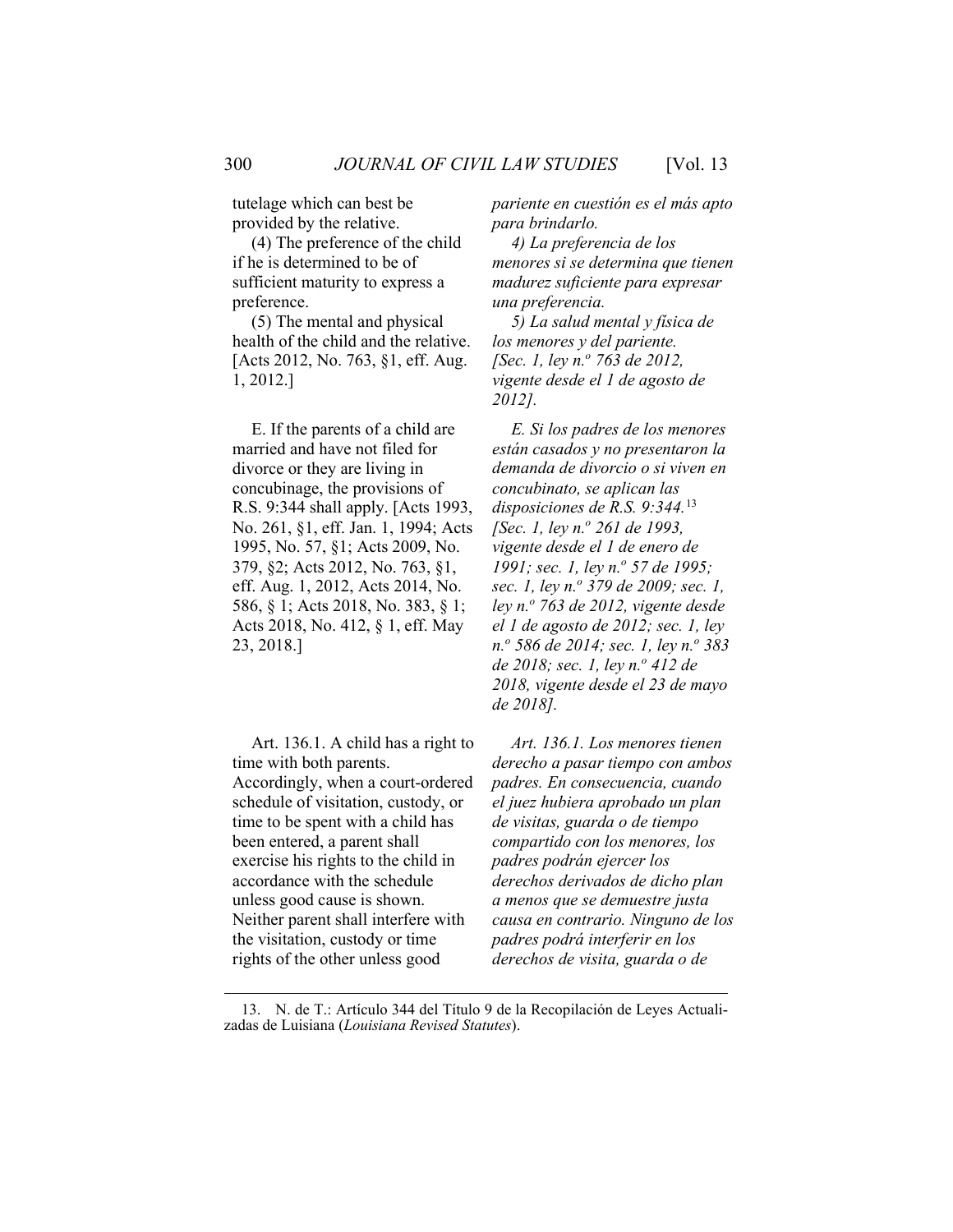cause is shown. [Acts 2008, No. 671, § 1.]

Art. 137. A. In a proceeding in which visitation of a child is being sought by a parent, if the child was conceived through the commission of a felony rape, the parent who committed the felony rape shall be denied visitation rights and contact with the child. [Acts 2012, No. 763, §1, eff. Aug. 1, 2012.]

B. In a proceeding in which visitation of a child is being sought by a relative by blood or affinity, if the court determines, by a preponderance of the evidence, that the intentional criminal conduct of the relative resulted in the death of the parent of the child, the relative shall be denied visitation rights and contact with the child. [Acts 2001, No. 499, §1, Acts 2010, No. 873, §1; Acts 2012, No. 763, §1, eff. Aug. 1, 2012.]

#### SECTION 4. CHILD SUPPORT *SECCIÓN 4. DE LOS*

Art. 141. In a proceeding for divorce or thereafter, the court may order either or both of the parents to provide an interim allowance or final support for a child based on the needs of the child and the

*tiempo compartido con el otro a menos que se demuestre justa causa. [Sec. 1, ley n.*<sup>*o*</sup> 671 de *2008].*

*Art. 137. A. En un proceso en el que uno de los padres reclame su derecho de visita, si el menor hubiera sido concebido por el delito de violación, se le denegarán los derechos de visita y el contacto con el menor al padre que hubiera cometido la violación. [Sec. 1, ley n.<sup>o</sup> 763 de 2012, vigente desde el 1 de agosto de 2012].*

*B. En un proceso en el que un pariente consanguíneo o afín solicite derechos de visita de un menor, si el juez determinara, por preponderancia de la prueba, que la conducta delictiva dolosa del pariente causó la muerte del padre del menor, se le denegarán a ese pariente los derechos de visita y el contacto con el menor. [Sec. 1, ley n.<sup>o</sup> 499 de 2001; sec. 1, ley n.o 873 de 2010; sec. 1, ley n.o 763 de 2012, vigente desde el 1 de agosto de 2012].*

Arts. 138-140. [Blank.] *Arts. 138-140. [En blanco].*

# *ALIMENTOS DE LOS HIJOS*

*Art. 141. En un proceso de divorcio o con posterioridad, el juez puede ordenar que uno de los padres o ambos paguen una asignación provisoria o alimentos definitivos a favor de los hijos en*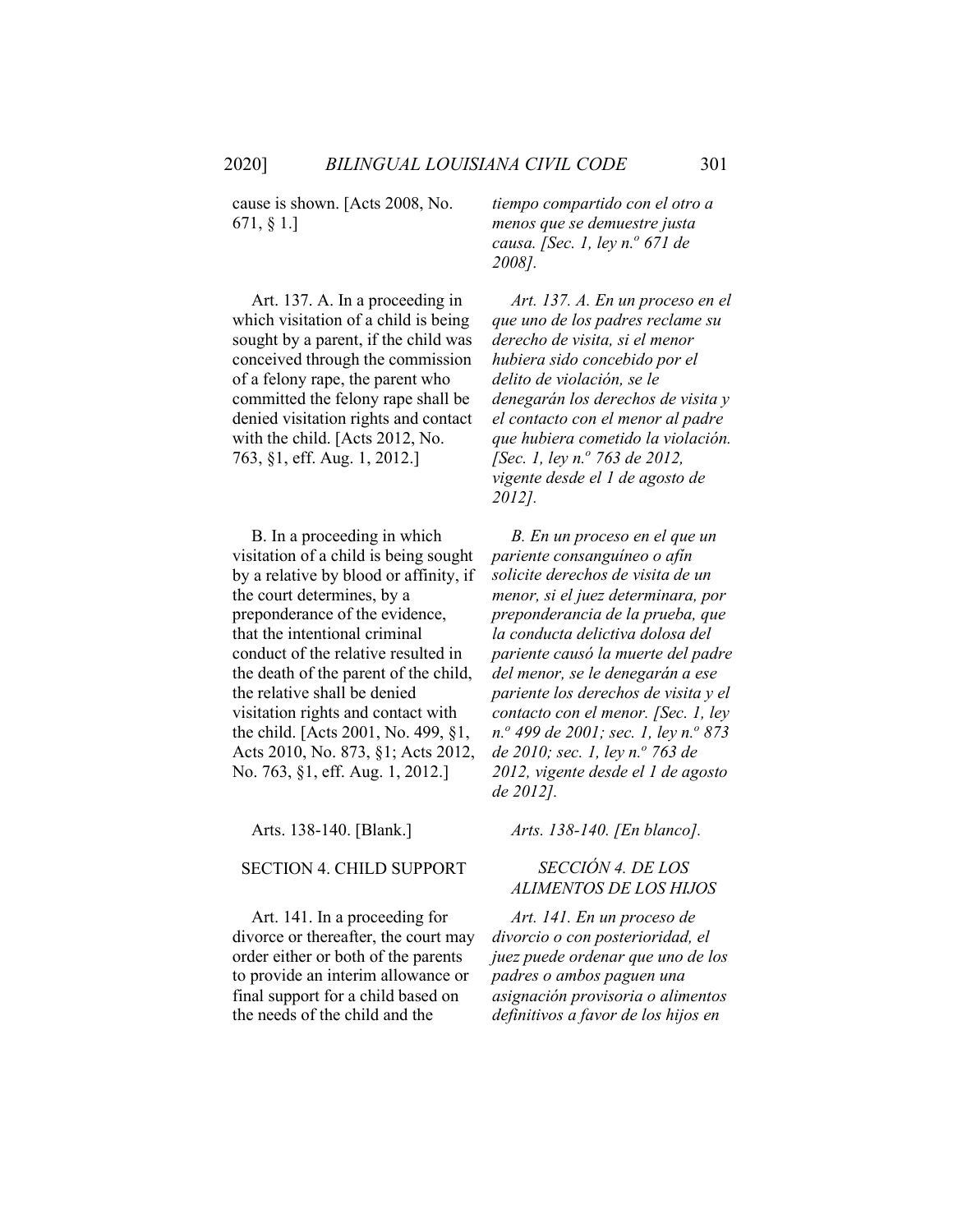ability of the parents to provide support.

The court may award an interim allowance only when a demand for final support is pending. [Acts 1993, No. 261, §6, eff. Jan. 1, 1994.]

Art. 142. An award of child support may be modified if the circumstances of the child or of either parent materially change and shall be terminated upon proof that it has become unnecessary. [Acts 1993, No. 261, §6, eff. Jan. 1, 1994; Acts 2001, No. 1082, §2.]

Arts. 149-150. [Repealed by Acts 1990, No. 1009, §9, eff. Jan. 1, 1991.]

#### SECTION 5. PROVISIONAL AND INCIDENTAL PROCEEDINGS IN ACTIONS OF NULLITY

[Acts 1993, No. 108, §1, eff. Jan. 1, 1994.]

Art. 151. In a proceeding for declaration of nullity of a marriage, a court may award a party the incidental relief afforded in a proceeding for divorce.

*función de sus necesidades y la capacidad de los padres de pagar alimentos.*

*El juez podrá conceder una asignación provisoria solo si hay una solicitud de alimentos definitivos en trámite. [Sec. 6, ley n.<sup>o</sup> 261 de 1993, vigente desde el 1 de enero de 1994].*

*Art. 142. La orden de pagar alimentos a favor de los hijos puede modificarse si las circunstancias de los hijos o de alguno de los padres cambian de manera sustancial y cesa si se demuestra que devino innecesaria. [Sec. 6, ley n.o 261 de 1993, vigente desde el 1 de enero de 1994; sec. 2, ley n.º 1082 de 2001].* 

Arts. 143-148. [Blank.] *Arts. 143-148. [En blanco].*

*Arts. 149-150. [Derogados por sec. 9, ley n.<sup>o</sup> 1009 de 1990, vigente desde el 1 de enero de 1991].*

#### *SECCIÓN 5. DE LOS PROCESOS PROVISORIOS E INCIDENTALES EN LAS ACCIONES DE NULIDAD*

*[Sec. 1, ley n.<sup>o</sup> 108 de 1993, vigente desde el 1 de enero de 1994].*

*Art. 151. En un proceso de declaración de nulidad del matrimonio, el juez puede conceder a favor de una de las partes medidas reparatorias*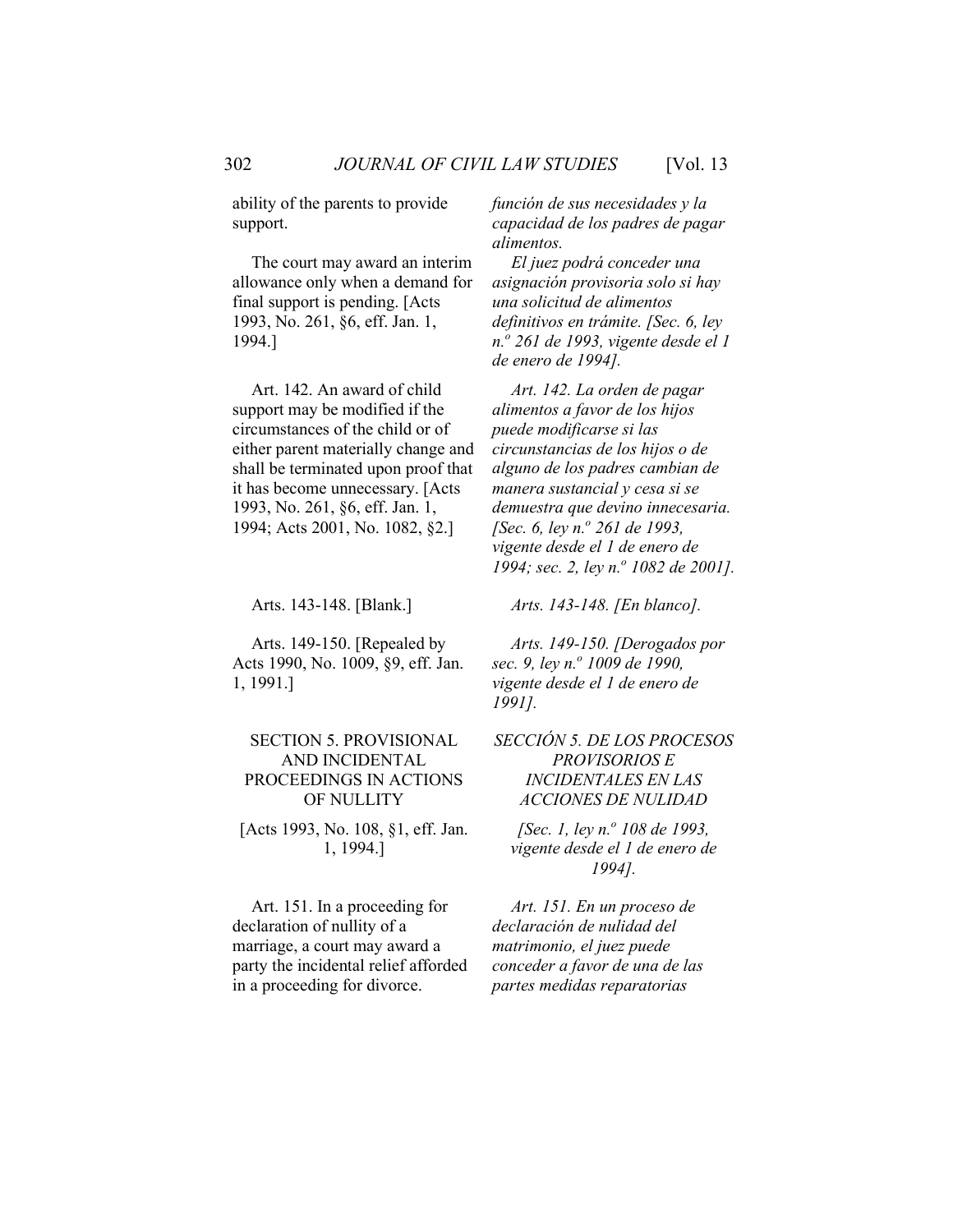Art. 152. After the declaration of nullity of a marriage, a party entitled to the civil effects of marriage may seek the same relief as may a divorced spouse.

Incidental relief granted pending declaration of nullity to a party not entitled to the civil effects of marriage shall terminate upon the declaration of nullity.

Nevertheless, a party not entitled to the civil effects of marriage may be awarded custody, child support, or visitation. The award shall not terminate as a result of the declaration of nullity.

Arts. 153-156. [Repealed by Acts 1990, No. 1009, §9, eff. Jan. 1, 1991.]

#### CHAPTER 3. EFFECTS OF DIVORCE

Art. 159. A judgment of divorce terminates a community property regime retroactively to the date of filing of the petition in the action in which the judgment of divorce is rendered. The retroactive termination of the community shall *otorgadas por vía incidental en el proceso de divorcio.* 

*Art. 152. Después de la declaración de nulidad del matrimonio, la parte con derecho a los efectos civiles del matrimonio puede solicitar las mismas medidas reparatorias que el cónyuge divorciado.*

*Las medidas reparatorias otorgadas por vía incidental mientras tramita el proceso de declaración de nulidad a favor de una parte que no tenga derecho a los efectos civiles del matrimonio cesan con la declaración de nulidad.*

*No obstante, se le puede otorgar la guarda, alimentos para los hijos o derechos de visita a la parte que no tenga derecho a los efectos civiles del matrimonio. Tal orden no cesa a consecuencia de la declaración de nulidad.*

*Arts. 153-156. [Derogados por sec. 9, ley n.<sup>o</sup> 1009 de 1990, vigente desde el 1 de enero de 1991].*

#### Arts. 157-158. [Blank.] *Arts. 157-158. [En blanco].*

#### *CAPÍTULO 3. DE LOS EFECTOS DEL DIVORCIO*

*Art. 159. La sentencia de divorcio pone fin al régimen de comunidad de bienes con retroactividad a la fecha de presentación de la demanda en el proceso de divorcio. La extinción retroactiva del régimen de*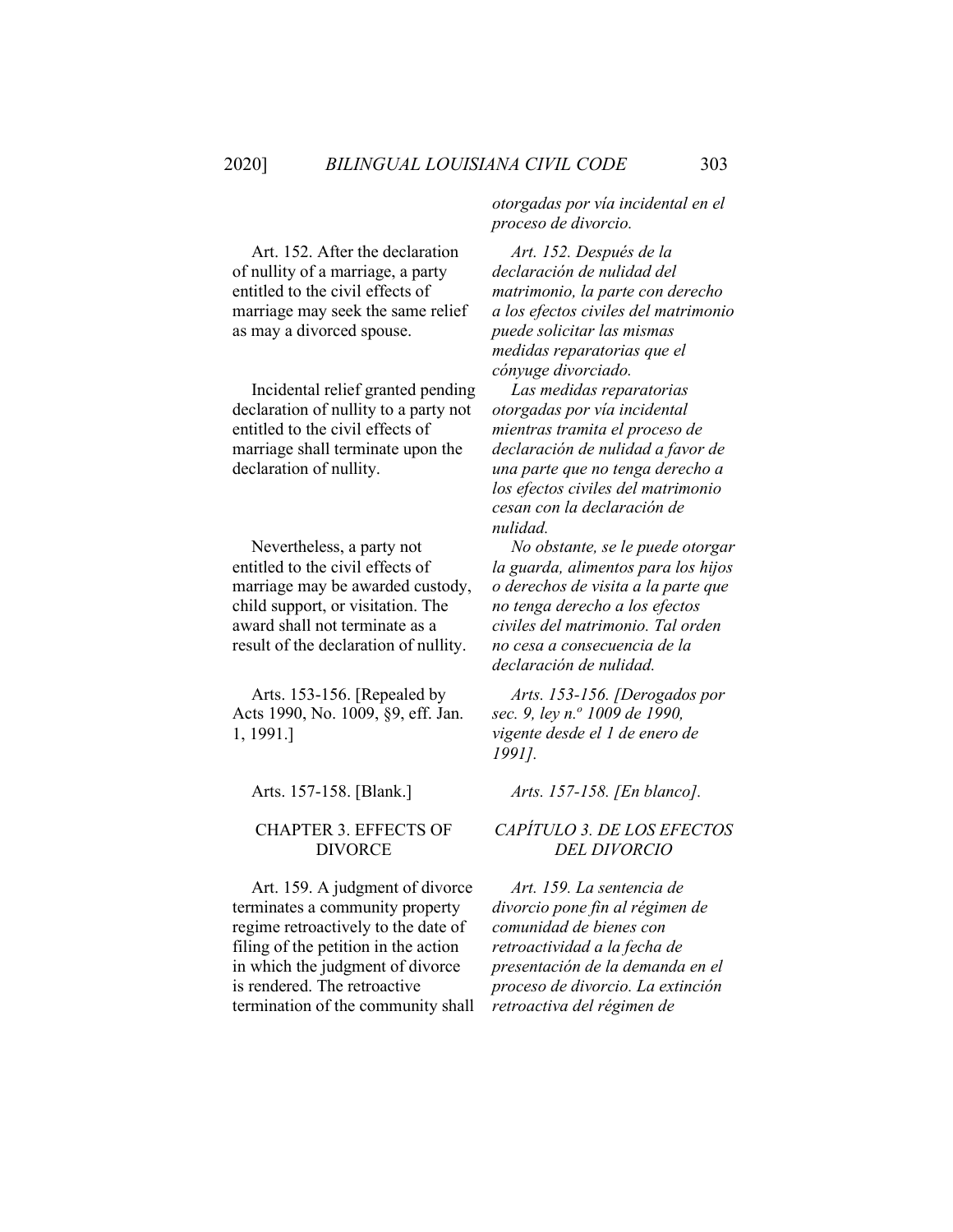be without prejudice to rights of third parties validly acquired in the interim between the filing of the petition and recordation of the judgment. [Amended by Acts 1977, No. 483, §2; Acts 1979, No. 711, §1; Acts 1990, No. 1009, §2, eff. Jan. 1, 1991.]

Art. 161. [Repealed by Acts 1990, No. 1008, §6, eff. Jan. 1, 1991.]

#### TITLE VI. OF MASTER AND SERVANT

Arts. 162-177. [Repealed by Acts 1990, No. 705, §1.]

#### TITLE VII. PARENT AND CHILD

#### CHAPTER 1. FILIATION

[Acts 2009, No. 3, §1, eff. June 9, 2009.]

Art. 178. Filiation is the legal relationship between a child and his parent.

Art. 179. Filiation is established by proof of maternity or paternity or by adoption.

#### CHAPTER 2. FILIATION BY PROOF OF MATERNITY OR PATERNITY

*comunidad de bienes no afecta los derechos de terceros adquiridos válidamente en el período transcurrido entre la presentación de la demanda y la inscripción de la sentencia. [Modificado por sec. 2, ley n.<sup>o</sup> 483 de 1977; sec. 1, ley n.o 711 de 1979; sec. 2, ley n.o 1009 de 1990, vigente desde el 1 de enero de 1991].*

Art. 160. [Blank.] *Art. 160. [En blanco].*

*Art. 161. [Derogado por sec. 6, ley n.o 1008 de 1990, vigente desde el 1 de enero de 1991].*

#### *TÍTULO VI. DEL SEÑOR Y DE LOS SIERVOS*

*Arts. 162-177. [Derogado por sec. 1, ley n.<sup>o</sup> 705 de 1990].*

#### *TÍTULO VII. DE LOS PADRES E HIJOS*

#### *CAPÍTULO 1. DE LA FILIACIÓN*

*[Sec. 1, ley n.<sup>o</sup> 3 de 2009, vigente desde el 9 de junio de 2009].*

*Art. 178. La filiación es la relación jurídica entre un hijo y uno de sus padres.*

*Art. 179. La filiación se determina mediante prueba de maternidad o paternidad o por adopción.*

#### *CAPÍTULO 2. DE LA FILIACIÓN POR PRUEBA DE MATERNIDAD O PATERNIDAD*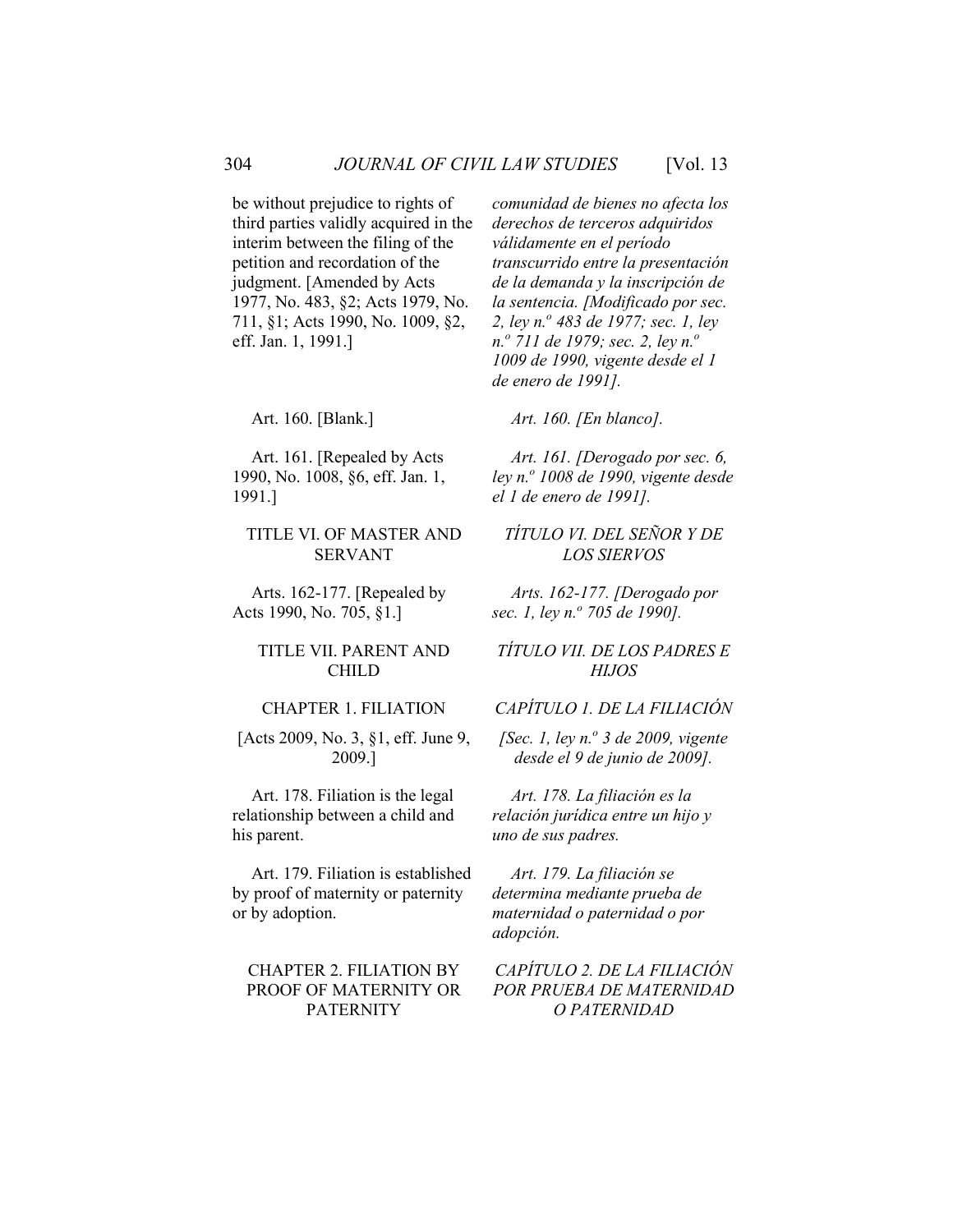#### SECTION 1. PROOF OF MATERNITY

Art. 184. Maternity may be established by a preponderance of the evidence that the child was born of a particular woman, except as otherwise provided by law. [Amended by Acts 1976, No. 430, §1; Acts 2005, No. 192, §1, eff. June 29, 2005; Acts 2009, No. 3, §3, eff. June 9, 2009.]

#### SECTION 2. PROOF OF PATERNITY

#### SUBSECTION A. THE PRESUMPTION OF PATERNITY OF HUSBAND; DISAVOWAL OF PATERNITY; CONTESTATION; ESTABLISHMENT OF PATERNITY

Art. 185. The husband of the mother is presumed to be the father of a child born during the marriage or within three hundred days from the date of the termination of the marriage. [Amended by Acts 1976, No. 430, §1; Acts 2005, No. 192, §1, eff. June 29, 2005; Acts 2009, No. 3, §3, eff. June 9, 2009.]

Art. 186. If a child is born within three hundred days from the day of the termination of a

#### *SECCIÓN 1. DE LA PRUEBA DE LA MATERNIDAD*

*Art. 184. La maternidad puede determinarse por preponderancia de la prueba de que el hijo nació de una mujer en particular, salvo que la ley disponga de otro modo. [Modificado por sec. 1, ley n.<sup>o</sup> 430 de 1976; sec. 1, ley n.<sup>o</sup> 192 de 2005, vigente desde el 29 de junio de 2005; sec. 3, ley n.<sup>o</sup> 3 de 2009, vigente desde el 9 de junio de 2009].*

#### *SECCIÓN 2. DE LA PRUEBA DE LA PATERNIDAD*

*SUBSECCIÓN A. DE LA PRESUNCIÓN DE PATERNIDAD DEL ESPOSO; DEL DESCONOCIMIENTO DE LA PATERNIDAD; DE LA IMPUGNACIÓN; DE LA DETERMINACIÓN DE LA PATERNIDAD*

*Art. 185. El esposo de la madre se presume padre del hijo nacido durante el matrimonio o dentro de los trescientos días posteriores a la fecha de disolución del matrimonio. [Modificado por sec. 1, ley n.<sup>o</sup> 430 de 1976; sec. 1, ley n.o 192 de 2005, vigente desde el 29 de junio de 2005; sec. 3, ley n.o 3 de 2009, vigente desde el 9 de junio de 2009].*

*Art. 186. Si nace un hijo dentro de los trescientos días posteriores a la disolución del matrimonio y su*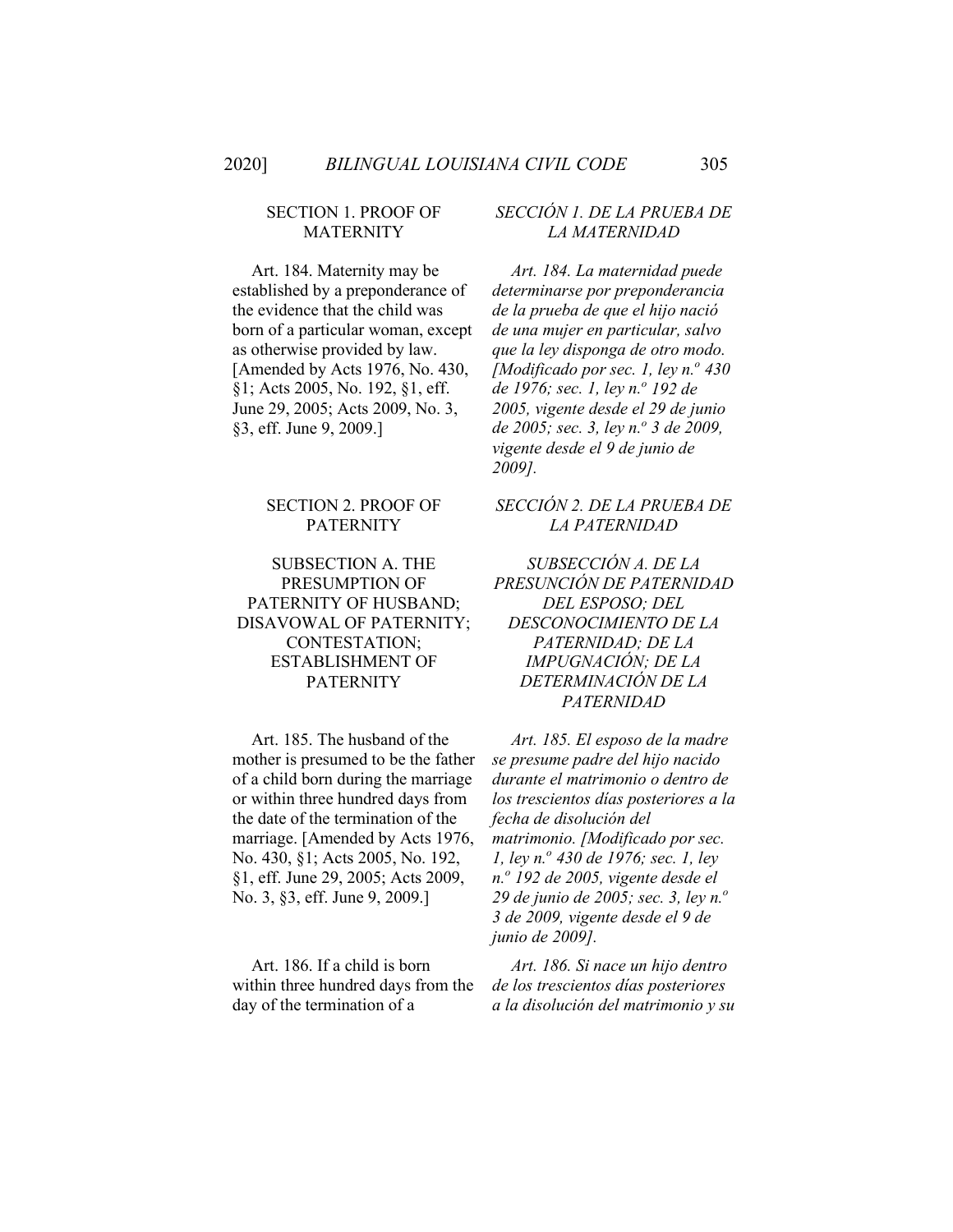marriage and his mother has married again before his birth, the first husband is presumed to be the father.

If the first husband, or his successor, obtains a judgment of disavowal of paternity of the child, the second husband is presumed to be the father. The second husband, or his successor, may disavow paternity if he institutes a disavowal action within a peremptive period of one year from the day that the judgment of disavowal obtained by the first husband is final and definitive. [Amended by Acts 1976, No. 430, §1; Acts 2005, No. 192, §1, eff. June 29, 2005.]

Art. 187. The husband may disavow paternity of the child by clear and convincing evidence that he is not the father. The testimony of the husband shall be corroborated by other evidence. [Amended by Acts 1976, No. 430, §1; Acts 1989, No. 790, §1; Acts 2005, No. 192, §1, eff. June 29, 2005.]

Art. 188. The husband of the mother may not disavow a child born to his wife as a result of an assisted conception to which he consented. [Amended by Acts 1976, No. 430, §1; Acts 1989, No. 790, §1; Acts 2005, No. 192, §1, eff. June 29, 2005.]

*madre se ha vuelto a casar antes de su nacimiento, se presume que el padre es el primer esposo.*

*Si el primer marido, o su sucesor, obtiene sentencia favorable de desconocimiento de la paternidad del menor, se presume que el segundo esposo es el padre. El segundo esposo, o su sucesor, puede desconocer la paternidad si inicia una acción de desconocimiento dentro del plazo perentorio de un año desde el día en que quedó firme la sentencia de desconocimiento obtenida por el primer marido. [Modificado por sec. 1, ley n.o 430 de 1976; sec. 1, ley n.o 192 de 2005, vigente desde el 29 de junio de 2005].*

*Art. 187. El esposo puede desconocer la paternidad del niño mediante pruebas claras y convincentes de que no es el padre. El testimonio del esposo debe corroborarse mediante otras pruebas. [Modificado por sec. 1, ley n.<sup>o</sup> 430 de 1976; sec. 1, ley n.<sup>o</sup> 790 de 1989; sec. 1, ley n.o 192 de 2005, vigente desde el 29 de junio de 2005].*

*Art. 188. El esposo de la madre no puede desconocer al niño nacido de su esposa a consecuencia de una técnica de reproducción asistida respecto de la que prestó su consentimiento. [Modificado por sec. 1, ley n.<sup>o</sup> 430 de 1976; sec. 1, ley n.<sup>o</sup> 790 de 1989; sec. 1, ley n.*<sup>*o*</sup> *192 de 2005,*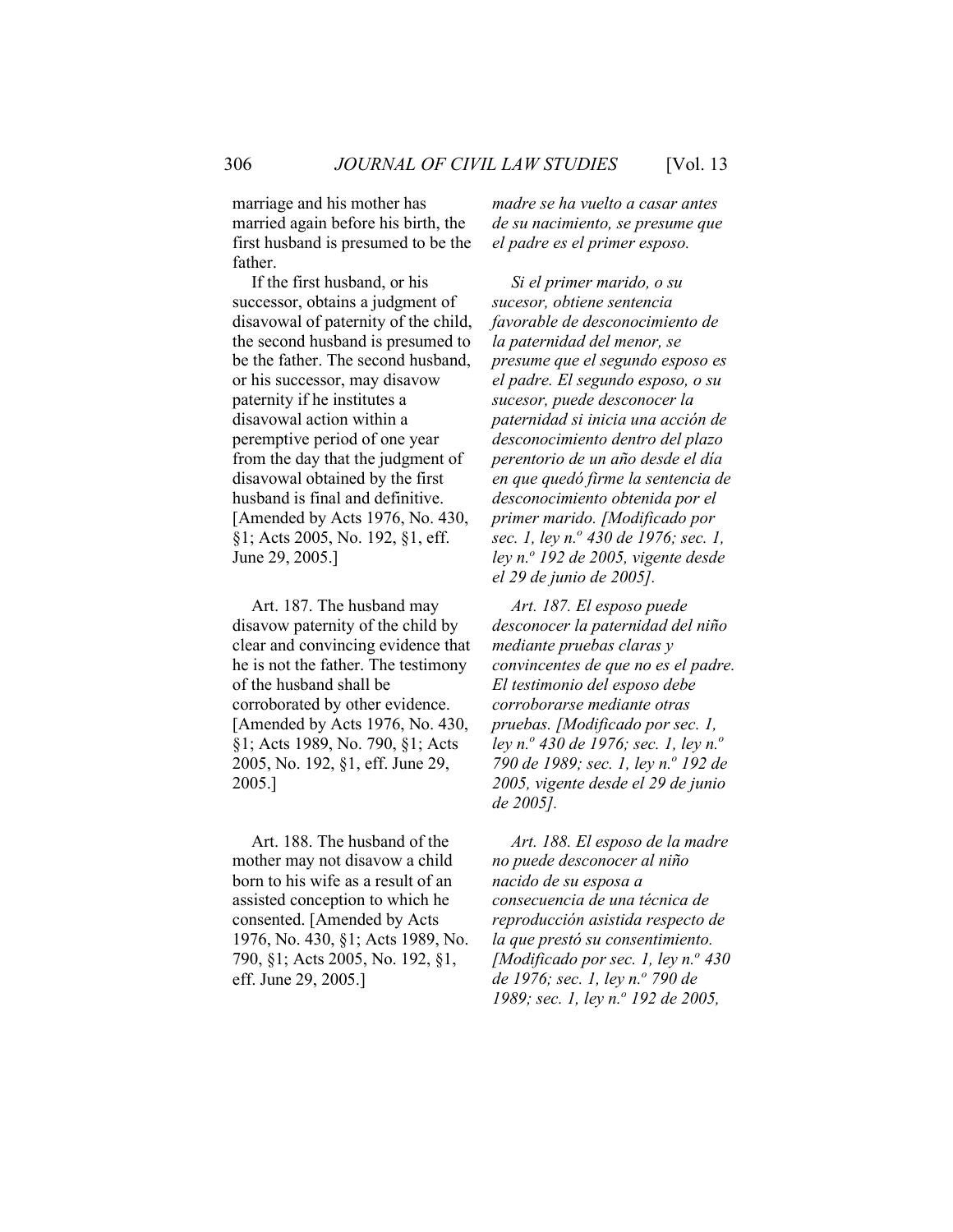Art. 189. The action for disavowal of paternity is subject to a liberative prescription of one year. This prescription commences to run from the day of the birth of the child, or the day the husband knew or should have known that he may not be the biological father of the child, whichever occurs later.

Nevertheless, if the husband lived separate and apart from the mother continuously during the three hundred days immediately preceding the birth of the child, this prescription does not commence to run until the husband is notified in writing that a party in interest has asserted that the husband is the father of the child. [Amended by Acts 1976, No. 430, §1; Acts 1999, No. 790, §1; Acts 2005, No. 192, §1, eff. June 29, 2005; Acts 2016, No. 309, §1, eff. Aug. 1, 2016.]

Art. 190. If the prescription has commenced to run and the husband dies before the prescription has accrued, his successor whose interest is adversely affected may institute an action for disavowal of paternity. The action of the successor is subject to a liberative prescription of one year. This prescription commences to run

*vigente desde el 29 de junio de 2005].*

*Art. 189. La acción de desconocimiento de la paternidad está sujeta a un plazo de prescripción extintiva de un año. El plazo de prescripción comienza a computarse desde el día del nacimiento del menor o desde el día en que el marido tuvo o debería haber tenido conocimiento de que él podría no ser el padre biológico del niño, lo que ocurra en último término.*

*No obstante, si el marido vivió separado de la madre sin interrupción durante los trescientos días inmediatamente anteriores al nacimiento del niño, el plazo de prescripción no comienza a computarse hasta que se notifique por escrito al esposo de que una parte interesada alegó que el esposo es el padre del niño. [Modificado por sec. 1, ley n.º 430] de 1976; sec. 1, ley n.<sup>o</sup> 790 de 1999; sec. 1, ley n.<sup>o</sup> 192 de 2005, vigente desde el 29 de junio de 2005; sec. 1, ley n.o 309 de 2016, vigente desde el 1 de agosto de 2016].*

*Art. 190. En caso de que haya comenzado a computarse el plazo de prescripción y el esposo muera antes de producida la prescripción, el sucesor del esposo cuyos intereses se vean perjudicados puede iniciar una acción de desconocimiento de la paternidad. La acción del sucesor está sujeta a un plazo de prescripción extintiva de un año.*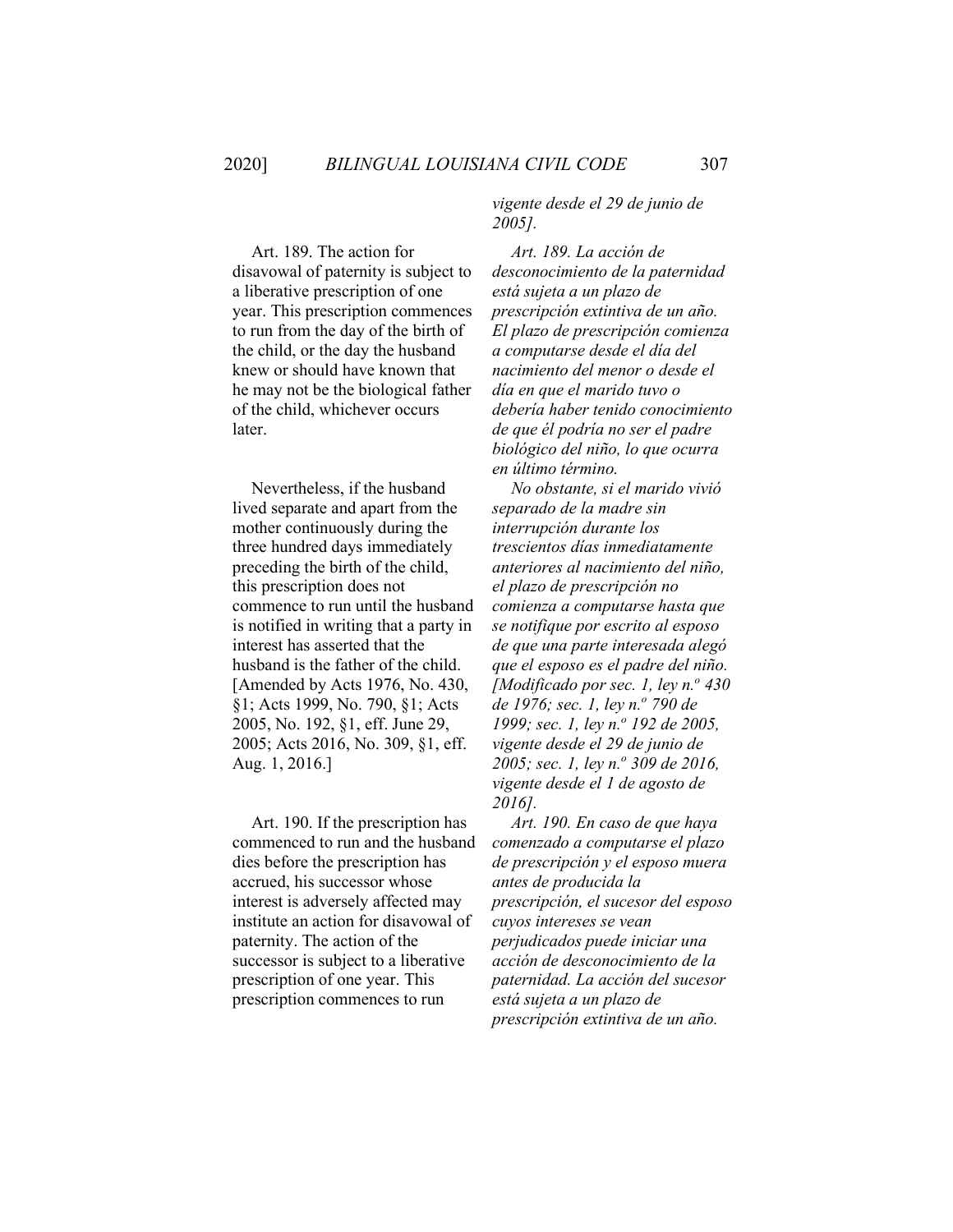from the day of the death of the husband.

If the prescription has not yet commenced to run, the action of the successor is subject to a liberative prescription of one year. This prescription commences to run from the day the successor is notified in writing that a party in interest has asserted that the husband is the father of the child. [Amended by Acts 1976, No. 430, §1; Acts 1999, No. 790, §1; Acts 2005, No. 192, §1, eff. June 29, 2005.]

190.1. If blood or tissue sampling indicates by a ninetynine and nine-tenths percentage point threshold probability that the biological father is the father of the child and he is not the husband or former husband presumed to be the father of the child, then the husband or former husband presumed to be the father of the child, the mother, and the biological father of the child may execute a three-party acknowledgment in authentic form declaring that the husband or former husband is not the father of the child and that the biological father is the father of the child. When a three-party acknowledgment is executed, the husband or former husband is not presumed to be the father of the child. The biological father who has acknowledged the child by

*Este plazo comienza a contarse desde el día de la muerte del esposo.*

*Si el plazo de prescripción no hubiera comenzado a transcurrir, la acción del sucesor estará sujeta a un plazo de prescripción extintiva de un año. Este plazo de prescripción comienza a transcurrir desde el día en que se notifica por escrito al sucesor de que una parte interesada alegó que el esposo es el padre del niño. [Modificado por sec. 1, ley n.o 430 de 1976; sec. 1, ley n.o 790 de 1999; sec. 1, ley n.o 192 de 2005, vigente desde el 29 de junio de 2005].*

*190.1. Si las muestras de sangre o de tejido indican con un grado de probabilidad del 99,9 % que el padre biológico es el padre del niño y este no es el esposo o exesposo que se presume padre del niño, el esposo o exesposo que se presume padre del niño, la madre y el padre biológico del menor podrán firmar conjuntamente un reconocimiento autenticado por el que se declare que el esposo o exesposo no es el padre del menor y que el padre biológico es el padre del menor. Cuando se firma un reconocimiento conjunto de este tipo, el esposo o exesposo no se presume padre del niño. El padre biológico que reconoció al hijo de ese modo se presume su padre.*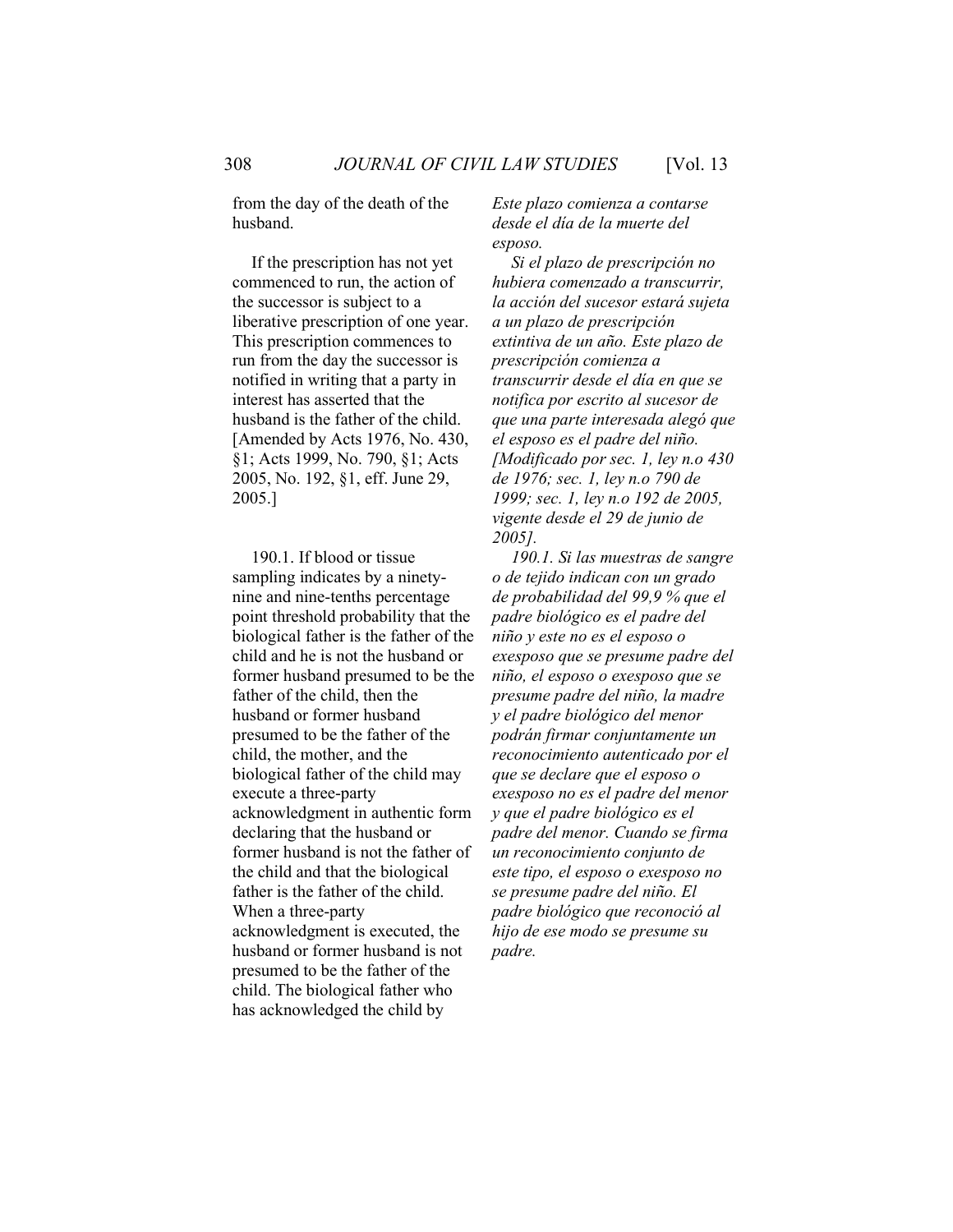three-party acknowledgment is presumed to be the father of the child.

To have effect, this acknowledgment shall be executed no later than ten years from the day of the birth of the child but never more than one year from the day of the death of the child. These time periods are peremptive. [Acts 2018, No. 21, § 2, eff. May 7, 2018.]

Art. 191. The mother of a child may institute an action to establish both that her former husband is not the father of the child and that her present husband is the father. This action may be instituted only if the present husband has acknowledged the child by authentic act. [Acts 2004, No. 530, §1, eff. June 25, 2004; Acts 2005, No. 192, §1, eff. June 29, 2005; Acts 2016, No. 309, §1, eff. Aug. 1, 2016.]

Art. 192. The mother shall prove by clear and convincing evidence both that her former husband is not the father and that her present husband is the father. The testimony of the mother shall be corroborated by other evidence. [Acts 2005, No. 192, §1, eff. June 29, 2005.]

Art. 193. The action by the mother shall be instituted within a peremptive period of one hundred eighty days from the marriage to her present husband and also within two years from the day of

*Para tener validez, el reconocimiento debe firmarse a más tardar dentro de los diez años posteriores al nacimiento del niño, y, en todo caso, dentro del plazo de un año desde su muerte. Estos plazos son perentorios. [Sec. 2, ley n.<sup>o</sup> 21 de 2018, vigente desde el 7 de mayo de 2018].*

*Art. 191. La madre del hijo puede iniciar una acción para que se determine que su exesposo no es el padre y que su actual esposo sí lo es. Esta acción puede iniciarse solo si el marido actual reconoció al hijo por acto auténtico. [Sec. 1, ley n.<sup>o</sup> 530 de 2004, vigente desde el 25 de junio de 2004; sec. 1, ley n.o 192 de 2005, vigente desde el 29 de junio de 2005; sec. 1, ley n.o 309 de 2016, vigente desde el 1 de agosto de 2016].*

*Art. 192. La madre debe probar de manera clara y convincente que su exmarido no es el padre del hijo y que su actual marido sí lo es. El testimonio de la madre debe corroborarse mediante otras pruebas. [Sec. 1, ley n.<sup>o</sup> 192 de 2005, vigente desde el 29 de junio de 2005].*

*Art. 193. La acción de la madre debe iniciarse dentro de un período perentorio de ciento ochenta días desde la fecha de celebración del matrimonio con su actual marido y también dentro de*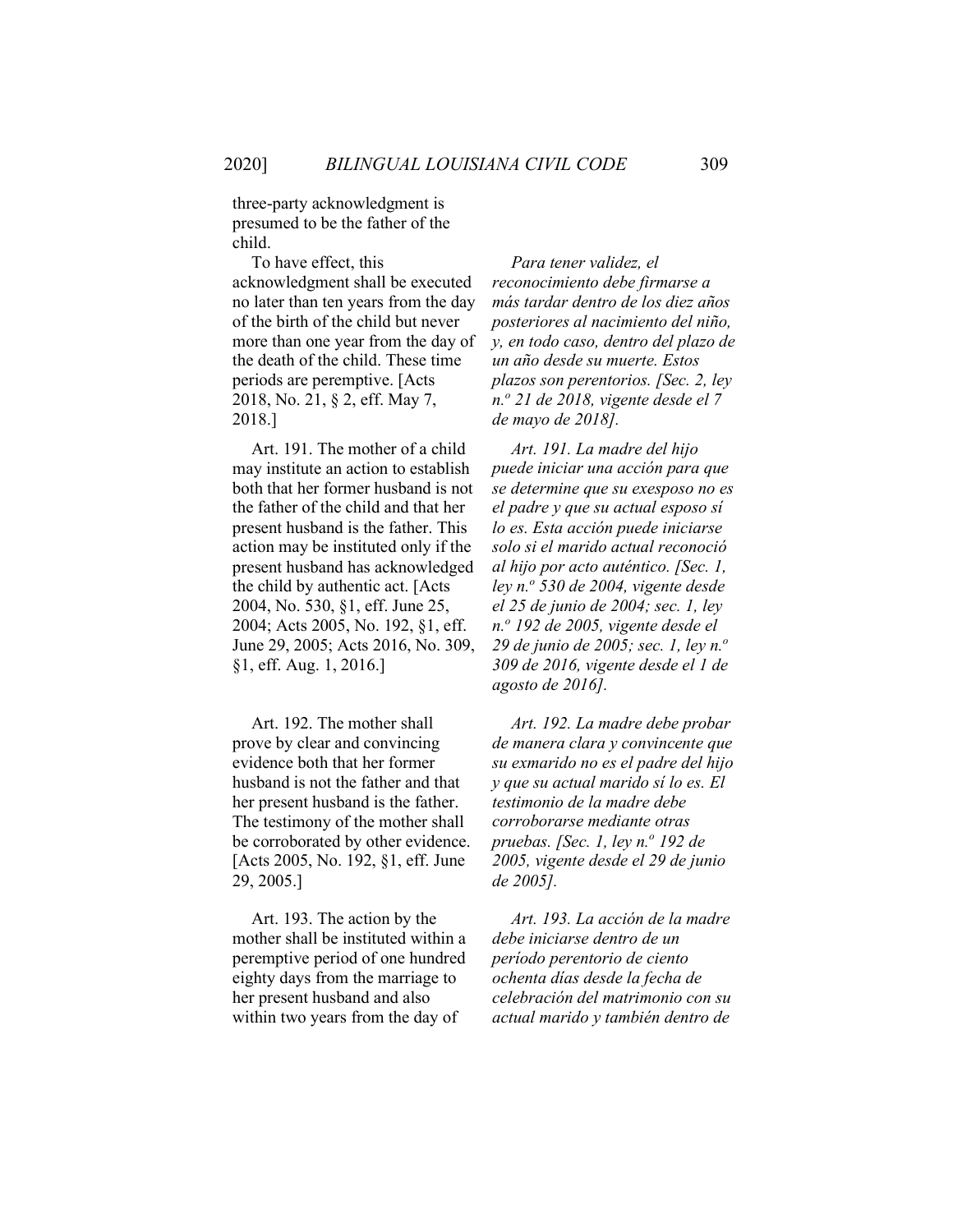the birth of the child, except as may otherwise be provided by law. [Acts 2005, No. 192, §1, eff. June 29, 2005.]

Art. 194. A judgment shall not be rendered decreeing that the former husband is not the father of the child unless the judgment also decrees that the present husband is the father of the child. [Acts 2005, No. 192, §1, eff. June 29, 2005.]

#### SUBSECTION B. PRESUMPTION OF PATERNITY BY SUBSEQUENT MARRIAGE AND ACKNOWLEDGMENT

Art. 195. A man who marries the mother of a child not filiated to another man and who, with the concurrence of the mother, acknowledges the child by authentic act is presumed to be the father of that child.

The husband may disavow paternity of the child as provided in Article 187. Revocation of the authentic act of acknowledgment alone is not sufficient to rebut the presumption of paternity created by this Article.

The action for disavowal is subject to a peremptive period of one hundred eighty days. This peremptive period commences to run from the day of the marriage or the acknowledgment, whichever

*los dos años posteriores a la fecha de nacimiento del hijo, a menos que la ley disponga de otro modo. [Sec. 1, ley n.o 192 de 2005, vigente desde el 29 de junio de 2005].*

*Art. 194. No se dictará sentencia en la que se declare que el exmarido no es el padre del menor a menos que la sentencia también establezca que lo es el marido actual. [Sec. 1, ley n.º 192 de 2005, vigente desde el 29 de junio de 2005].*

#### *SUBSECCIÓN B. DE LA PRESUNCIÓN DE PATERNIDAD POR MATRIMONIO POSTERIOR Y DEL RECONOCIMIENTO*

*Art. 195. Se presume padre de un menor al hombre que contrae matrimonio con la madre del menor que no tiene vínculo filial con otro hombre y que, con el asentimiento de la madre, lo reconoce como hijo mediante acto auténtico.*

*El esposo podrá desconocer al menor en los términos del artículo 187. La revocación del acto auténtico de reconocimiento no basta para rebatir la presunción de paternidad de este artículo.*

*La acción de desconocimiento caduca a los ciento ochenta días. El plazo de caducidad comienza a transcurrir desde el día del matrimonio o desde el reconocimiento, lo que ocurra*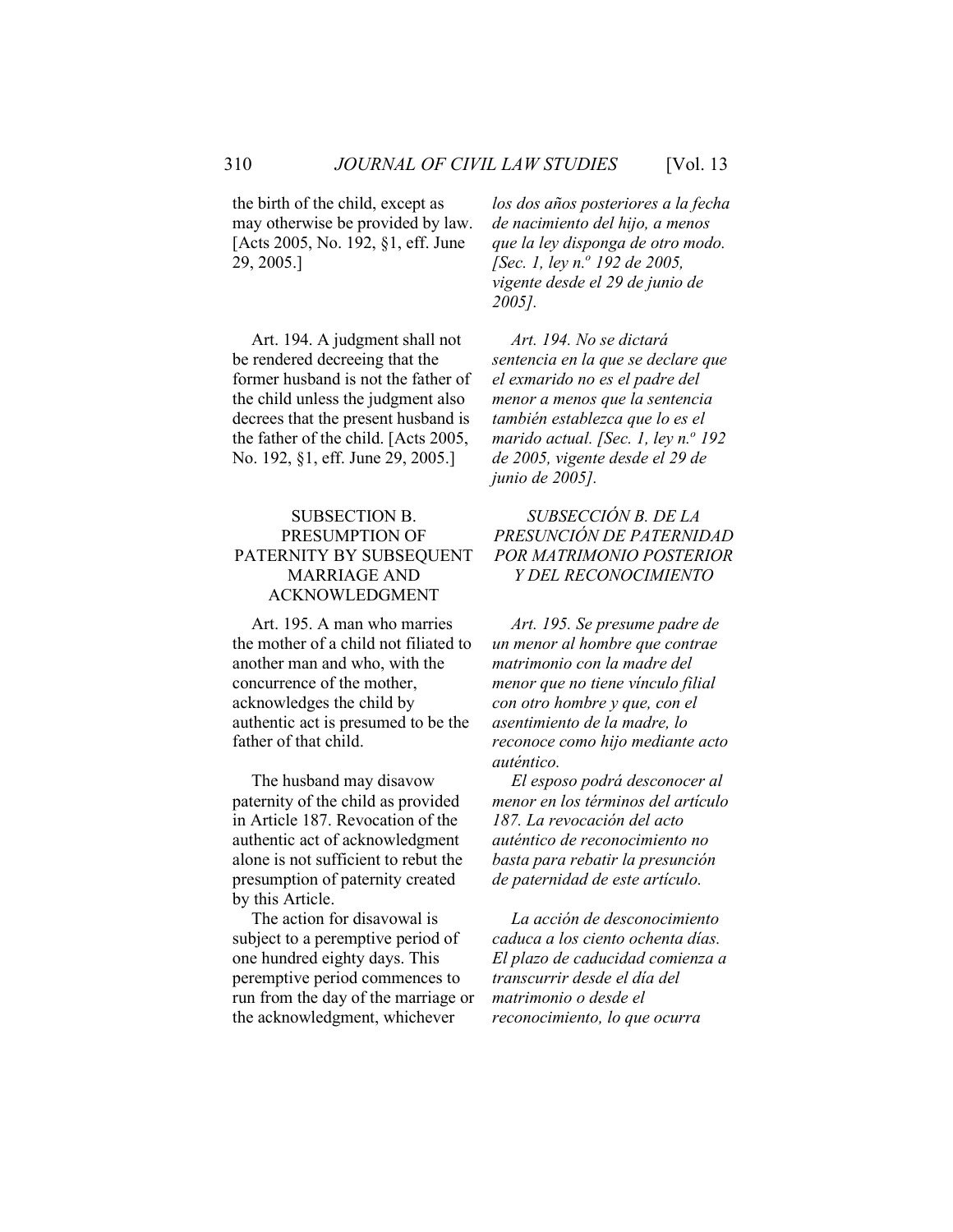occurs later. [Acts 2005, No. 192, §1, eff. June 29, 2005; Acts 2009, No. 3, §3, eff. June 9, 2009; Acts 2016, No. 309, §1, eff. Aug. 1, 2016.]

#### SUBSECTION C. OTHER METHODS OF ESTABLISHING PATERNITY

Art. 196. A man may, by authentic act, acknowledge a child not filiated to another man. The acknowledgment creates a presumption that the man who acknowledges the child is the father. The presumption can be invoked only on behalf of the child. Except as otherwise provided in custody, visitation, and child support cases, the acknowledgment does not create a presumption in favor of the man who acknowledges the child. [Acts 2005, No. 192, §1, eff. June 29, 2005; Acts 2006, No. 344, §1, eff. June 13, 2006; Acts 2009, No. 3, §3, eff. June 9, 2009; Acts 2016, No. 309, §1, eff. Aug. 1, 2016.]

Art. 197. A child may institute an action to prove paternity even though he is presumed to be the child of another man. If the action is instituted after the death of the alleged father, a child shall prove

*después. [Sec. 1, ley n.º 192 de 2005, vigente desde el 29 de junio de 2005; sec. 3, ley n.<sup>o</sup> 3 de 2009, vigente desde el 9 de junio de 2009; sec. 1, ley n.<sup>o</sup> 309 de 2016, vigente desde el 1 de agosto de 2016].*

#### *SUBSECCIÓN C. DE OTROS MÉTODOS PARA ESTABLECER LA PATERNIDAD*

*Art. 196. Un hombre puede, mediante acto auténtico, reconocer como hijo a un menor sin vínculo filial con otro hombre. El reconocimiento crea la presunción de que el hombre que reconoce al menor es el padre. La presunción solo puede ser invocada en nombre del menor. Excepto cuando se disponga de otro modo en los casos de guarda, visitas y alimentos de los hijos, el reconocimiento no implica presunción a favor del hombre que reconozca al menor. [Sec. 1, ley n.o 192 de 2005, vigente desde el 29 de junio de 2005; sec. 1, ley n.o 344 de 2006, vigente desde el 13 de junio de 2006; sec. 3, ley n.o 3 de 2009, vigente desde el 9 de junio de 2009; sec. 1, ley n.º 309 de 2016, vigente desde el 1 de agosto de 2016].*

*Art. 197. El menor puede iniciar una acción para probar la paternidad aunque se presuma hijo de otro hombre. Si la acción se inicia después de la muerte del padre presunto, el menor debe*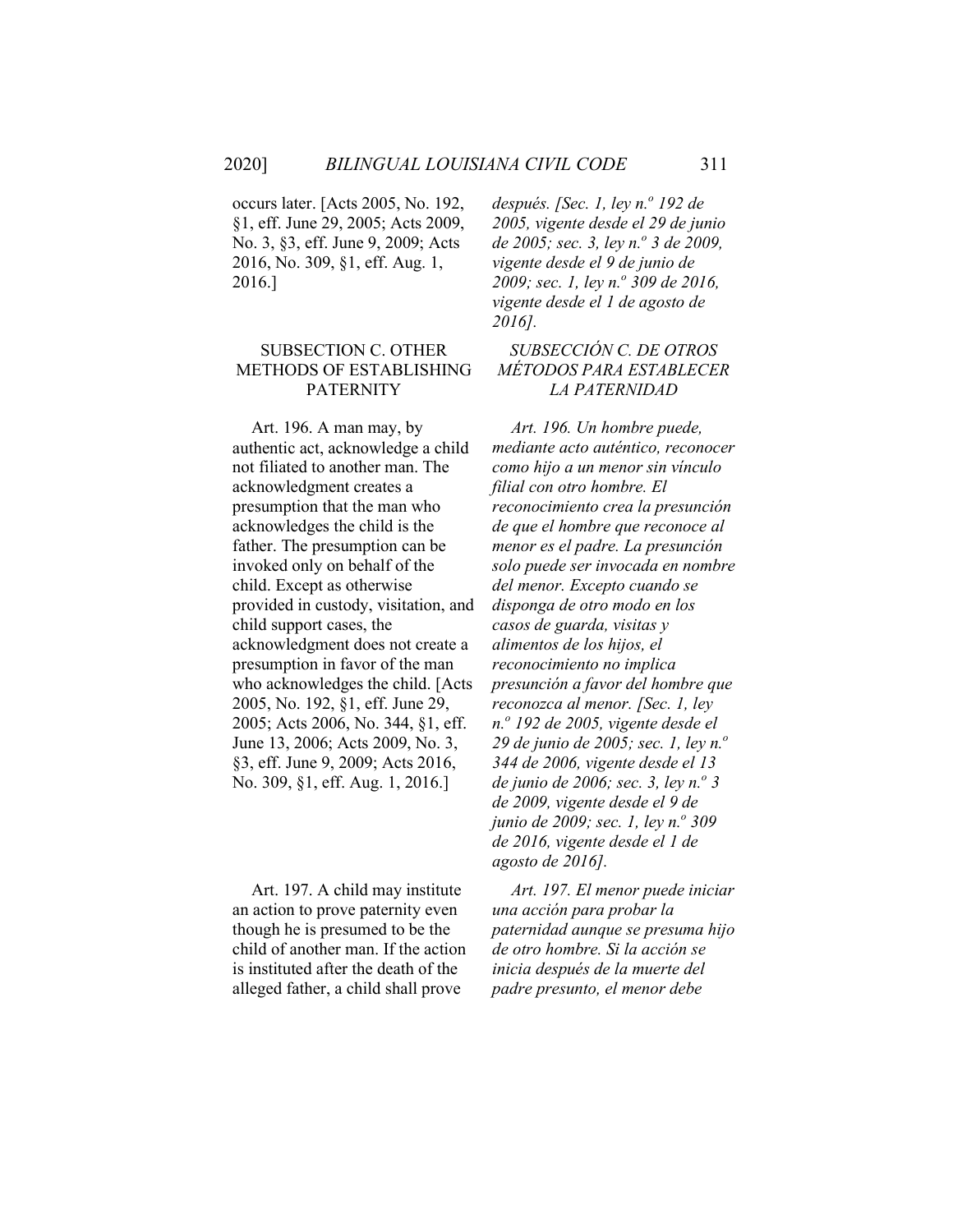paternity by clear and convincing evidence.

For purposes of succession only, this action is subject to a peremptive period of one year. This peremptive period commences to run from the day of the death of the alleged father. [Acts 2005, No. 192, §1, eff. June 29, 2005.]

Art. 198. A man may institute an action to establish his paternity of a child at any time except as provided in this Article. The action is strictly personal.

If the child is presumed to be the child of another man, the action shall be instituted within one year from the day of the birth of the child. Nevertheless, if the mother in bad faith deceived the father of the child regarding his paternity, the action shall be instituted within one year from the day the father knew or should have known of his paternity, or within ten years from the day of the birth of the child, whichever first occurs.

In all cases, the action shall be instituted no later than one year from the day of the death of the child.

The time periods in this Article are peremptive. [Amended by Acts 1944, No. 50; Acts 1948, No. 482, §1; Acts 1979, No. 607, §1; Acts 2005, No. 192, §1, eff. June 29, 2005.]

*probar la paternidad mediante pruebas claras y convincentes.*

*Solo a los efectos de la sucesión, esta acción está sujeta a un plazo de caducidad de un año. Este plazo comienza a contarse desde el día de la muerte del padre presunto. [Sec. 1, ley n.<sup>o</sup> 192 de 2005, vigente desde el 29 de junio de 2005].*

*Art. 198. Un hombre puede iniciar una acción de paternidad respecto de un menor en cualquier momento, con las excepciones contenidas en este artículo. La acción es estrictamente personal.*

*Si se presume que el menor es hijo de otro hombre, la acción debe iniciarse dentro del año siguiente al nacimiento del menor. No obstante, si la madre de mala fe hubiera engañado al padre del menor en relación con su paternidad, la acción debe iniciarse dentro del año posterior al momento en que el padre supo o debió haber sabido de su paternidad, o dentro de los diez años posteriores al nacimiento del menor, lo que ocurra primero.*

*En todos los casos, la acción debe iniciarse dentro del año posterior a la muerte del menor.*

*Los plazos previstos en este artículo son perentorios. [Modificado por ley n.<sup>o</sup> 50 de 1944; sec. 1, ley n.<sup>o</sup> 482 de 1948; sec. 1, ley n.o 607 de 1979; sec. 1, ley n.o 192 de 2005, vigente desde el 29 de junio de 2005].*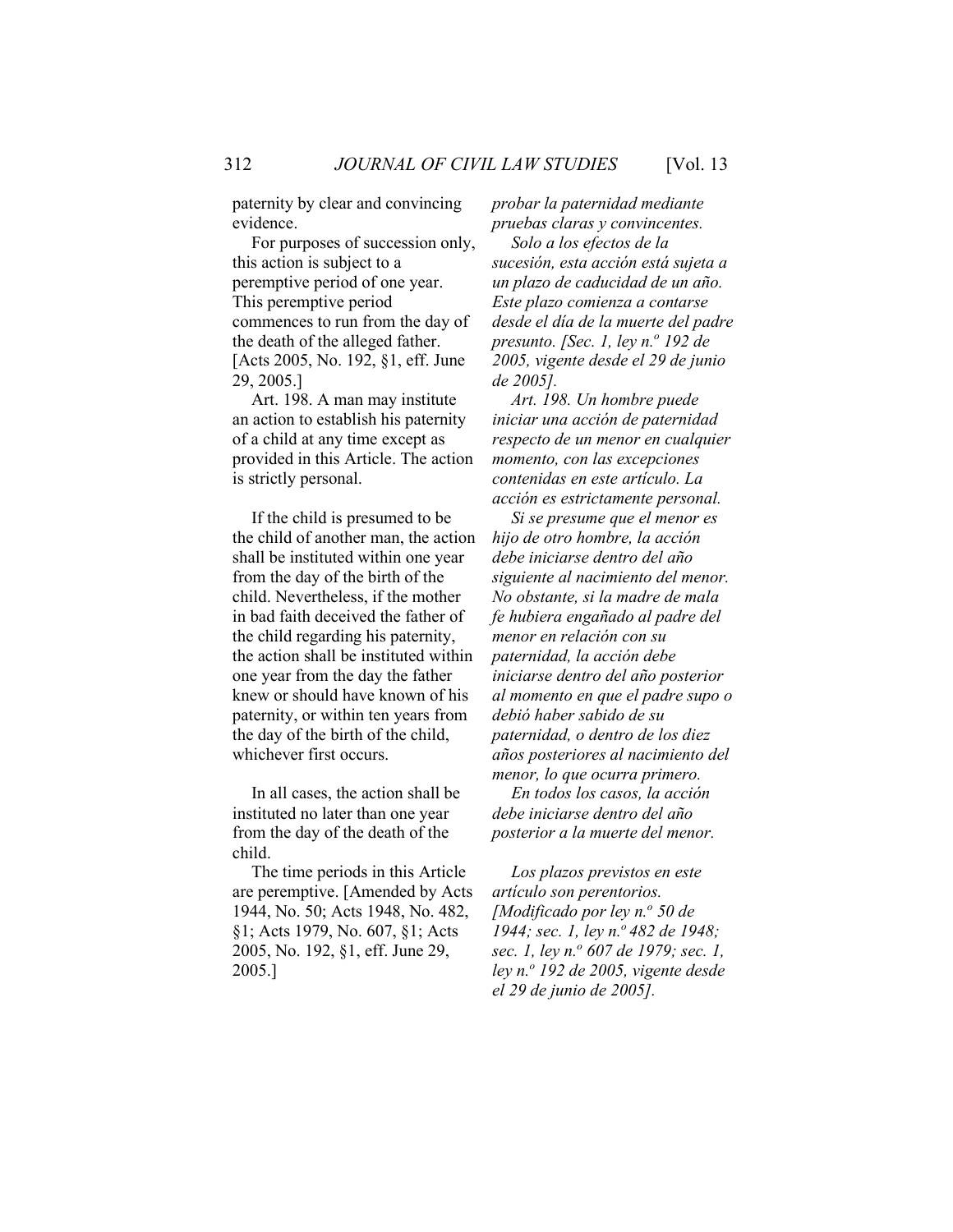#### CHAPTER 3. FILIATION BY ADOPTION

#### SECTION 1. EFFECT OF ADOPTION

Art. 199. Upon adoption, the adopting parent becomes the parent of the child for all purposes and the filiation between the child and his legal parent is terminated, except as otherwise provided by law. The adopted child and his descendants retain the right to inherit from his former legal parent and the relatives of that parent. [Acts 2009, No. 3, §1, eff. June 9, 2009.]

#### SECTION 2. ADOPTION OF **MINORS**

Art. 200. The adoption of minors is also governed by the provisions of the Children's Code. [Acts 2009, No. 3, §1, eff. June 9, 2009.]

Art. 201. [Repealed by Acts 2005, No. 192, §1, eff. June 29, 2005.]

Art. 202. [Repealed by Acts 1979, No. 607, §4.]

Art. 203. [Repealed by Acts 2005, No. 192, §1, eff. June 29, 2005.]

# *CAPÍTULO 3. DE LA FILIACIÓN POR ADOPCIÓN*

#### *SECCIÓN 1. DE LOS EFECTOS DE LA ADOPCIÓN*

*Art. 199. Producida la adopción, el padre adoptante se convierte en el padre del menor a todos los efectos y se extingue la filiación entre el menor y su padre originariamente reconocido como tal por la ley, excepto cuando la ley dispusiera otra cosa. El hijo adoptado y sus descendientes conservan el derecho de heredar al padre originariamente reconocido como tal por la ley y a los parientes de ese padre. [Sec. 1, ley n.<sup>o</sup> 3 de 2009, vigente desde el 9 de junio de 2009].*

#### *SECCIÓN 2. DE LA ADOPCIÓN DE MENORES*

*Art. 200. La adopción de menores también está regulada por las disposiciones del Código de la Niñez. [Sec. 1, ley n.<sup>o</sup> 3 de 2009, vigente desde el 9 de junio de 2009].*

*Art. 201. [Derogados por sec. 1, ley n.<sup>o</sup> 192 de 2005, vigente desde el 29 de junio de 2005].*

*Art. 202. [Derogado por sec. 4, ley n.o 607 de 1979].*

*Art. 203. [Derogado por sec. 1, ley n.<sup>o</sup> 192 de 2005, vigente desde el 29 de junio de 2005].*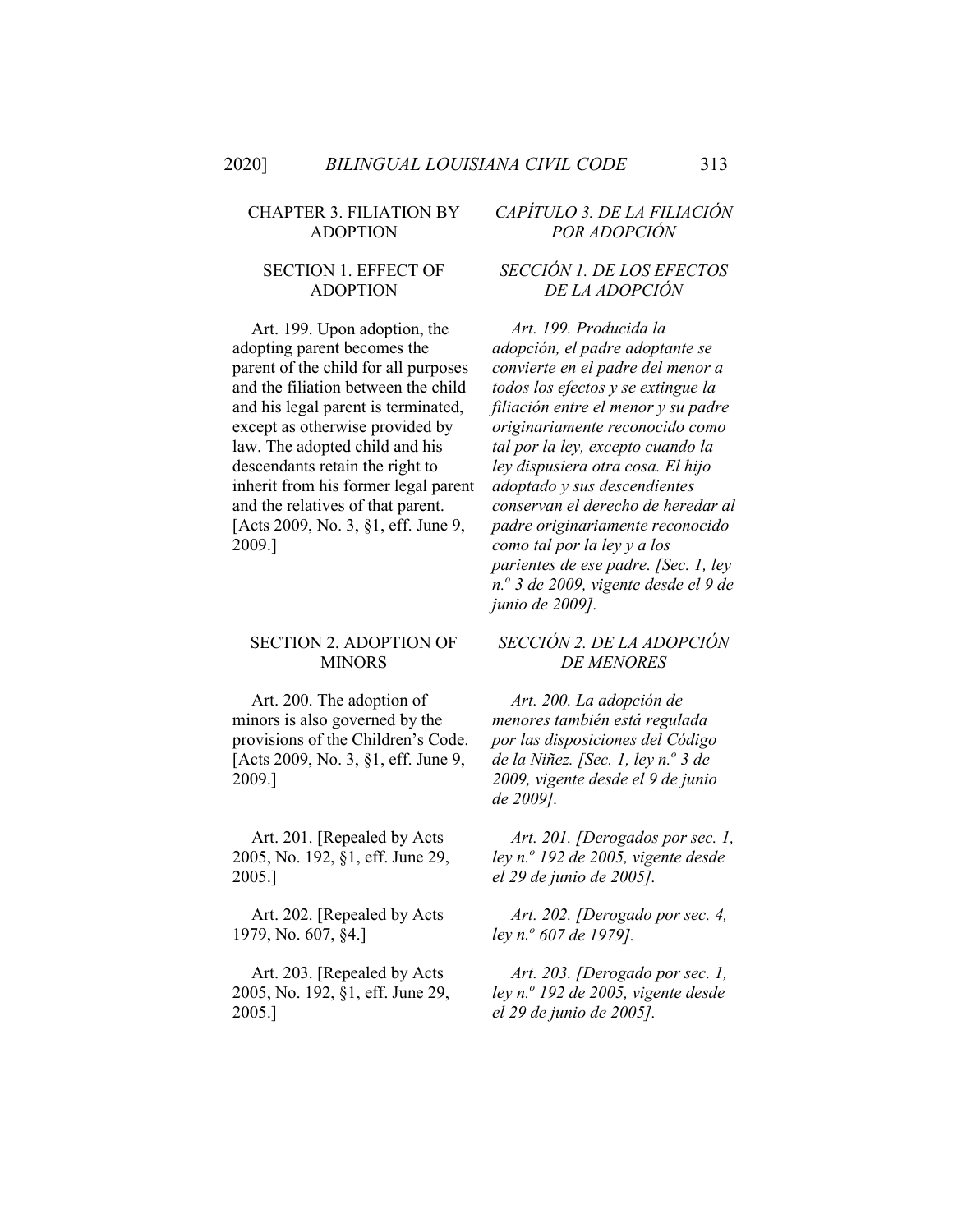Art. 204. [Repealed by Acts 1979, No. 607, §4.]

Arts. 205-209. [Repealed by Acts 2005, No. 192, §1, eff. June 29, 2005.]

Art. 210. [Repealed by Acts 1980, No. 549, §2.]

Art. 211. [Repealed by Acts 2005, No. 192, §1, eff. June 29, 2005.]

#### SECTION 3. ADOPTION OF ADULTS

Art. 212. A person who has attained the age of majority may be adopted without judicial authorization only when the adoptive parent is the spouse or the surviving spouse of a parent of the person to be adopted.

In other proposed adult adoptions, the court, upon the joint petition of the adoptive parent and the person to be adopted, may authorize the adoption of a person who has attained the age of majority if the court finds after a hearing that the adoption is in the best interest of both parties. [Acts 2008, No. 351, §1, eff. Jan. 1, 2009; Acts 2009, No. 3, §3, eff. June 9, 2009.]

Art. 213. The adoptive parent and the person to be adopted shall consent to the adoption in an authentic act of adoption.

*Art. 204. [Derogado por sec. 4, ley n.o 607 de 1979].*

*Arts. 205-209. [Derogado por sec. 1, ley n.<sup>o</sup> 192 de 2005, vigente desde el 29 de junio de 2005].*

*Art. 210. [Derogado por sec. 2, ley n.o 549 de 1980].*

*Art. 211. [Derogado por sec. 1, ley n.o 192 de 2005, vigente desde el 29 de junio de 2005].*

#### *SECCIÓN 3. DE LA ADOPCIÓN DE ADULTOS*

Art*. 212. Los mayores de edad pueden ser adoptados sin autorización judicial solo si el padre adoptivo es el cónyuge o el cónyuge supérstite de uno de los padres de la persona que será adoptada.*

*En las demás propuestas de adopción de adultos, el juez, a petición conjunta del padre adoptante y de la persona que será adoptada, puede autorizar la adopción de la persona mayor de edad si considera, después de celebrar una audiencia, que la adopción es acorde al interés superior de ambas partes. [Sec. 1, ley n.o 351 de 2008, vigente desde el 1 de enero de 2009; sec. 3, ley n.o 3 de 2009, vigente desde el 9 de junio de 2009].*

*Art. 213. El padre adoptivo y la persona que va a ser adoptada deben prestar su consentimiento*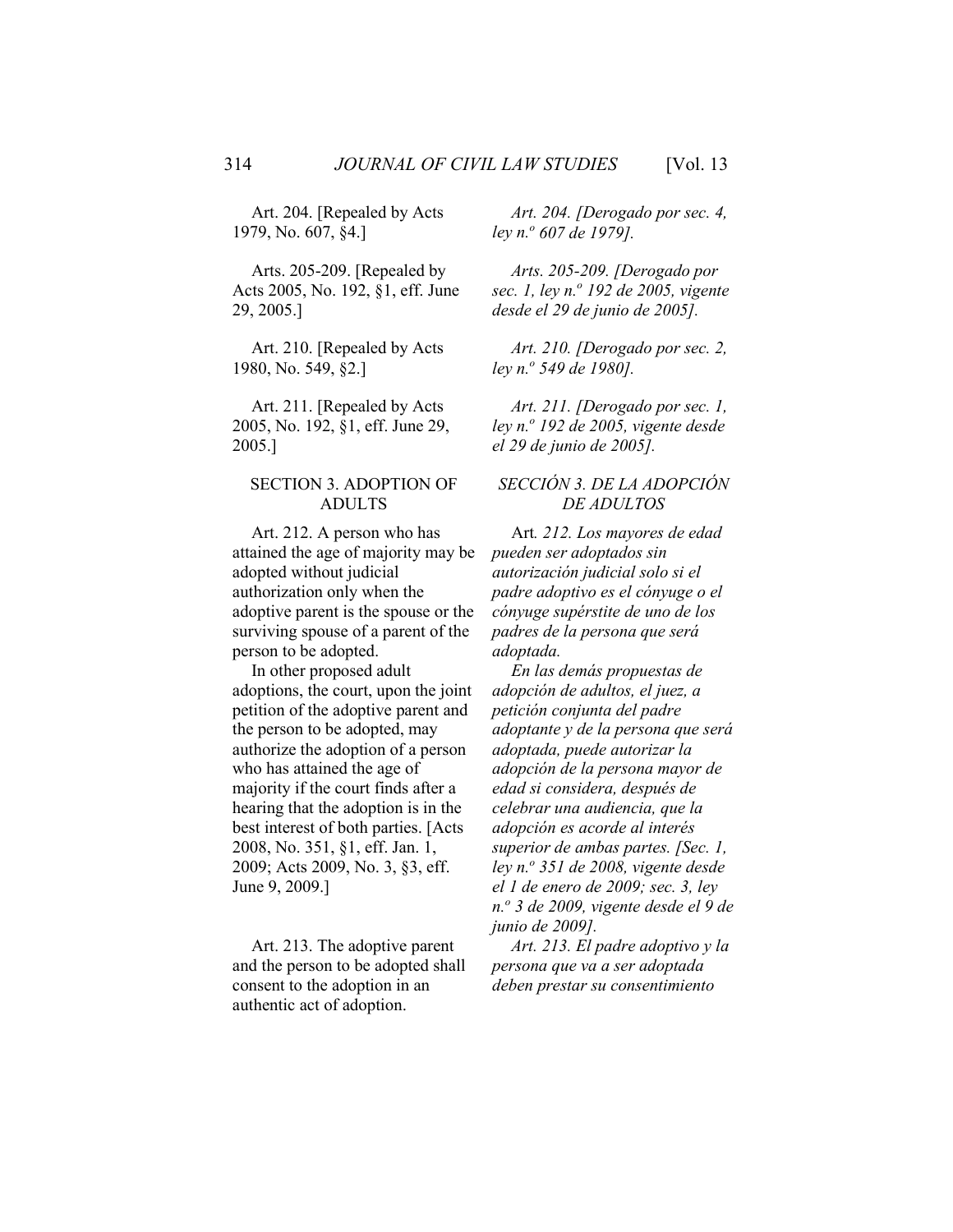The spouse of the adoptive parent and the spouse of the person to be adopted shall sign the act of adoption for the purpose of concurrence in the adoption only. The act of adoption without this concurrence is absolutely null. The concurrence does not establish the legal relationship of parent and child.

Neither a party to an adult adoption nor a concurring spouse may consent by procuration or mandate. [Acts 2008, No. 351, §1, eff. Jan. 1, 2009.]

Art. 214. The adoption is effective when the act of adult adoption and any judgment required to authorize the adoption are filed for registry, except as otherwise provided by law. [Amended by Acts 1948, No. 454, §1; Acts 1958, No. 514, §1; Acts 1978, No. 458, §1; Acts 1990, No. 147, §1, eff. July 1, 1990; Acts 1995, No. 1180, §1, eff. Jan. 1, 1996; Acts 2008, No. 351, §1, eff. Jan. 1, 2009.]

*respecto de la adopción mediante acto auténtico de adopción.*

*El cónyuge del padre adoptivo y el cónyuge de la persona que será adoptada firmarán el acto de la adopción al solo efecto de prestar su asentimiento respecto de la adopción. El acto de la adopción es nulo de nulidad absoluta sin ese asentimiento. El asentimiento no determina la relación jurídica de padre e hijo.*

*Ni las partes de la adopción de un adulto ni el cónyuge que presta el asentimiento pueden expresar su asentimiento por poder o mandato. [Sec. 1, ley n.o 351 de 2008, vigente desde el 1 de enero de 2009].*

*Art. 214. La adopción surte efectos cuando el acto de la adopción adulta y la sentencia requerida para autorizar la adopción se presentan para su inscripción, a menos que la ley disponga de otro modo. [Modificado por sec. 1, ley n.<sup>o</sup> 454 de 1948; sec. 1, ley n.<sup>o</sup> 514 de 1958; sec. 1, ley n.<sup>o</sup> 458 de 1978; sec. 1, ley n.o 147 de 1990, vigente desde el 1 de julio de 1990; sec. 1, ley n.o 1180 de 1995, vigente desde el 1 de enero de 1996; sec. 1, ley n.o 351 de 2008, vigente desde el 1 de enero de 2009].*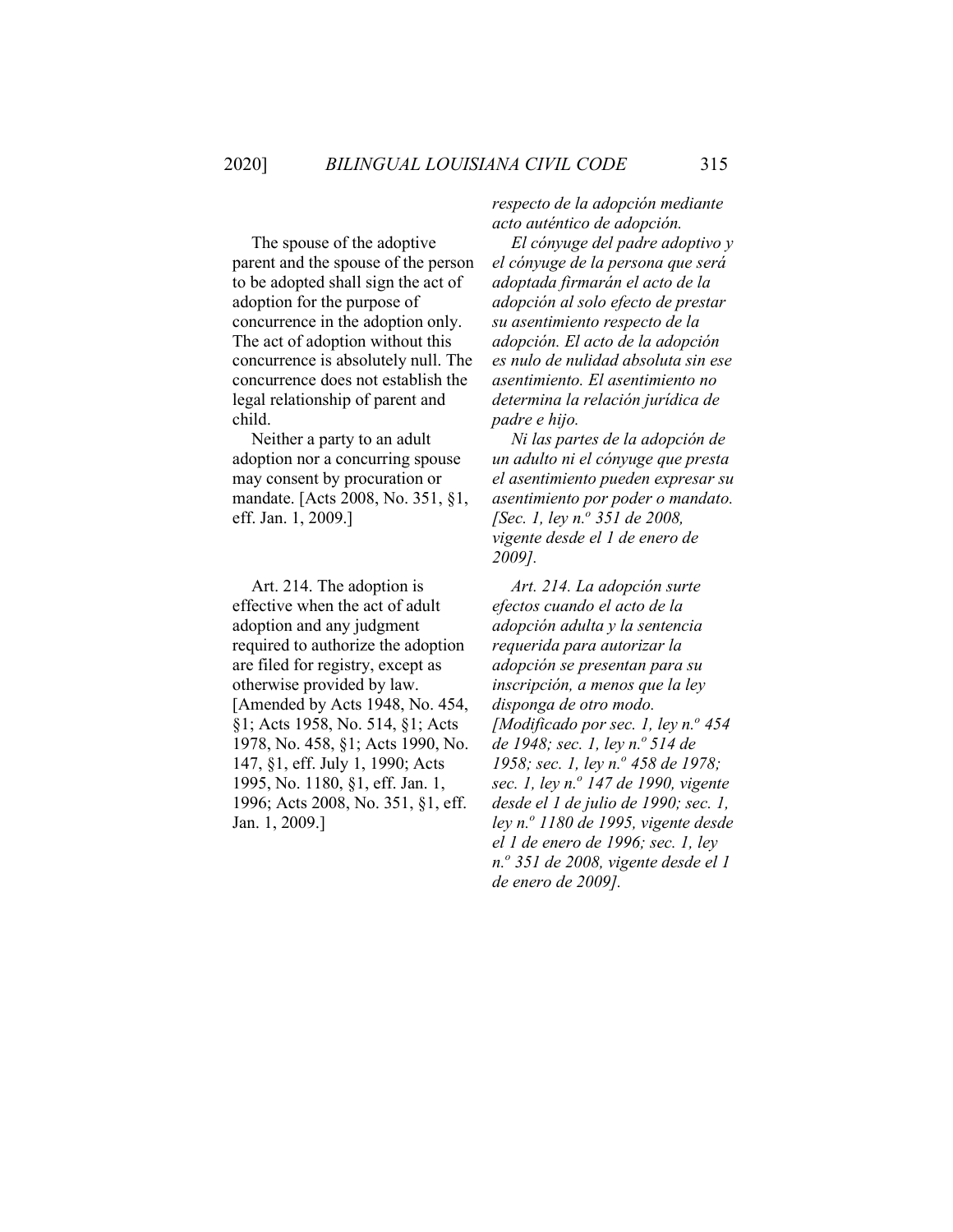# CHAPTER 4. FILIATION OF CHILDREN BY ASSISTED REPRODUCTIVE TECHNOLOGY [RESERVED]

## CHAPTER 5. PARENTAL AUTHORITY OF MARRIED PERSONS

Arts. 215-220. [Repealed by Acts 2015, No. 260, §1, eff. Jan. 1, 2016.]

#### SECTION 1. GENERAL PRINCIPLES OF PARENTAL AUTHORITY

[Repealed and reenacted by Acts 2015, No. 260, §1, eff. Jan. 1, 2016.]

Art. 221. The father and mother who are married to each other have parental authority over their minor child during the marriage.

Art. 222. Parental authority includes representation of the child and the right to designate a tutor for the child.

Art. 223. Parental authority includes rights and obligations of physical care, supervision, protection, discipline, and instruction of the child.

*CAPÍTULO 4. DE LA FILIACIÓN DE LOS HIJOS CONCEBIDOS POR TÉCNICAS DE REPRODUCCIÓN ASISTIDA [RESERVADO]*

# *CAPÍTULO 5. DE LA AUTORIDAD PARENTAL DE LAS PERSONAS CASADAS*

*Arts. 215-220. [Derogado por sec. 1, ley n.o 260 de 2015, vigente desde el 1 de enero de 2016].*

## *SECCIÓN 1. DE LOS PRINCIPIOS GENERALES DE LA AUTORIDAD PARENTAL*

*[Derogado y vuelto a aprobar por sec. 1, ley n.<sup>o</sup> 260 de 2015, vigente desde el 1 de enero de 2016].*

*Art. 221. Durante su matrimonio, el padre y la madre tienen la autoridad parental sobre los hijos menores.* 

*Art. 222. La autoridad parental incluye la representación de los hijos y el derecho de designar a un tutor.*

*Art. 223. La autoridad parental incluye los derechos y obligaciones de cuidado físico, supervisión, protección, disciplina e instrucción de los hijos.*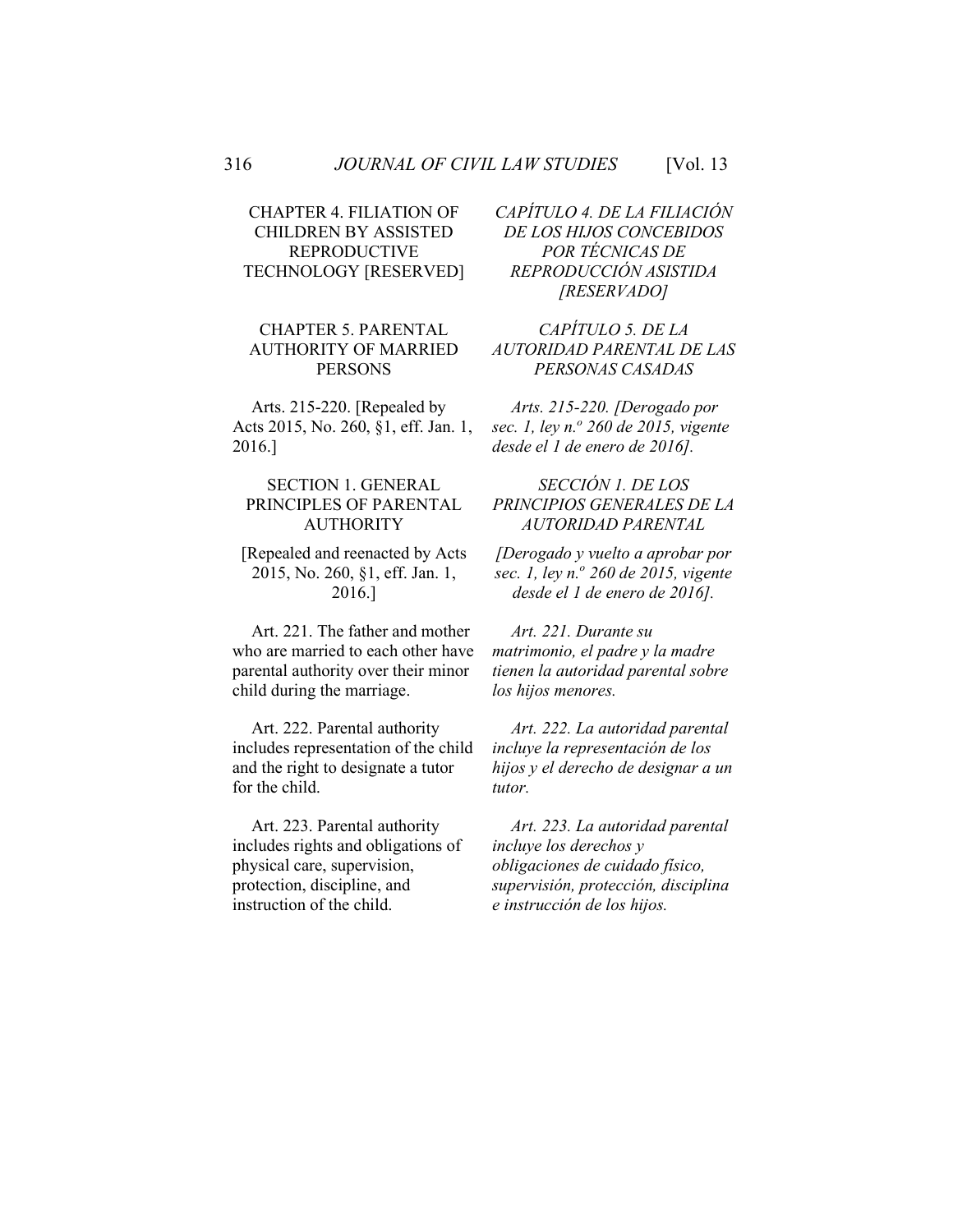#### SECTION 2. OBLIGATIONS OF PARENTS

[Repealed and reenacted by Acts 2015, No. 260, §1, eff. Jan. 1, 2016.]

Art. 224. Parents are obligated to support, maintain, and educate their child. The obligation to educate a child continues after minority as provided by law.

Art. 225. Parents are responsible for damage occasioned by their child as provided by law.

Art. 226. Parents have a moral obligation to provide moral, social, and material direction for their child.

#### SECTION 3. OBLIGATIONS OF CHILDREN

[Repealed and reenacted by Acts 2015, No. 260, §1, eff. Jan. 1, 2016.]

Art. 227. A child owes assistance to his parents and may not quit a family residence without the consent of both parents, except as otherwise provided by law.

Art. 228. A child shall obey his parents in all matters not contrary to law or good morals. Parents have the right and obligation to

## *SECCIÓN 2. DE LAS OBLIGACIONES DE LOS PADRES*

*[Derogado y vuelto a aprobar por sec. 1, ley n.o 260 de 2015, vigente desde el 1 de enero de 2016].*

*Art. 224. Los padres están obligados a apoyar, mantener y educar a sus hijos. La obligación de educar a los hijos continúa después de la minoridad según lo dispuesto en la ley.* 

*Art. 225. Los padres son responsables por los daños causados por sus hijos según lo previsto en la ley.*

*Art. 226. Los padres asumen la dirección moral, social y material de sus hijos.*

## *SECCIÓN 3. DE LAS OBLIGACIONES DE LOS HIJOS*

*[Derogado y vuelto a aprobar por sec. 1, ley n.<sup>o</sup> 260 de 2015, vigente desde el 1 de enero de 2016].*

*Art. 227. Los hijos deben asistencia a sus padres y no pueden abandonar la residencia familiar sin el consentimiento de ambos padres, excepto cuando la ley lo prevea de otro modo.* 

*Art. 228. Los hijos deben obedecer a los padres en todos los asuntos que no sean contrarios a la ley o a las buenas costumbres.*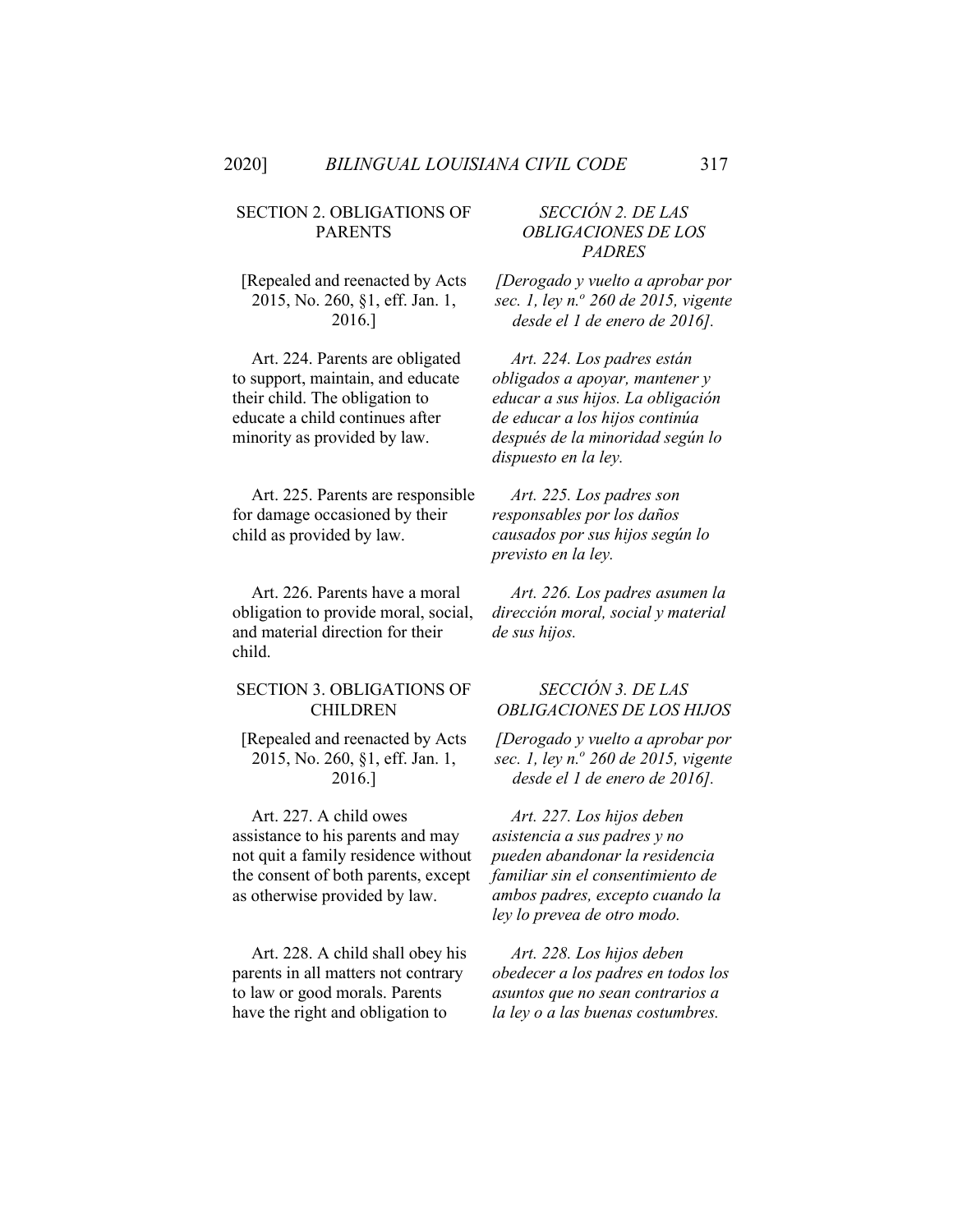correct and discipline the child in a reasonable manner.

# SECTION 4. AUTHORITY OVER THE PROPERTY OF THE CHILD

#### [Repealed and reenacted by Acts 2015, No. 260, §1, eff. Jan. 1, 2016.]

Art. 229. Each parent has the right and the obligation to administer the property of the child. The parent must do so as a prudent administrator and is answerable for any damage caused by his fraud, fault, default, or neglect. An action for failure to perform this obligation is subject to a liberative prescription of five years that commences to run from the day the child attains the age of majority.

Art. 230. Either parent may alienate, encumber, or lease the property of the child, compromise a claim of the child, or incur an obligation of the child for his education, support, and maintenance only with prior court approval, except as otherwise provided by law.

Nevertheless, a parent may expend, without court approval, the fruits of the child's property for the shared benefit of the family, excluding major children not living in the household, or for the expenses of the child's household or property.

*Los padres tienen el derecho y la obligación de corregir y castigar a los hijos de manera razonable.*

## *SECCIÓN 4. DE LA AUTORIDAD SOBRE LOS BIENES DE LOS HIJOS*

*[Derogado y vuelto a aprobar por sec. 1, ley n.o 260 de 2015, vigente desde el 1 de enero de 2016].*

*Art. 229. Cada padre tiene el derecho y la obligación de administrar los bienes de sus hijos. Debe obrar como administrador prudente y será responsable por todo daño causado por su dolo, culpa, omisión o negligencia. La acción por omisión del cumplimiento de esta obligación está sujeta a un plazo de prescripción extintiva de cinco años desde que el hijo alcance la mayoría de edad.*

*Art. 230. Cualquiera de los padres puede enajenar, gravar o arrendar los bienes de los hijos, transigir un reclamo de los hijos o contraer una obligación de los hijos para su educación, sostén y manutención, con previa aprobación del juez, salvo que la ley disponga de otro modo.*

*No obstante, los padres pueden, sin necesidad de aprobación del juez, consumir los frutos de los bienes del hijo en beneficio común de la familia, excluidos los hijos mayores de edad que no vivan en el hogar familiar, o para los*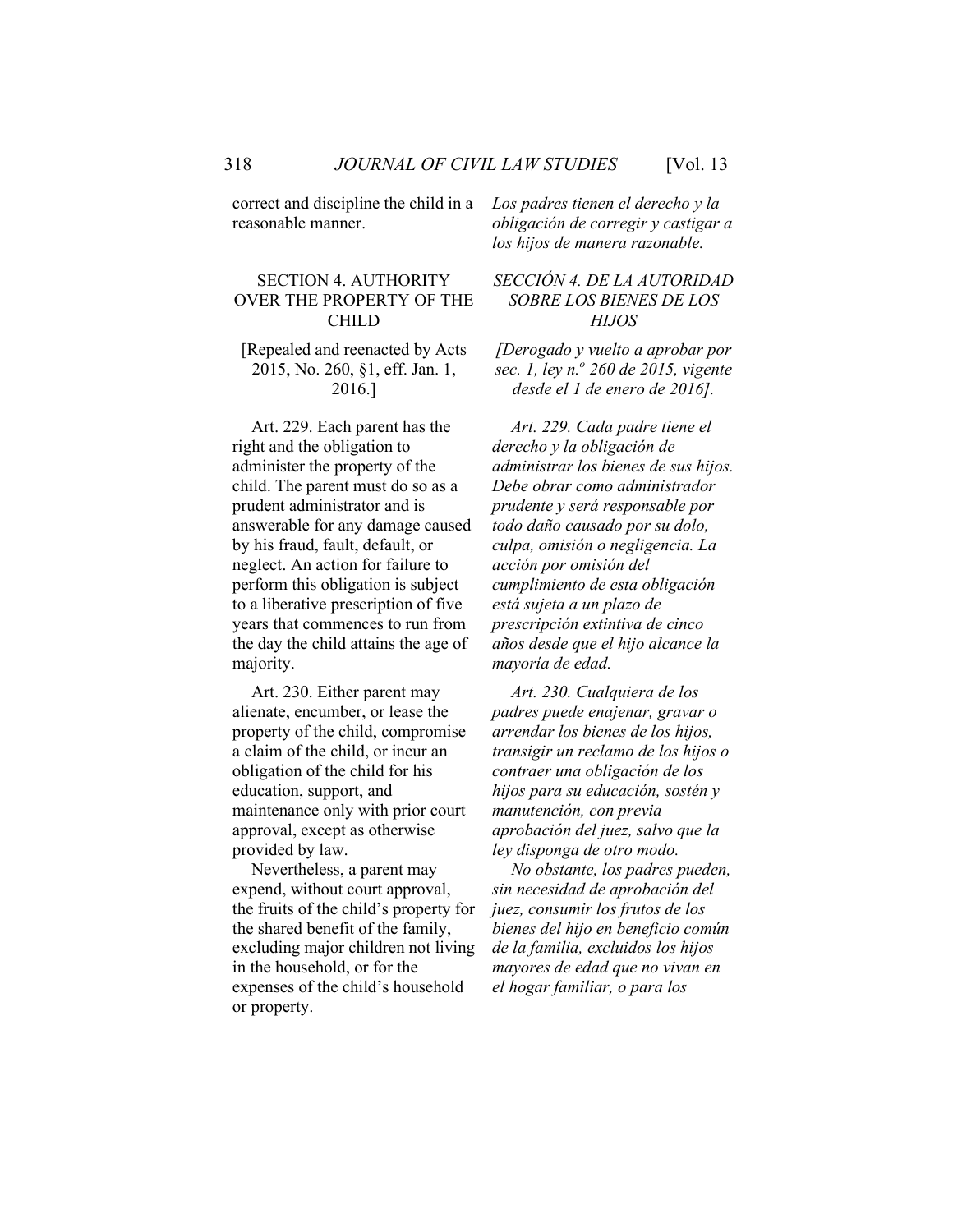Art. 231. Parents are bound to deliver to the child his property at termination of parental authority.

Parents shall also give an account of their administration when ordered by the court. The action to compel an accounting is subject to a liberative prescription of five years that commences to run from the day the child attains the age of majority.

## SECTION 5. PERSON HAVING PARENTAL AUTHORITY AND OF ITS DELEGATION AND SUSPENSION

[Repealed and reenacted by Acts 2015, No. 260, §1, eff. Jan. 1, 2016.]

Art. 232. Either parent during the marriage has parental authority over his child unless otherwise provided by law.

Under extraordinary circumstances, such as if one parent is mentally incompetent, interdicted, or imprisoned, or is an absent person, the other parent has exclusive authority.

Art. 233. Parents may delegate all or a part of their parental authority to others as provided by law.

Parents delegate a part of their parental authority to teachers and others to whom they entrust their

*gastos del hogar o de los bienes del hijo.*

*Art. 231. Los padres tienen la obligación de entregar al hijo sus bienes cuando cesa la autoridad parental.*

*Los padres también deberán rendir cuentas de su administración cuando lo ordene el juez. La acción para exigir la rendición de cuentas está sujeta a un plazo de prescripción extintiva de cinco años, que comienza a computarse desde que el hijo alcanza la mayoría de edad.*

## *SECCIÓN 5. DE LA PERSONA CON AUTORIDAD PARENTAL Y DE SU DELEGACIÓN Y SUSPENSIÓN*

*[Derogado y vuelto a aprobar por sec. 1, ley n.o 260 de 2015, vigente desde el 1 de enero de 2016].*

*Art. 232. Salvo disposición en contrario, cualquiera de los padres tiene autoridad parental sobre su hijo durante el matrimonio.*

*En circunstancias extraordinarias, como en el caso de que un padre fuera incapaz mental, interdicto o estuviera en prisión, o fuera persona ausente, el otro padre tendrá la autoridad de manera exclusiva.*

*Art. 233. Los padres pueden delegar la totalidad o parte de su autoridad parental a un tercero según lo dispuesto en la ley.*

*Los padres delegan una parte de su autoridad parental a docentes y otras personas a quienes encomiendan a sus hijos*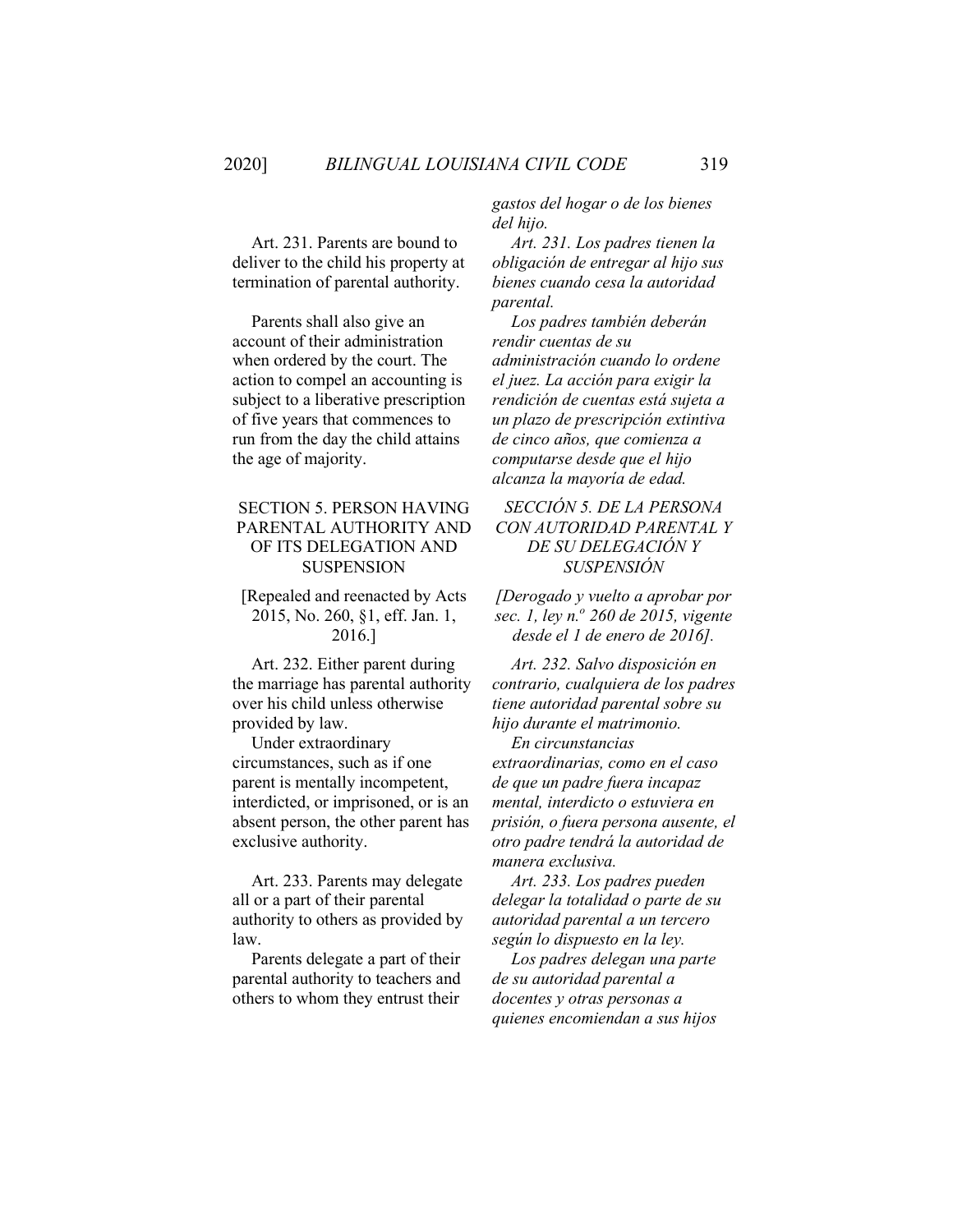child for his education, insofar as may be necessary.

Art. 234. Parental authority continues during marriage, unless modified by a judgment awarding custody to one parent, by a joint custody implementation order, or by a judgment awarding custody to a third person.

An ascendant, other than a parent, who is awarded custody has parental authority. The authority of a third person who is awarded custody, other than an ascendant, is governed by the rules of tutorship, unless modified by court order.

#### SECTION 6. TERMINATION OF PARENTAL AUTHORITY

[Repealed and reenacted by Acts 2015, No. 260, §1, eff. Jan. 1, 2016.]

Art. 235. Parental authority terminates upon the child's attaining the age of majority, upon the child's emancipation, or upon termination of the marriage of the parents of the child.

## CHAPTER 6. OBLIGATIONS OF CHILDREN AND PARENTS AND OTHER ASCENDANTS

[Repealed and reenacted by Acts 2015, No. 260, §1, eff. Jan. 1, 2016.]

*para su educación, en la medida de lo necesario.*

*Art. 234. La autoridad parental se mantiene durante el matrimonio, a menos que sea modificada por una sentencia en la que se otorgue la guarda a uno de los padres, por una orden de guarda compartida o por una sentencia en la que se otorgue la guarda a un tercero.*

*Cuando se otorga la guarda a un ascendiente que no es uno de los padres, ese ascendiente tiene la autoridad parental. La autoridad parental del tercero al que se le otorgue la guarda, que no sea ascendiente, se rige por las reglas de la tutela, a menos que una sentencia judicial la modifique.*

## *SECCIÓN 6. DE LA EXTINCIÓN DE LA AUTORIDAD PARENTAL*

*[Derogado y vuelto a aprobar por sec. 1, ley n.o 260 de 2015, vigente desde el 1 de enero de 2016].*

*Art. 235. La autoridad parental cesa con la mayoría de edad de los hijos, al momento de la emancipación o de la disolución del matrimonio de sus padres.* 

# *CAPÍTULO 6. DE LAS OBLIGACIONES DE LOS HIJOS Y LOS PADRES Y OTROS ASCENDIENTES*

*[Derogado y vuelto a aprobar por sec. 1, ley n.o 260 de 2015, vigente desde el 1 de enero de 2016].*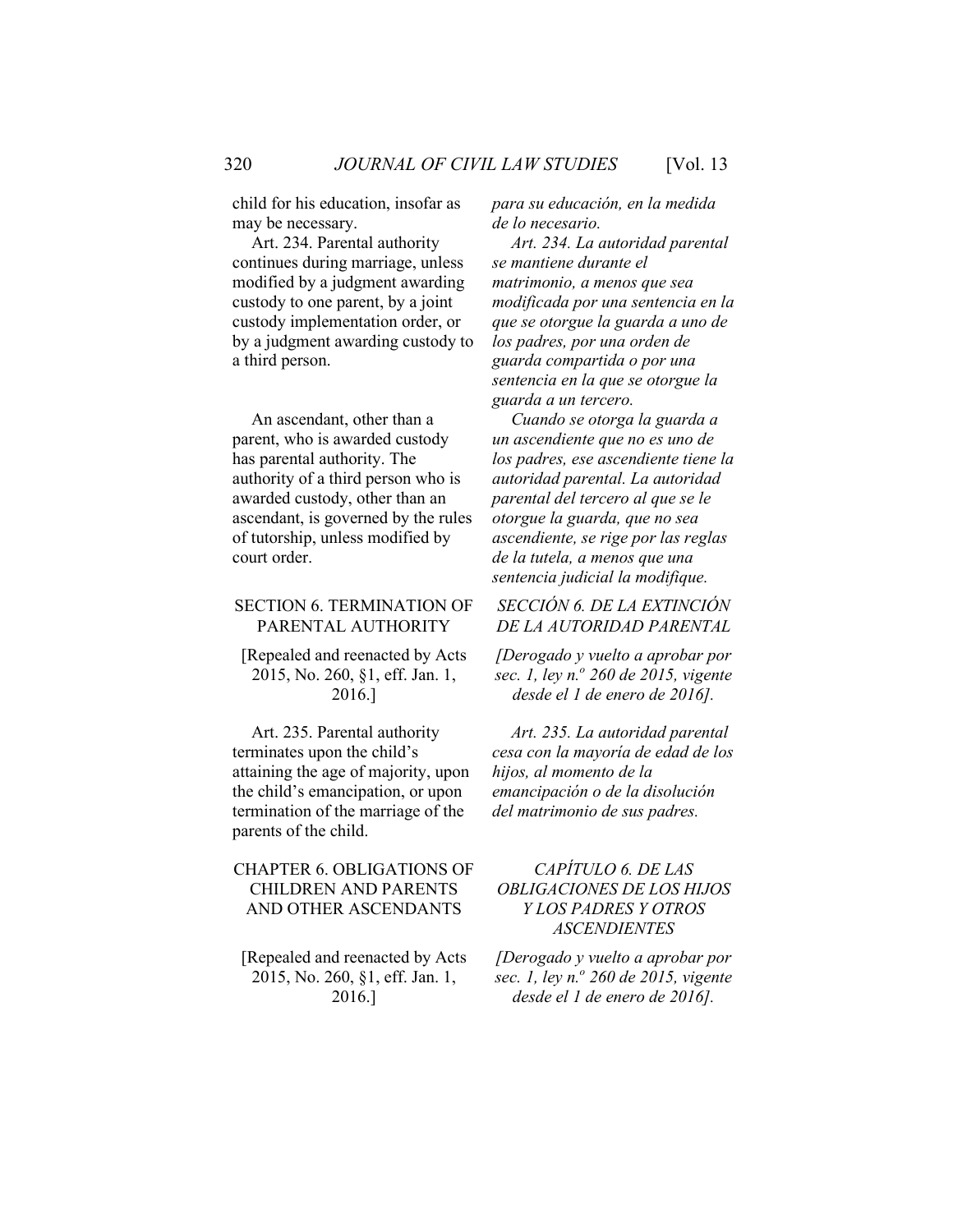Art. 236. A child regardless of age owes honor and respect to his father and mother.

Art. 237. Descendants are bound to provide the basic necessities of life to their ascendants who are in need, upon proof of inability to obtain these necessities by other means or from other sources, and ascendants are likewise bound to provide for their needy descendants, this obligation being reciprocal.

This obligation is strictly personal and is limited to the basic necessities of food, clothing, shelter, and health care.

This obligation is owed by descendants and ascendants in the order of their degree of relationship to the obligee and is joint and divisible among obligors. Nevertheless, if the obligee is married, the obligation of support owed by his descendants and ascendants is secondary to the obligation owed by his spouse.

Art. 238. The amount of support shall be determined in accordance with the needs of the obligee, as limited under the preceding Article, and the means of the obligor.

Art. 239. The amount of support may be modified if the

*Art. 236. Los hijos, independientemente de su edad, deben honrar y respetar a su padre y madre.* 

*Art. 237. Los descendientes están obligados a satisfacer las necesidades de subsistencia de sus ascendientes que estén necesitados, después de probarse la incapacidad de satisfacer estas necesidades por otros medios o a partir de otras fuentes, y los ascendientes están igualmente obligados a ayudar a sus descendientes necesitados, ya que esta obligación es recíproca.*

*Esta obligación es estrictamente personal y se limita a las necesidades básicas de alimentación, vestimenta, vivienda y atención de la salud.*

*Esta obligación es debida por los descendientes y ascendientes en el orden de su grado de relación con el acreedor y es simplemente mancomunada entre los deudores. Sin embargo, si el acreedor estuviera casado, la obligación de asistencia debida por sus descendientes y ascendientes será subsidiaria a la obligación debida por su cónyuge.*

*Art. 238. El monto en concepto de asistencia se determinará de acuerdo con las necesidades del acreedor, conforme a las limitaciones del artículo anterior, y los recursos del deudor.*

*Art. 239. El monto correspondiente a la asistencia*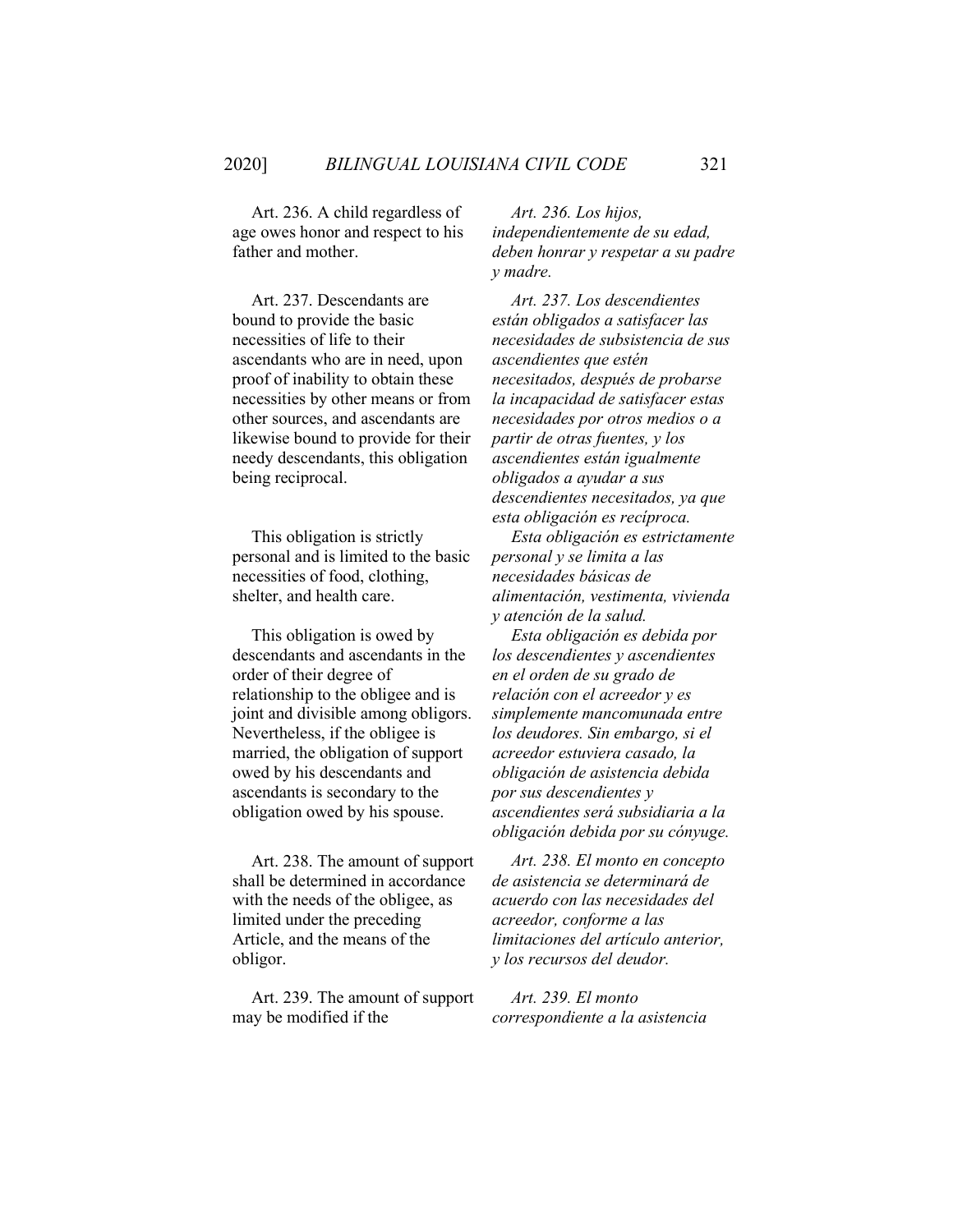circumstances of the obligor or the obligee materially change and shall be terminated if it has become unnecessary.

Arts. 240-245. [Repealed by Acts 2015, No. 260, §1, eff. Jan. 1, 2016.]

## TITLE VIII. OF MINORS, OF THEIR TUTORSHIP AND EMANCIPATION

#### SECTION 1. GENERAL DISPOSITIONS

Art. 246. The minor not emancipated is placed under the authority of a tutor after the dissolution of the marriage of his father and mother or the separation from bed and board of either one of them from the other. [Amended by Acts 1924, No. 72.]

Art. 247. There are four sorts of tutorships:

Tutorship by the effect of the law;

Tutorship by the appointment of the judge.

Art. 248. Tutorship by nature takes place of right, but the natural tutor must qualify for the office as provided by law. In every other kind of tutorship the tutor must be confirmed or appointed by the court, and must qualify for the

*puede modificarse si las circunstancias del deudor o del acreedor cambian de manera sustancial; y deja de deberse si deviene innecesario.*

*Arts. 240-245. [Derogados por sec. 1, ley n.<sup>o</sup> 260 de 2015, vigente desde el 1 de enero de 2016].*

*TÍTULO VIII. DE LOS MENORES, DE SU TUTELA Y EMANCIPACIÓN*

CHAPTER 1. OF TUTORSHIP *CAPÍTULO 1. DE LA TUTELA*

# *SECCIÓN 1. DISPOSICIONES GENERALES*

*Art. 246. Los menores no emancipados quedan bajo la autoridad de un tutor después de disuelto el matrimonio entre su padre y su madre o de su separación de cuerpos. [Modificado por sec. 1, ley n.º 72 de 1924].*

*Art. 247. Hay cuatro tipos de tutela:* Tutorship by nature; *Tutela natural.* Tutorship by will; *Tutela testamentaria. Tutela legítima.*

*Tutela dativa.*

*Art. 248. La tutela natural se produce de pleno derecho, pero el tutor natural debe cumplir con los requisitos para la función previstos en la ley. En todos los demás tipos de tutela, el tutor debe ser confirmado o designado por el*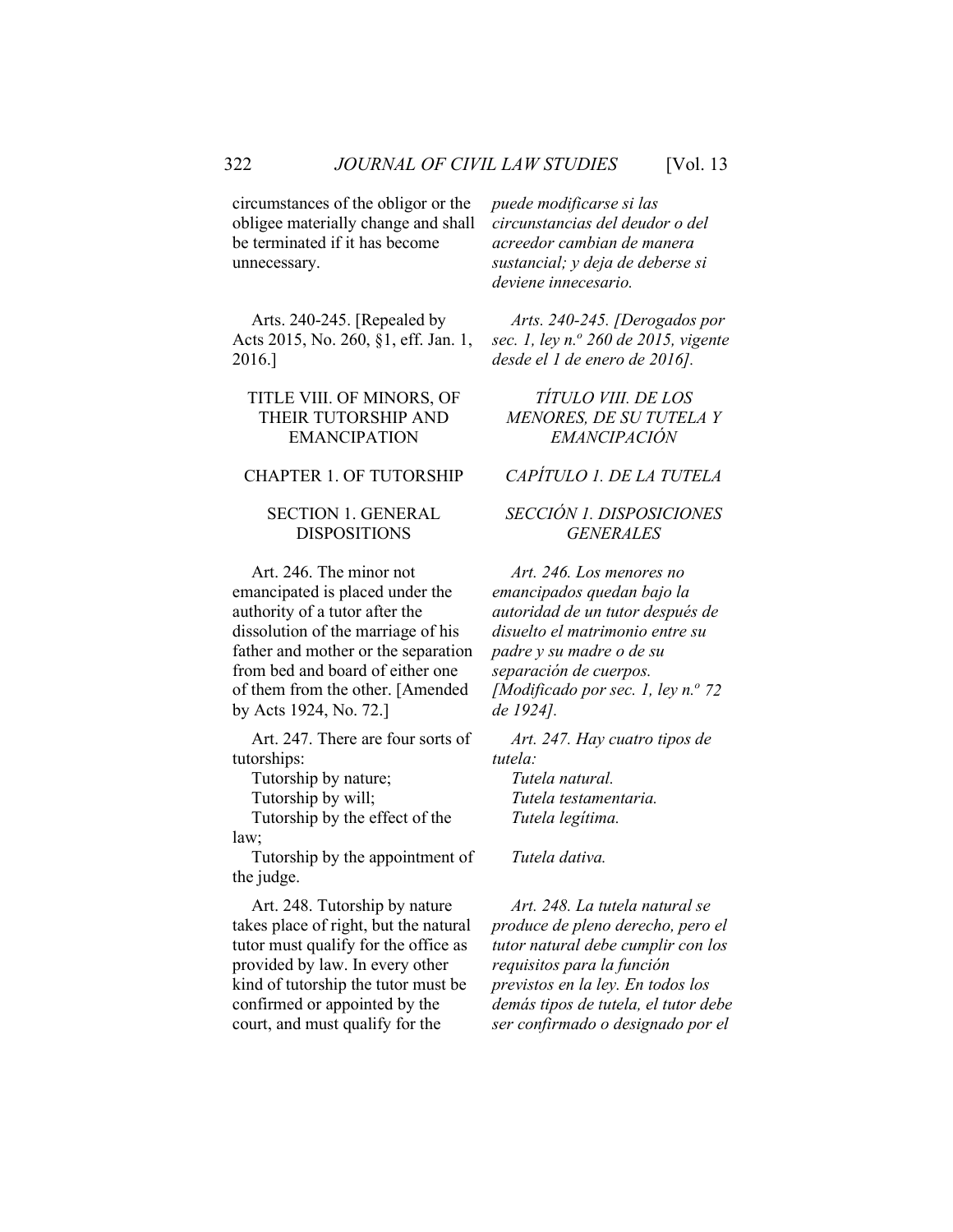office as provided by law. [Amended by Acts 1960, No. 30, §1, eff. Jan. 1, 1961.]

Art. 249. For every sort of tutorship, the tutor is accountable.

#### SECTION 2. OF TUTORSHIP BY NATURE

Art. 250. Upon the death of either parent, the tutorship of minor children belongs of right to the other. Upon divorce or judicial separation from bed and board of parents, the tutorship of each minor child belongs of right to the parent under whose care he or she has been placed or to whose care he or she has been entrusted; however, if the parents are awarded joint custody of a minor child, then the cotutorship of the minor child shall belong to both parents, with equal authority, privileges, and responsibilities, unless modified by order of the court or by an agreement of the parents, approved by the court awarding joint custody. In the event of the death of a parent to whom joint custody had been awarded, the tutorship of the minor children of the deceased belongs of right to the surviving parent.

All those cases are called tutorship by nature. [Amended by Acts 1924, No. 196; Acts 1981, No. 283, §1; Acts 1982, No. 307,

*juez y debe cumplir con los requisitos para la función previstos en la ley. [Modificado por sec. 1, ley n.<sup>o</sup> 30 de 1960, vigente desde el 1 de enero de 1961].*

*Art. 249. En todos los tipos de tutela, el tutor debe rendir cuentas.*

## *SECCIÓN 2. DE LA TUTELA NATURAL*

*Art. 250. Ante el fallecimiento de uno de los padres, la tutela de los hijos menores corresponde al otro padre de pleno derecho. Ante el divorcio o la separación de cuerpos judicial de los padres, la tutela de cada menor corresponde de pleno derecho al padre a cuyo cuidado hubiera estado o a quien se le hubiera encomendado su cuidado. Sin embargo, si los padres tuvieran la guarda compartida de un hijo menor, ambos ejercerán la tutela compartida, con igual autoridad, privilegios y responsabilidades, a menos que se modifique mediante orden judicial o convenio entre los padres, aprobado por el juez que otorga la guarda compartida. En caso de muerte de un padre a quien se le hubiera otorgado la guarda compartida, la tutela de los hijos menores del fallecido corresponderá de pleno derecho al padre superviviente.*

*Todos estos casos son supuestos de tutela natural. [Modificado por ley n.o 196 de 1924; sec. 1, ley n.<sup>o</sup> 283 de 1981; sec. 1, ley n.<sup>o</sup> 307 de*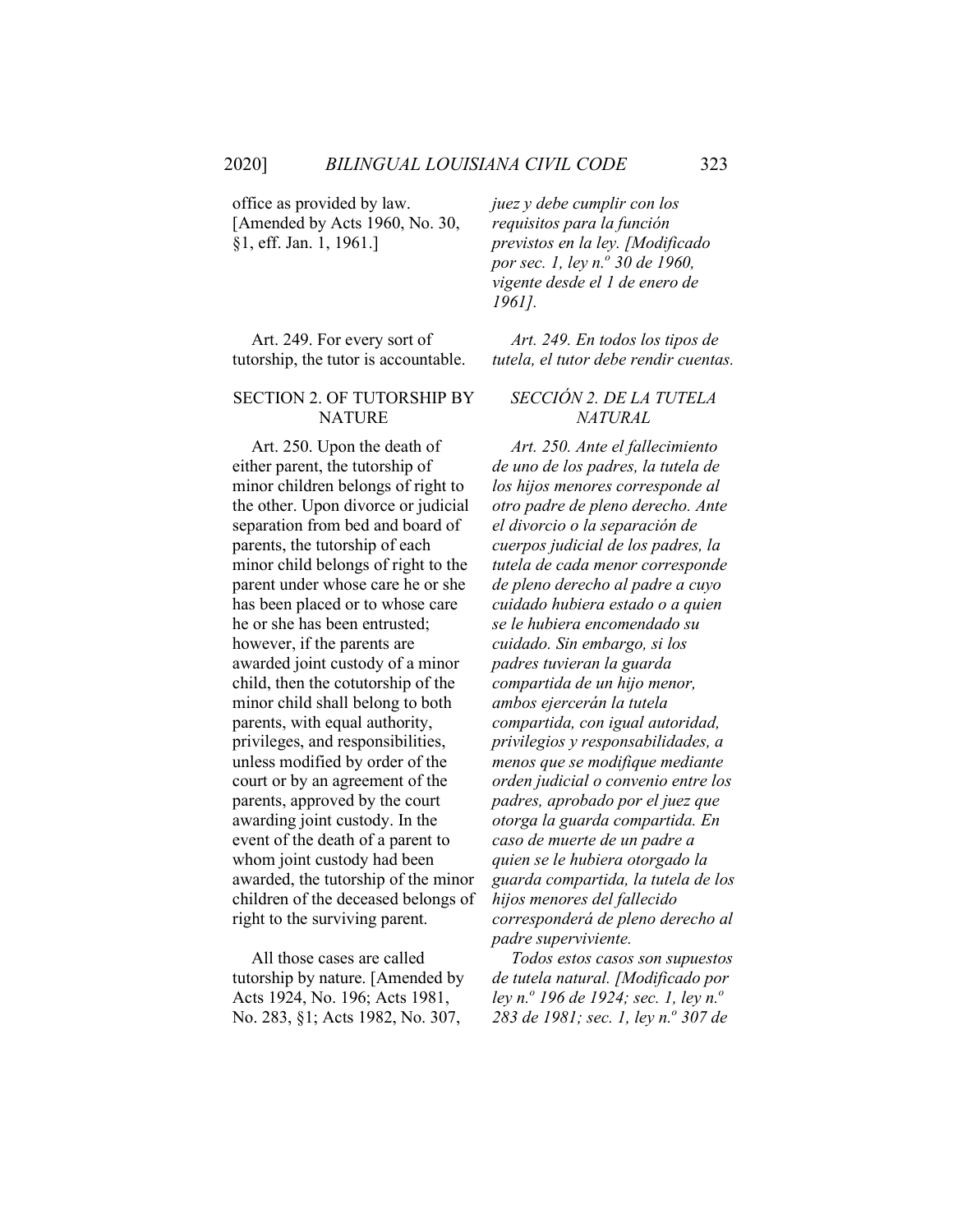§1, eff. Jan. 1, 1983; Acts 1983, No. 695, §1.]

Art. 251. [Repealed by Acts 1960, No. 30, §2, eff. Jan. 1, 1961.]

Art. 252. If a wife happens to be pregnant at the time of the death of her husband, no tutor shall be appointed to the child till after his birth; but, if it should be necessary, the judge may appoint a curator for the preservation of the rights of the unborn child, and for the administration of the estate which may belong to such child. At the birth of the posthumous child, such curator shall be of right the undertutor.

Art. 253. [Repealed by Acts 1974, No. 163, §2.]

Arts. 254-255. [Repealed by Acts 1960, No. 30, §2.]

Art. 256. A. The mother is of right the tutrix of her child born outside of marriage not acknowledged by the father, or acknowledged by him without her concurrence.

B. After the death of the mother, if the father had not acknowledged the child prior to the mother's death, the court shall give first consideration to appointment as tutor either of her parents or siblings who survive her and

*1982, vigente desde el 1 de enero de 1983; sec. 1, ley n.<sup>o</sup> 695 de 1983].*

*Art. 251. [Derogado por sec. 2, ley n.<sup>o</sup> 30 de 1960, vigente desde el 1 de enero de 1961].*

*Art. 252. Si la esposa estuviera embarazada al momento del fallecimiento de su esposo, no se designará tutor del menor hasta después de su nacimiento. Sin embargo, si fuera necesario, el juez puede designar a un curador para preservar los derechos del niño por nacer y para la administración de los bienes que pudieran corresponderle. Al nacimiento del hijo póstumo, el curador será de pleno derecho el tutor supervisor.*

*Art. 253. [Derogado por sec. 2, ley n.o 163 de 1974].*

*Arts. 254-255. [Derogados por sec. 2, ley n.o 30 de 1960].*

*Art. 256. A. La madre es de pleno derecho la tutora de su hijo extramatrimonial no reconocido por el padre o reconocido por el padre sin el asentimiento de la madre.*

*B. Después de fallecida la madre, si el padre no hubiera reconocido al menor antes de la muerte de la madre, el juez considerará en primer lugar para la designación como tutor a alguno de los padres o hermanos*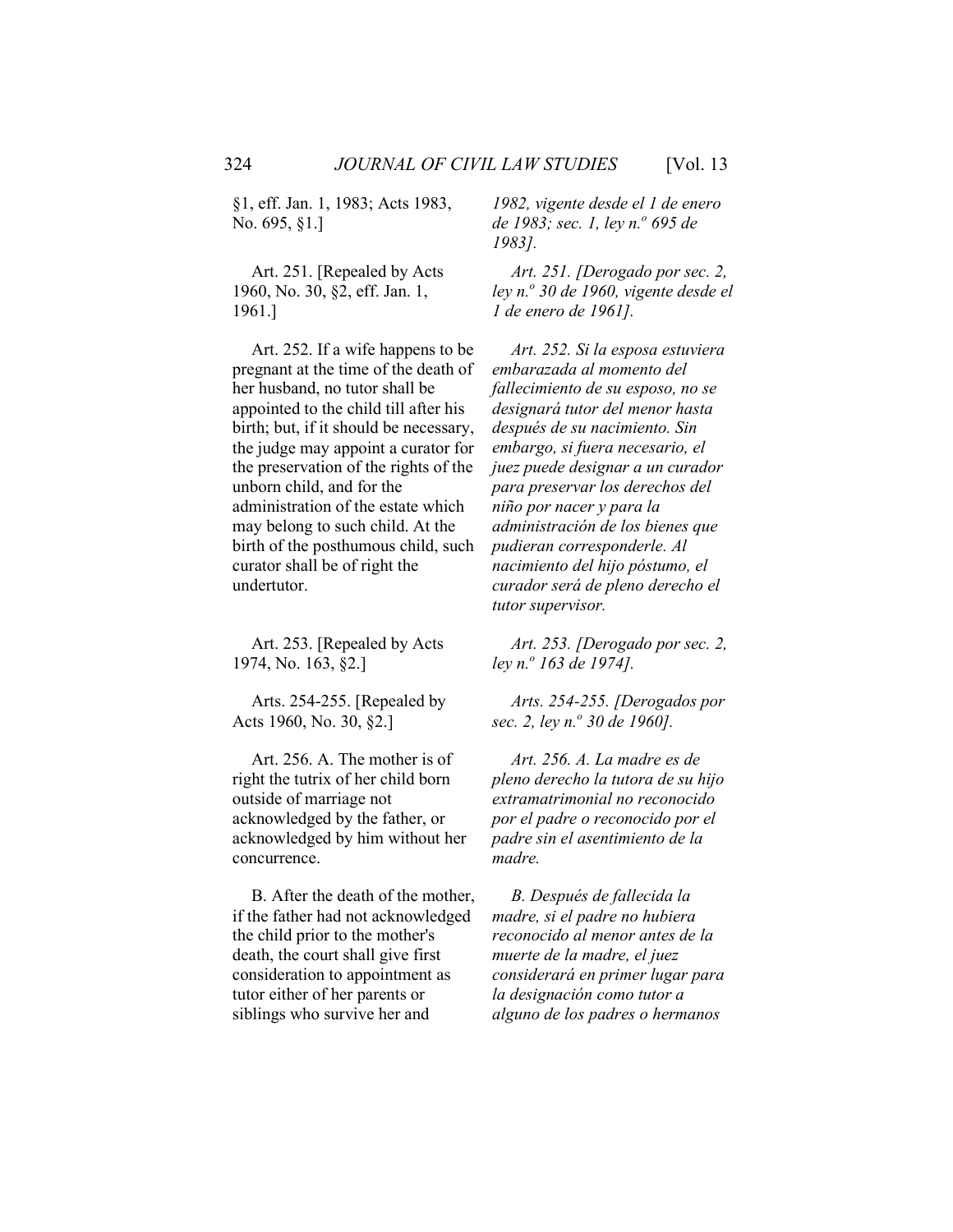accept the appointment, and secondly, the father, always taking into consideration the best interests of the child.

C. If both parents have acknowledged their child born outside of marriage, the judge shall appoint as tutor the one by whose care the best interests of the child will be served. However, if the parents are awarded joint custody of such acknowledged child born outside of marriage, then the cotutorship of such child shall belong of right to both parents, with equal authority, privileges, and responsibilities, unless modified by order of the court or by an agreement of the parents, approved by the court awarding joint custody. [Acts 1983, No. 215, §1, eff. Sept. 1, 1983; Acts 2016, No. 210, §1, eff. Aug. 1, 2016.]

# SECTION 3. OF THE TUTORSHIP BY WILL

Art. 257. The right of appointing a tutor, whether a relation or a stranger, belongs exclusively to the father or mother dying last.

The right of appointing a tutor, whether a relation or a stranger, also belongs to a parent who has been named the curator for the other living spouse, when that other living spouse has been

*de la madre que la sobrevivan y acepten la designación y, en segundo lugar, al padre, siempre teniendo en cuenta el interés superior del menor.*

*C. Si ambos padres hubieran reconocido al hijo extramatrimonial, el juez designará como tutor a aquel cuyo cuidado mejor sirva al interés superior del hijo. Sin embargo, si a los padres se les hubiera otorgado la guarda compartida de tal hijo extramatrimonial reconocido, la tutela compartida sobre tal hijo corresponderá de pleno derecho a ambos padres, con igual autoridad, privilegios y responsabilidades, a menos que se modifique mediante orden judicial o por acuerdo entre los padres aprobado por el juez que otorgue la guarda compartida. [Sec. 1, ley n.<sup>o</sup> 215 de 1983, vigente desde el 1 de septiembre de 1983; sec. 1, ley n.o 210 de 2016, vigente desde el 1 de agosto de 2016].*

## *SECCIÓN 3. DE LA TUTELA TESTAMENTARIA*

*Art. 257. El derecho de designar tutor, ya sea un pariente o un extraño, corresponde exclusivamente al padre o a la madre que muera último.*

*El derecho de designar tutor, ya sea un pariente o un extraño, también corresponde al padre que haya sido nombrado curador del otro cónyuge vivo, cuando ese otro cónyuge vivo haya sido interdicto,*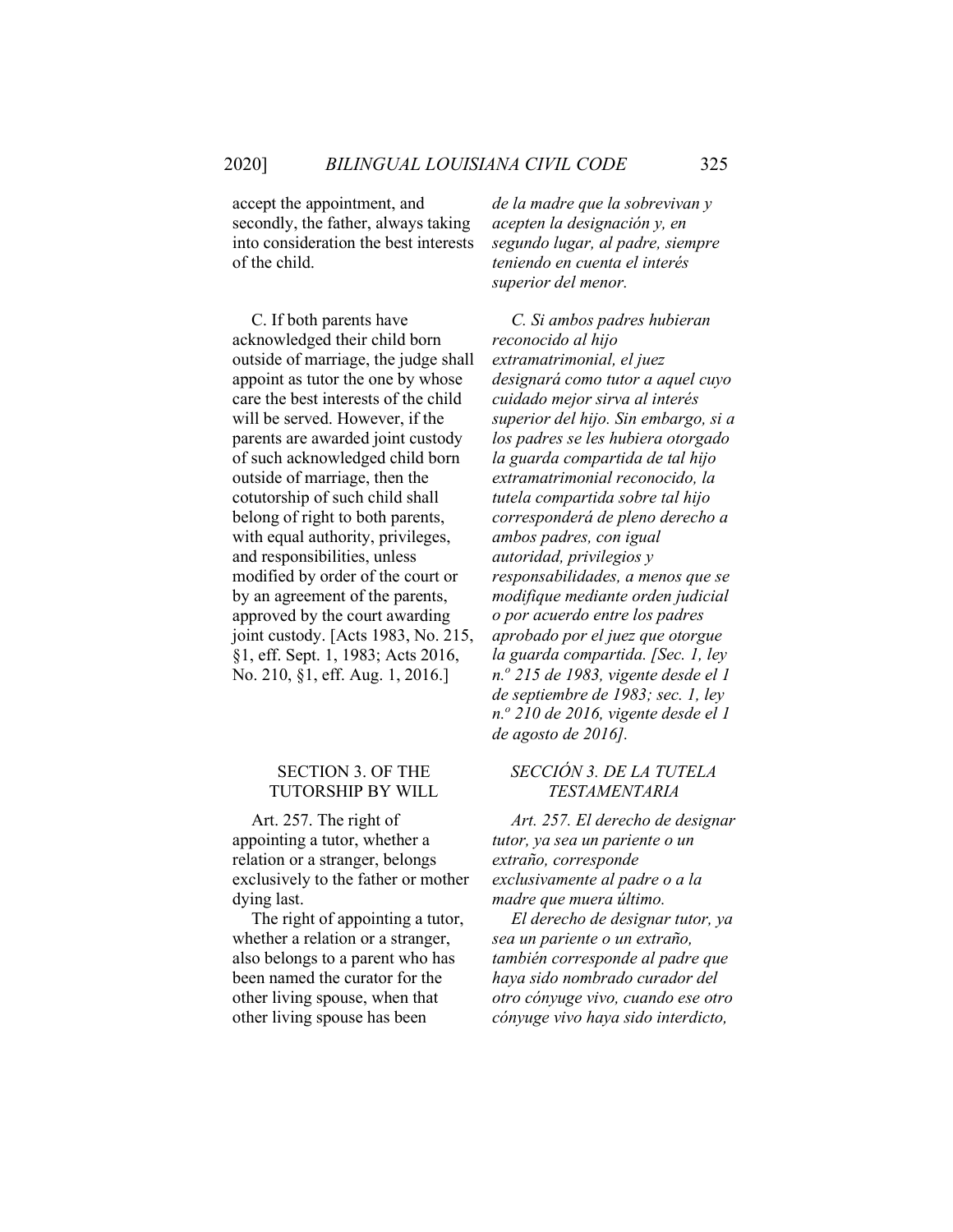interdicted, subject only to the right of the interdicted parent to claim the tutorship should his incapacity be removed by a judgment of a court of competent jurisdiction.

This is called tutorship by will, because generally it is given by testament; but it may likewise be given by any declaration of the surviving father or mother, or the parent who is the curator of the other spouse, executed before a notary and two witnesses. [Amended by Acts 1974, No. 142, §1.]

Art. 258. If the parents are divorced or judicially separated, only the one to whom the court has entrusted the care and custody of the children has a right to appoint a tutor for them as provided in Article 257. However, if the parents have been awarded joint custody of the children, then the right to appoint a tutor for them belongs to the parent dying last, but either parent may appoint a tutor of the property of the children as provided in Article 257. In the event that both parents appoint a tutor of the property of the children, the tutors shall separately administer that portion of the children's property which is attributable to the respective parent's estate. The court shall decide which tutor shall administer that portion of the children's property which is not attributable

*con la salvaguarda del derecho del padre interdicto a reclamar la tutela en caso de que un juez competente dicte sentencia por la que se elimine su incapacidad.*

*Esta tutela se denomina "testamentaria" porque generalmente se otorga por testamento, pero puede otorgarse igualmente por declaración del padre superviviente o del padre que sea curador del otro cónyuge, con firma ante notario y dos testigos. [Modificado por sec. 1, ley n.o 142 de 1974].*

*Art. 258. Si los padres están divorciados o separados judicialmente, solo aquel al que el juez haya encomendado el cuidado y la guarda de los hijos tiene derecho de designar tutor para los hijos en los términos del artículo 257. Sin embargo, si a los padres se les otorgó la guarda compartida de los hijos, el derecho de designar tutor para ellos corresponde al padre que muera último. No obstante, cualquiera de los padres puede designar tutor de los bienes de los hijos conforme al artículo 257. En caso de que ambos padres designaran tutor de los bienes de los hijos, cada tutor administrará de manera separada la parte de los bienes de los hijos que corresponda al patrimonio de cada padre, respectivamente. El juez decidirá qué tutor administrará la parte de los bienes de los hijos que no pueda atribuirse al patrimonio*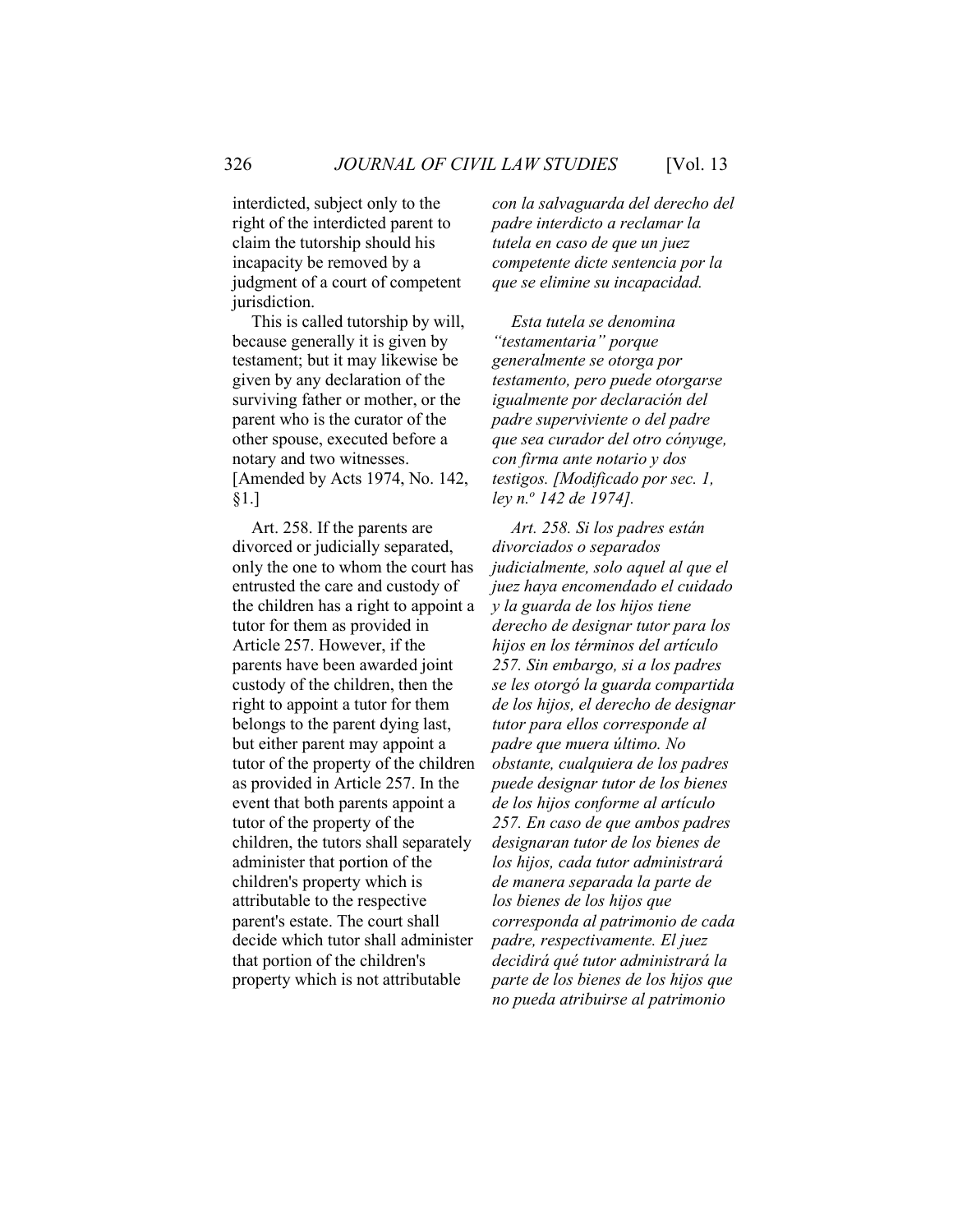to either parent's estate. [Acts 1992, No. 680, §1.]

Art. 259. The tutor by will is not compelled to accept the tutorship to which he is appointed by the father or mother.

But if he refuses the tutorship, he loses in that case all the legacies and other advantages, which the person who appointed him may have made in his favor under a persuasion that he would accept this trust.

Art. 260. [Repealed by Acts 1960, No. 30, §2, eff. Jan. 1, 1961.]

Art. 261. The father or mother who is entitled to the tutorship of the child born outside of marriage, according to the provisions of Article 256, can choose a tutor for him, whose appointment, to be valid, must be approved by the judge. [Amended by Acts 1979, No. 607, §1; Acts 2016, No. 210, §1, eff. Aug. 1, 2016.]

Art. 262. If the parent who died last has appointed several tutors to the children, the person first mentioned shall be alone charged with the tutorship, and the second shall not be called to it, except in case of the death, absence, refusal, incapacity or displacing of the first, and in like manner as to the others in succession.

*de alguno de los padres. [Sec. 1, ley n.o 680 de 1992].*

*Art. 259. El tutor testamentario no está obligado a aceptar la tutela para la que fue designado por el padre o la madre.*

*Sin embargo, si rechaza la tutela, pierde en ese caso todos los legados y otras mejoras que la persona que lo designó pueda haber hecho a su favor con el convencimiento de que aceptaría el encargo.*

*Art. 260. [Derogado por sec. 2, ley n.<sup>o</sup> 30 de 1960, vigente desde el 1 de enero de 1961].*

*Art. 261. El padre o la madre que tenga derecho a la tutela del hijo extramatrimonial, según las disposiciones del artículo 256, puede elegir un tutor para el hijo, cuya designación deberá ser aprobada por el juez para ser válida. [Modificado por sec. 1, ley n.<sup>o</sup> 607 de 1979; sec. 1, ley n.o 210 de 2016, vigente desde el 1 de agosto de 2016].*

*Art. 262. Si el padre que murió último hubiera designado a varios tutores para los hijos, la persona mencionada en primer término tendrá a su exclusivo cargo la tutela y la mencionada en segundo término no deberá asumirla, excepto en caso de fallecimiento, ausencia, negativa, incapacidad o desplazamiento del primero, y así sucesivamente.*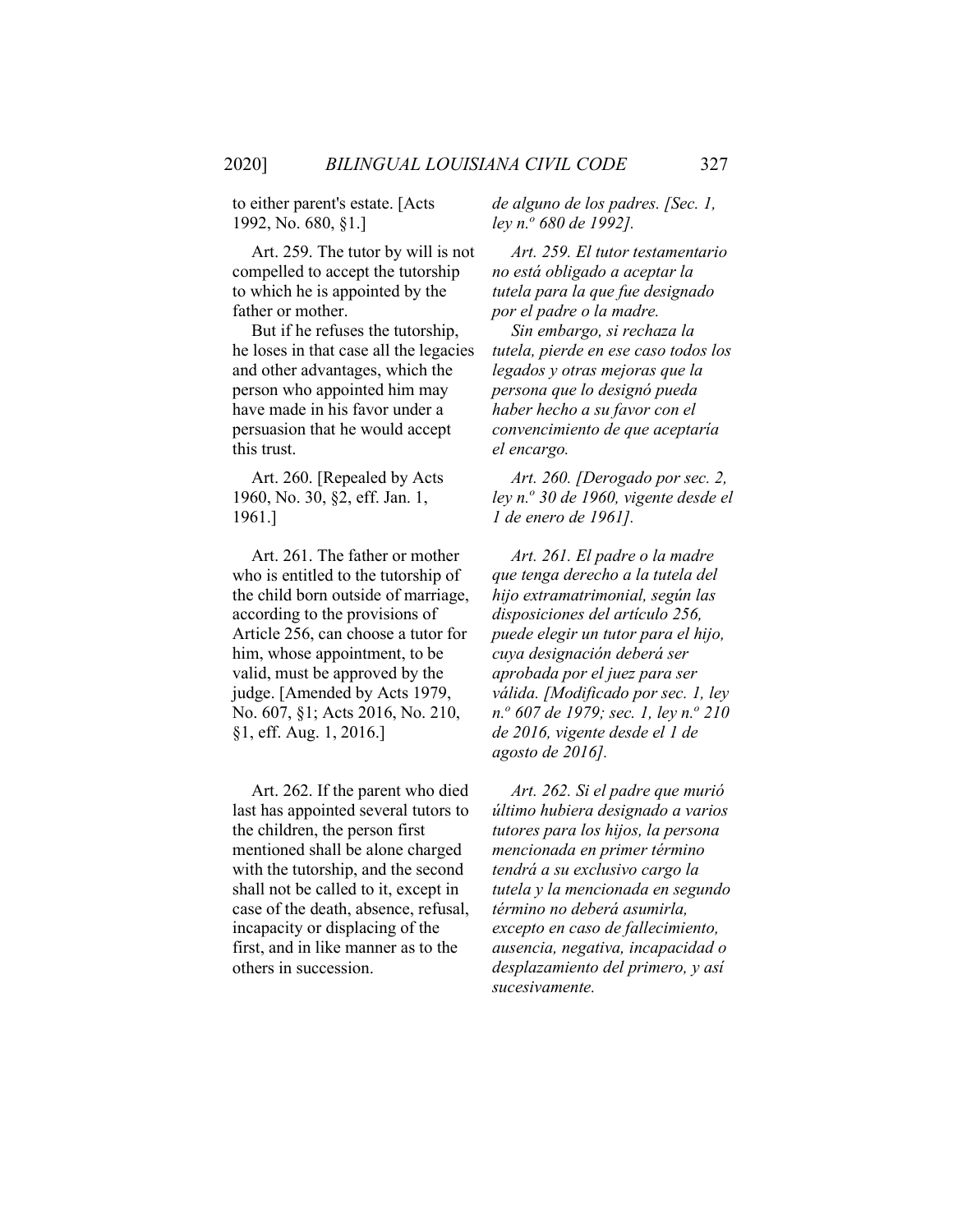## SECTION 4. OF THE TUTORSHIP BY THE EFFECT OF THE LAW

Art. 263. When a tutor has not been appointed to the minor by father or mother dying last, or if the tutor thus appointed has not been confirmed or has been excused, then the judge shall appoint to the tutorship, from among the qualified ascendants in the direct line, collaterals by blood within the third degree and the surviving spouse of the minor's mother or father dying last, the person whose appointment is in the best interests of the minor. [Amended by Acts 1976, No. 429, §1.]

Arts. 264-269. [Repealed by Acts 1976, No. 429, §2.]

#### SECTION 5. OF DATIVE TUTORSHIP

Art. 270. When a minor is an orphan, and has no tutor appointed by his father or mother, nor any relations who may claim the tutorship by effect of law, or when the tutor appointed in some of the modes above expressed is liable to be excluded or disqualified, or is excused legally, the judge shall appoint a tutor to the minor. [Amended by Acts 1960, No. 30, §1, eff. Jan. 1, 1961.]

# *SECCIÓN 4. DE LA TUTELA LEGÍTIMA*

*Art. 263. Cuando el padre que murió último no designó tutor o si el tutor designado por el padre que murió último no fue confirmado o fue excusado, el juez designará como tutor, entre los ascendientes en línea directa que cumplan los requisitos, los colaterales consanguíneos dentro del tercer grado y el cónyuge supérstite del padre que murió último, a la persona cuya designación sirva mejor al interés superior del menor. [Modificado por sec. 1, ley n.<sup>o</sup> 429 de 1976].*

*Arts. 264-269. [Derogados por sec. 2, ley n.<sup>o</sup> 429 de 1976].*

## *SECCIÓN 5. DE LA TUTELA DATIVA*

*Art. 270. Cuando un menor es huérfano y ni su madre ni su padre designaron tutor, ni hay parientes que puedan reclamar la tutela legítima, o cuando el tutor designado conforme a alguno de los métodos anteriores es excluido o descalificado, o es excusado legalmente, el juez designará tutor para el menor. [Modificado por sec. 1, ley n.<sup>o</sup> 30 de 1960, vigente desde el 1 de enero de 1961].*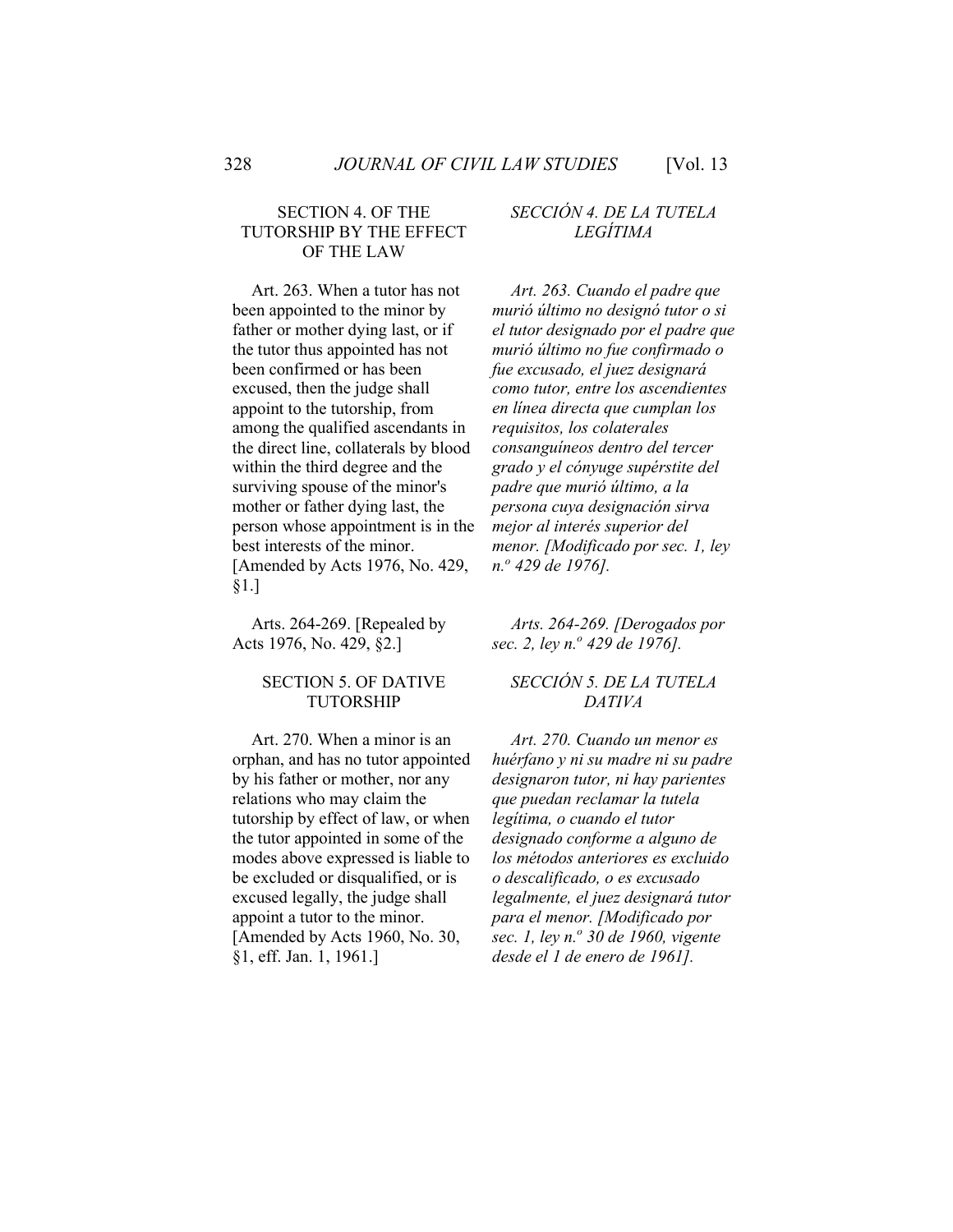Art. 271. [Repealed by Acts 1960, No. 30, §2, eff. Jan. 1, 1961.]

Arts. 272. [Repealed by Acts 1952, No. 141, §2.]

## SECTION 6. OF THE UNDERTUTOR

Art. 273. In every tutorship there shall be an undertutor. [Amended by Acts 1960, No. 30, §1, eff. Jan. 1, 1961.]

Arts. 274-277. [Repealed by Acts 1960, No. 30, §2, eff. Jan. 1, 1961.]

Art. 278. The undertutor who fails or neglects to cause to be inscribed in the manner required by law, the evidence of the minor's legal mortgage against his tutor, shall be liable for all the damages which the minor may sustain in consequence of such failure or neglect; and this claim for damages shall not be prescribed so long as the minor's right of action exists against his tutor.

Art. 279. [Repealed. Acts 1960, No. 30, §2, eff. Jan. 1, 1961.]

Art. 280. The duties of the undertutor are at an end at the same time with the tutorship.

*Art. 271. [Derogado por sec. 2, ley n.<sup>o</sup> 30 de 1960, vigente desde el 1 de enero de 1961].*

*Art. 272. [Derogado por sec. 2, ley n.o 141 de 1952].*

## *SECCIÓN 6. DEL TUTOR SUPERVISOR*

*Art. 273. En toda tutela siempre habrá un tutor supervisor. [Modificado por sec. 1, ley n.<sup>o</sup> 30 de 1960, vigente desde el 1 de enero de 1961].*

*Arts. 274-277. [Derogados por sec. 2, ley n.<sup>o</sup> 30 de 1960, vigente desde el 1 de enero de 1961].*

*Art. 278. El tutor supervisor que omita inscribir o sea negligente al inscribir la prueba de la hipoteca legal del menor frente al tutor de la manera exigida por la ley responderá por todos los daños que el menor sufra a consecuencia de tal omisión o negligencia. El reclamo por los daños y perjuicios no prescribe en tanto subsista el derecho de acción del menor contra su tutor.*

*Art. 279. [Derogado. Sección 2, ley n.o 30 de 1960, vigente desde el 1 de enero de 1961].*

*Art. 280. Las funciones del tutor supervisor cesan al mismo tiempo que la tutela.*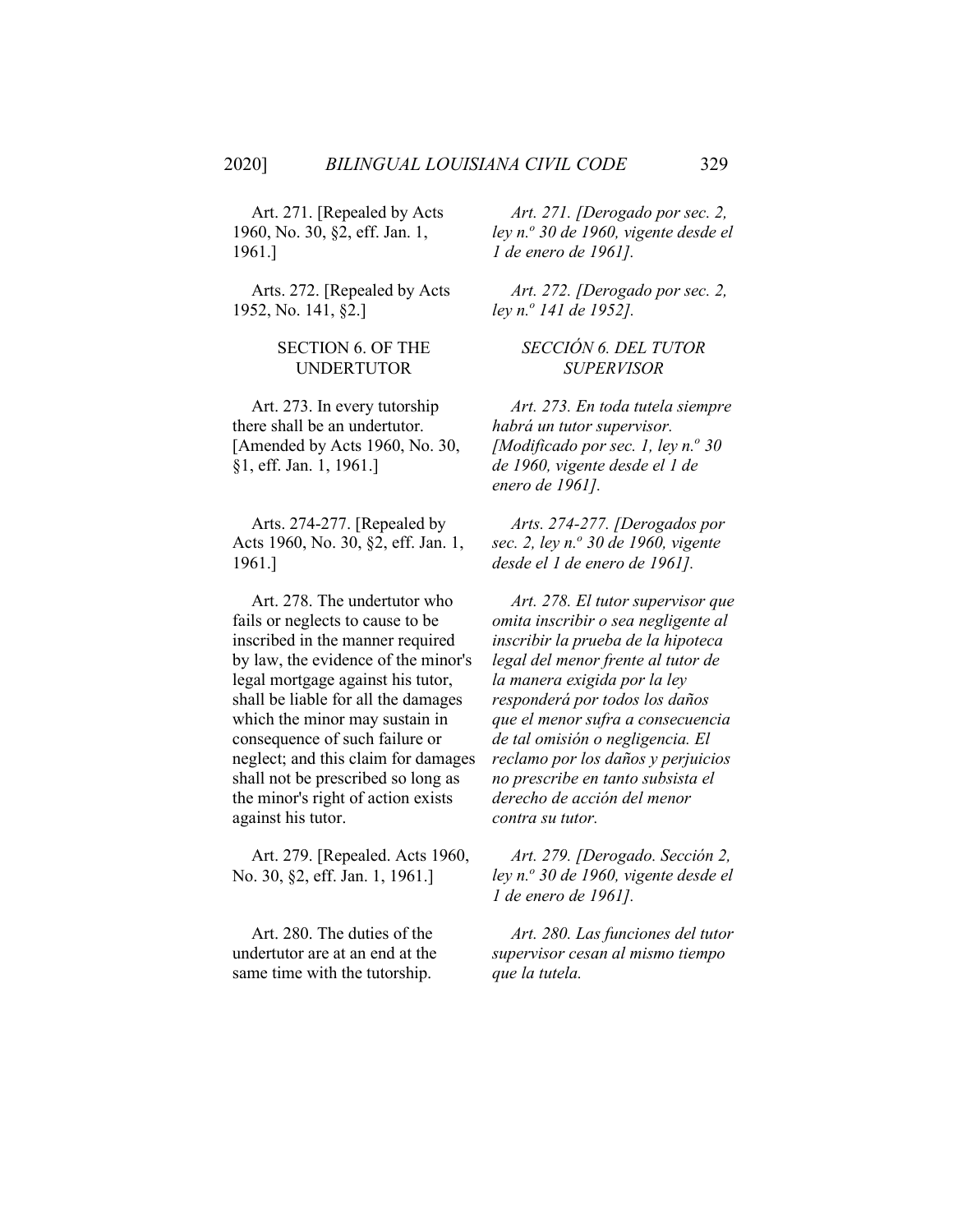#### SECTION 7. OF FAMILY MEETINGS

Arts. 281-291. [Repealed. Acts 1960, No. 30, §2, eff. Jan. 1, 1961.]

#### SECTION 8. OF THE CAUSES WHICH DISPENSE OR EXCUSE FROM THE TUTORSHIP

Art. 292. The following persons are dispensed or excused from the tutorship by the privilege of their offices or functions:

1. The Governor and the Secretary of State;

2. The judges of the different courts of this State and the officers of the same;

3. The Mayor of the city of New Orleans;

4. The Collector of the Customs;

5. The officers and soldiers attached to the regular troops, whether on land or sea service, employed and in actual service in this State, and all the officers who are intrusted in this State with any mission from the Government, as long as they are employed;

6. Preceptors and other persons keeping public schools, as long as they remain in the useful and actual exercise of their profession;

7. Ministers of the gospel.

Art. 293. The persons mentioned in the preceding article, who have accepted a tutorship posterior to their being invested

# *SECCIÓN 7. DE LAS REUNIONES FAMILIARES*

*Arts. 281-291. [Derogado. Sec. 2, ley n.<sup>o</sup> 30 de 1960, vigente desde el 1 de enero de 1961].*

# *SECCIÓN 8. DE LAS CAUSAS POR LAS QUE SE DISPENSA O EXCUSA DE LA TUTELA*

*Art. 292. Quedan dispensadas o excusadas de la tutela las siguientes personas en razón de las prerrogativas de sus cargos o funciones:*

*1. El gobernador y el secretario de Estado.*

*2. Los jueces de los diferentes tribunales de este estado y sus funcionarios.*

*3. El alcalde de la ciudad de Nueva Orleans.*

*4. El recaudador de la Aduana.*

*5. Los oficiales y soldados asignados a las tropas regulares, ya sea en servicio de tierra o mar, que estén empleados y presten tareas en este estado, y todos los oficiales que tengan una misión asignada por el Gobierno en este estado, en tanto estén empleados.*

*6. Los directores y otras personas que mantengan escuelas públicas, en tanto ejerzan de manera efectiva y útil su profesión.*

*Art. 293. Las personas mencionadas en el artículo anterior que hayan aceptado la tutela después de haber asumido el*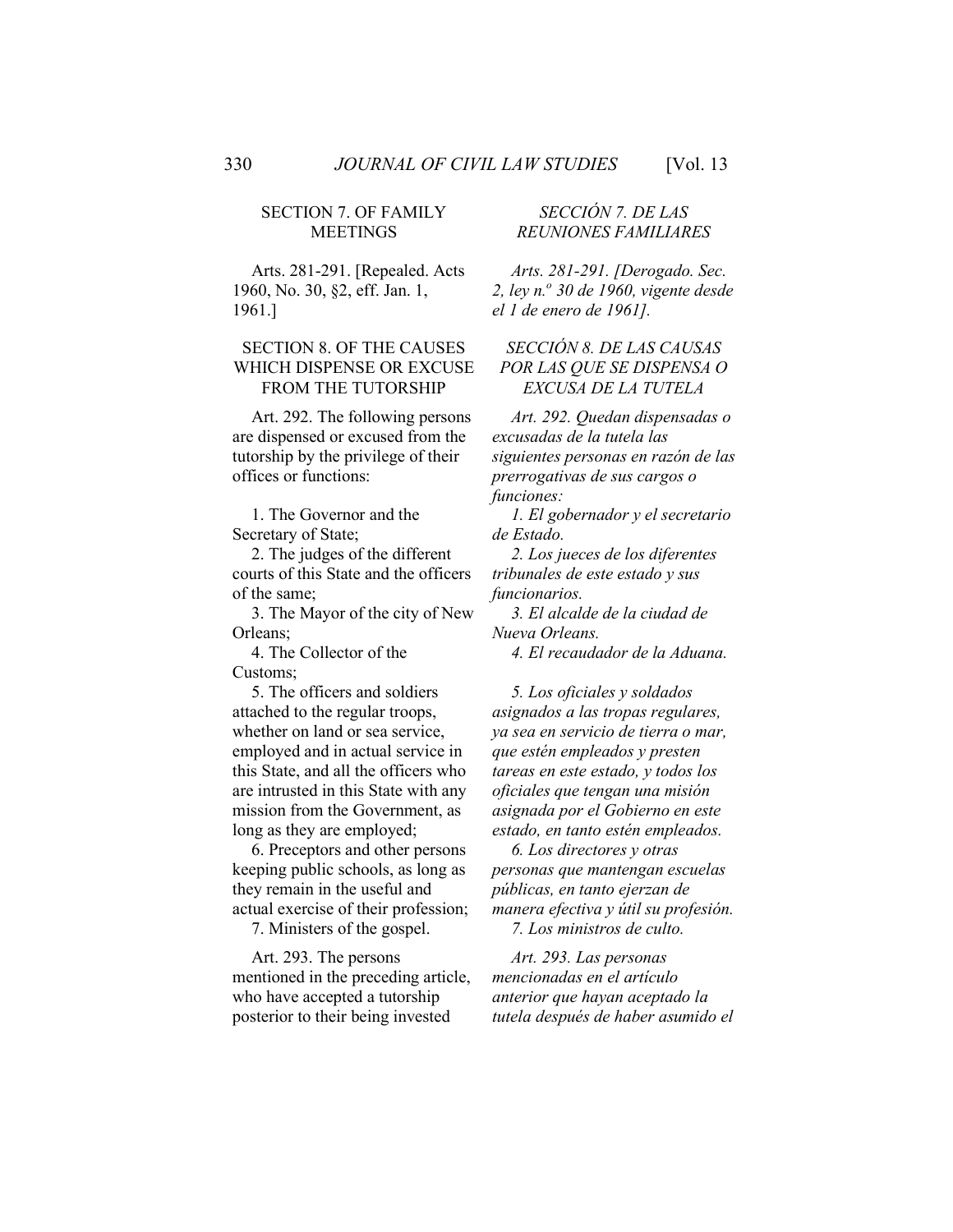with the offices, engaged in the service, or intrusted with the mission which dispenses from it, shall not be admitted to be excused on that account.

Art. 294. Those, on the contrary, who shall have been invested with offices, who shall have engaged in the service, or shall have been intrusted with commissions, posterior to their acceptation and administration of a tutorship, may, if they do not choose to continue to act as tutor, be excused from the tutorship, and apply for the appointment of another tutor to supply their place.

Art. 295. No person, who is not a relation of the minor by consanguinity, or who is only related to him beyond the fourth degree, can be compelled to accept the tutorship.

Art. 296. Every person who has attained the age of sixty-five years, may refuse to be a tutor.

The person who shall have been appointed prior to that age, may be excused from the tutorship at the age of seventy years.

Art. 297. Every person affected with a serious infirmity, may be excused from the tutorship, if this infirmity be of such nature as to render him incapable of transacting his own business.

*cargo, haber sido contratadas para el servicio o haber sido encomendadas con la misión que los dispensa no pueden ampararse en ese supuesto para excusarse.*

*Art. 294. Las personas que, por el contrario, hayan sido investidas en sus cargos, contratadas para un servicio o encomendadas con un encargo que las dispensa después de su aceptación y administración de la tutela pueden, si no optan por continuar como tutores, ser excusadas de la tutela y solicitar la designación de otro tutor para suplir su lugar.*

*Art. 295. No puede ser obligado a aceptar la tutela quien no está emparentado con el menor por consanguinidad o quien solo lo está más allá del cuarto grado.*

*Art. 296. Quien haya cumplido sesenta y cinco años puede negarse a ser tutor.*

*La persona designada antes de esa edad puede ser excusada de la tutela a los setenta años.*

*Art. 297. Toda persona afectada por una discapacidad grave puede ser excusada de la tutela en caso de que la discapacidad sea de tal naturaleza que la vuelva incapaz de llevar adelante sus propios asuntos.*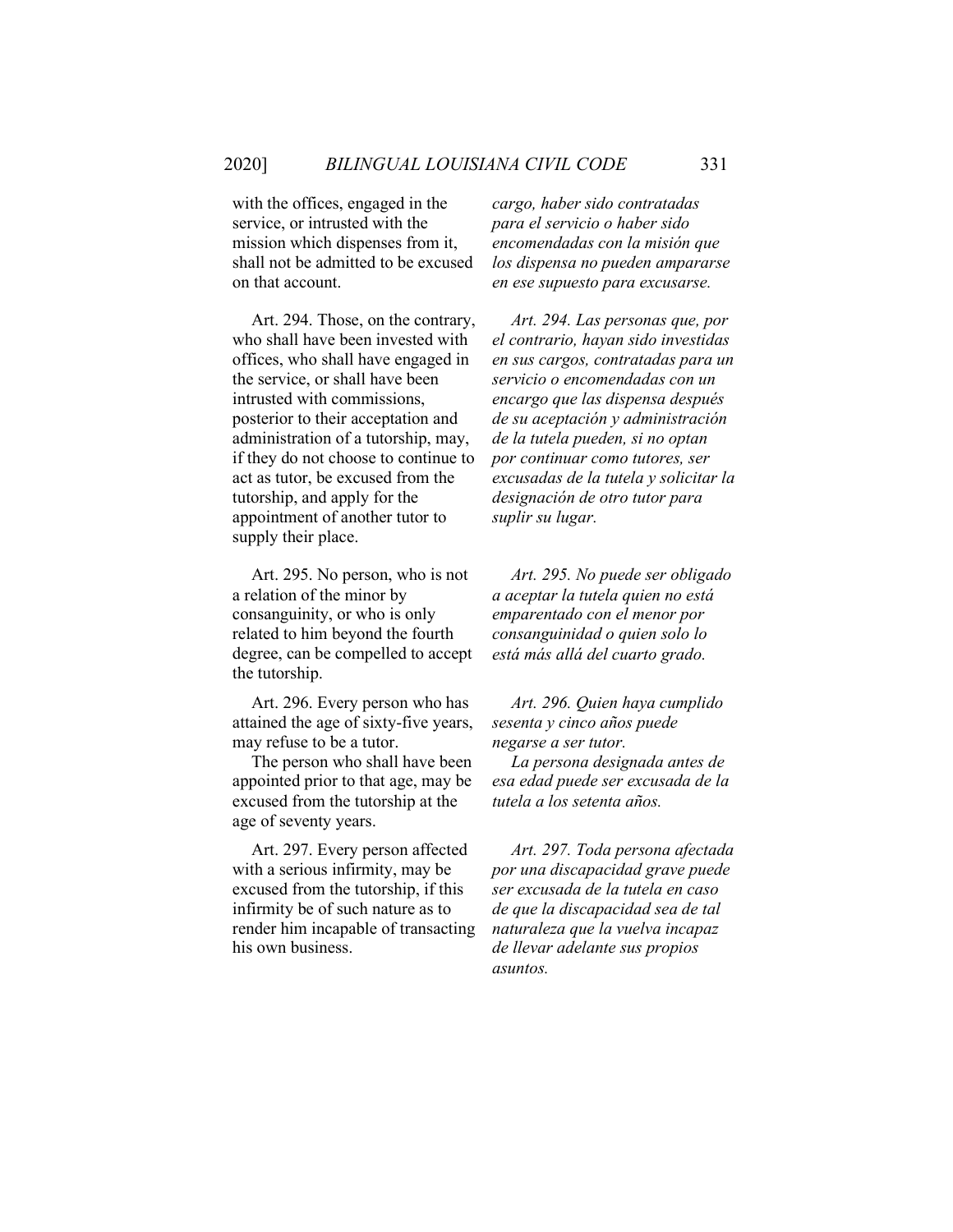He may even be discharged from the tutorship, if such infirmity has befallen him after his appointment.

Art. 298. The person who is appointed to two tutorships has a legal excuse for not accepting a third.

A parent who has been appointed to one tutorship shall not be compelled to accept a second tutorship, except it be that of his own children. [Amended by Acts 1974, No. 163, §3.]

Art. 299. The tutor, who has excuses to offer against his appointment, must propose them to the judge who has appointed him, within ten days after he has been acquainted with his appointment, or after the same shall have been notified to him, which period shall be increased one day for every ten miles distance from his residence to the place where his appointment was made, and after this delay he shall no longer be admitted to offer any excuse, unless he has sufficient reason to account for such delay.

Art. 300. During the time of the pendency of the litigation relative to the validity of his excuses, the tutor who is appointed shall be bound provisionally to administer

*Incluso puede ser relevada de la tutela si la discapacidad la afectó después de su designación.*

*Art. 298. La persona designada en dos tutelas puede excusarse legalmente para no aceptar una tercera.*

*El padre designado en una tutela no puede ser obligado a aceptar una segunda, excepto que se trate de la de sus propios hijos. [Modificado por sec. 3, ley n.º 163 de 1974].*

*Art. 299. El tutor que tenga excusas para su designación debe exponerlas ante el juez que lo haya designado dentro de los diez días de enterado de su designación o de que le fue notificada. Este plazo aumentará un día por cada diez millas de distancia entre su residencia y el lugar en que se inició la tutela. Después de transcurridos esos plazos, el tutor ya no puede alegar excusa alguna, a menos que tenga motivos suficientes para explicar la demora.*[14](#page-56-0)

*Art. 300. Mientras tramite el juicio relativo a la validez de las excusas, el tutor designado seguirá obligado a desempeñarse en el cargo hasta que sea relevado según corresponda.*[15](#page-56-1)

<span id="page-56-0"></span><sup>14.</sup> N. de T.: La traducción de este artículo se basa en la versión original francesa de 1870.

<span id="page-56-1"></span><sup>15.</sup> N. de T.: La traducción de este artículo se basa en la versión original francesa de 1870.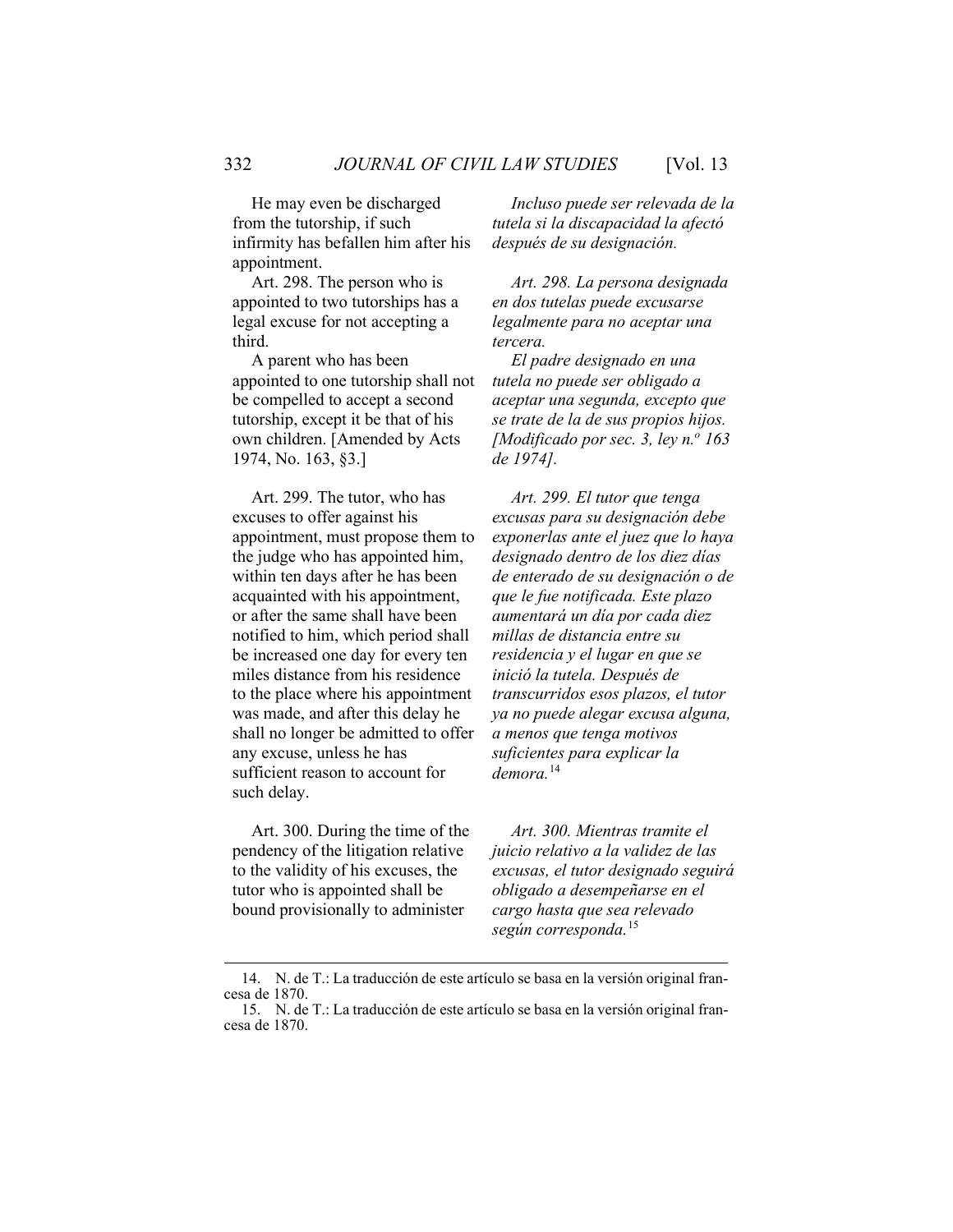as such, until he shall have been regularly discharged.

Art. 301. The causes herein expressed, or any other, cannot excuse a parent from the obligation of accepting the tutorship of his children. [Amended by Acts 1974, No. 163, §3.]

## SECTION 9. OF THE INCAPACITY FOR, THE EXCLUSION FROM, AND DEPRIVATION OF THE TUTORSHIP

Arts. 302-306. [Repealed by Acts 1960, No. 30, §2, eff. Jan. 1, 1961.]

SECTION 10. OF THE APPOINTMENT, RECOGNITION, OR CONFIRMATION OF TUTORS, OF THE PERSONS WHOSE DUTY IT IS TO CAUSE TUTORS TO BE APPOINTED AND OF THE LIABILITY OF SUCH PERSONS

Art. 307. [Repealed by Acts 1960, No. 30, §2, eff. Jan. 1, 1961.]

Art. 308. In every case where it is necessary to appoint a tutor to a minor, all those of his relations who reside within the parish of the judge, who is to appoint him, are bound to apply to such judge, in order that a tutor be appointed to the minor at farthest within ten

*Art. 301. Las causas enumeradas o cualquier otra causa no sirven de justificación para que el padre se excuse de la obligación de aceptar la tutela de sus hijos. [Modificado por sec. 3, ley n.o 163 de 1974].*

*SECCIÓN 9. DE LA INCAPACIDAD, DE LA EXCLUSIÓN Y DE LA PRIVACIÓN DE LA TUTELA*

*Arts. 302-306. [Derogados por sec. 2, ley n.<sup>o</sup> 30 de 1960, vigente desde el 1 de enero de 1961].*

*SECCIÓN 10. DE LA DESIGNACIÓN, EL RECONOCIMIENTO O LA CONFIRMACIÓN DE LOS TUTORES, DE LAS PERSONAS ENCARGADAS DE QUE SE NOMBREN LOS TUTORES Y DE LA RESPONSABILIDAD DE ESAS PERSONAS*

*Art. 307. [Derogado por sec. 2, ley n.o 30 de 1960, vigente desde el 1 de enero de 1961].*

*Art. 308. Cuando sea necesario designar tutor para un menor, todos los parientes que vivan en la parroquia del juez que deba designarlo deben presentarse ante el juez, a fin de que se designe el tutor para el menor a más tardar dentro de los diez días posteriores*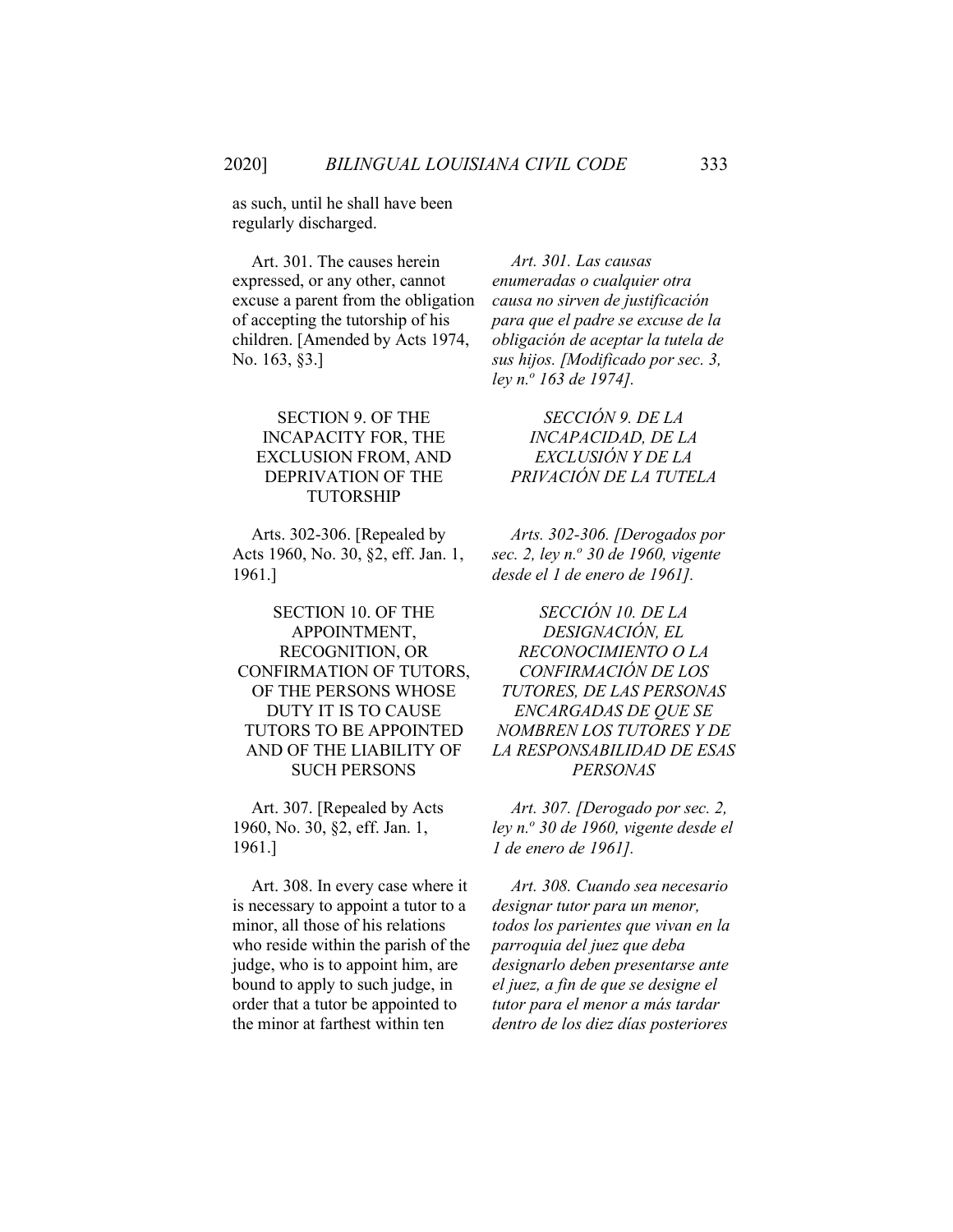days after the event which make [makes] such appointment necessary.

Art. 309. Minor relations are not included in the provisions contained in the preceding article. [Amended by Acts 1974, No. 163, §3.]

Art. 310. Relations who have neglected to cause a tutor to be appointed, are responsible for the damages which the minor may have suffered.

This responsibility is enforced against relations in the order according to which they are called to the inheritance of the minor, so that they are responsible only in case of the insolvency of him or them who precede them in that order, and this responsibility is not *in solidum* between relations who have a right to the inheritance in the same degree.

Art. 311. The action which results from this responsibility can not be maintained by the tutor but within the year of his appointment.

If the tutor neglects to bring his action within that time, he is answerable for such neglect to the minor.

Arts. 312-321. [Repealed by Acts 1960, No. 30, §2, eff. Jan. 1, 1961.]

Art. 322. The recording of the certificate of the clerk operates as a *al hecho que hiciera necesaria la designación.*

*Art. 309. Los parientes menores de edad no están comprendidos en las disposiciones del artículo anterior. [Modificado por sec. 3, ley n.o 163 de 1974].*

*Art. 310. Los parientes que no se hubieran ocupado de que se designe tutor deberán responder por los daños y perjuicios causados al menor.*

*Esta responsabilidad recae sobre los parientes en el orden en que son llamados a heredar al menor, de modo tal que son responsables solo en caso de su insolvencia o de la de quienes los preceden en el orden. Esta responsabilidad no es solidaria entre los parientes que tienen derecho a heredar en el mismo grado.*

*Art. 311. La acción derivada de esta responsabilidad solo puede ser ejercida por el tutor dentro del año de su designación.*

*Si el tutor omite iniciar la acción dentro de ese plazo, responderá frente al menor.*

*Arts. 312-321. [Derogados por sec. 2, ley n.<sup>o</sup> 30 de 1960, vigente desde el 1 de enero de 1961].*

*Art. 322. La inscripción del certificado del secretario opera*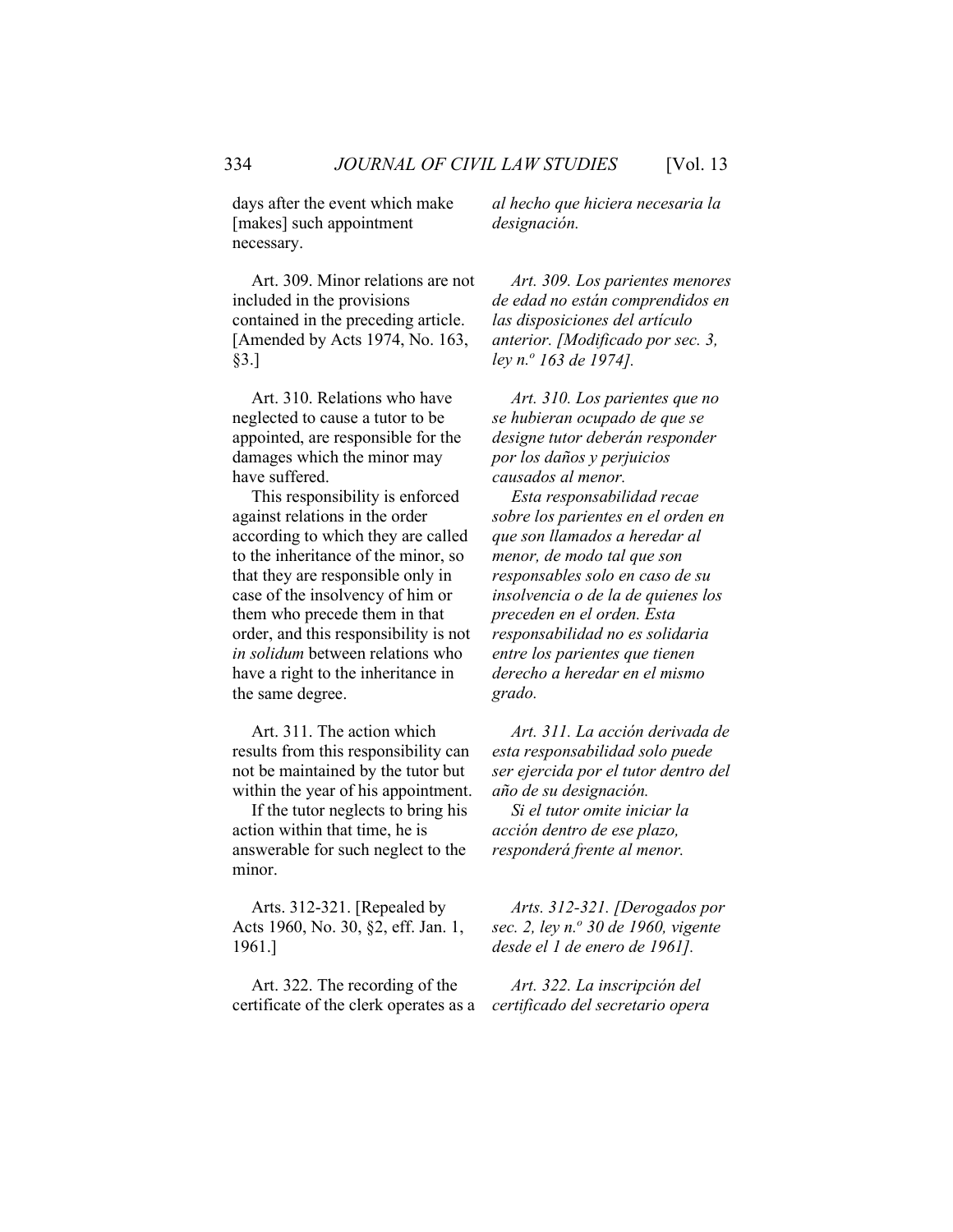legal mortgage in favor of the minor for the amount therein stated, on all the immovable property of the natural tutor in the parish. [Amended by Acts 1960, No. 30, §1, eff. Jan. 1, 1961.]

Arts. 323-332. [Repealed by Acts 1960, No. 30, §2, eff. Jan. 1, 1961.]

Art. 333. Whenever a special mortgage is given by a tutor to secure the rights of two or more minors, any of the minors, on attaining the age of majority or being emancipated, may cause the sale of the mortgaged property to satisfy the indebtedness of the tutor to him, after having discussed the other property of the debtor, in the following manner:

If the judge is of the opinion that the mortgaged property is sufficient to satisfy all of the demands of the major and minors, he shall order the sale of so much of the property as will satisfy the demand of the major, if susceptible of division, and the property so sold shall be free of the mortgage in favor of the remaining minors.

If the judge is of the opinion that the mortgaged property is not sufficient to meet the demands of the major and minors, or that it is not susceptible of division, he shall order the sale of the whole of the mortgaged property, and the

*como hipoteca legal a favor del menor por el monto indicado sobre todos los bienes inmuebles del tutor natural ubicados en la parroquia. [Modificado por sec. 1, ley n.o 30 de 1960, vigente desde el 1 de enero de 1961].*

*Arts. 323-332. [Derogados por sec. 2, ley n.<sup>o</sup> 30 de 1960, vigente desde el 1 de enero de 1961].*

*Art. 333. En caso de que un tutor constituya una hipoteca especial para garantizar los derechos de dos o más menores, cualquiera de los menores, al cumplir la mayoría de edad o emanciparse, podrá vender el bien hipotecado para saldar la deuda que el tutor tenga con él, después de haber excutido los demás bienes del deudor, del siguiente modo:*

*Si el juez considera que los bienes hipotecados son suficientes para satisfacer la totalidad de las pretensiones de los mayores y los menores de edad, ordenará la venta de la parte necesaria de los bienes que satisfaga las pretensiones del mayor en caso de que sea susceptible de división. Los bienes vendidos de ese modo no estarán gravados por la hipoteca a favor de los menores restantes.*

*Si el juez considera que los bienes hipotecados no bastan para satisfacer las pretensiones de los mayores y los menores de edad o que no son susceptibles de división, ordenará la venta de la totalidad de los bienes hipotecados*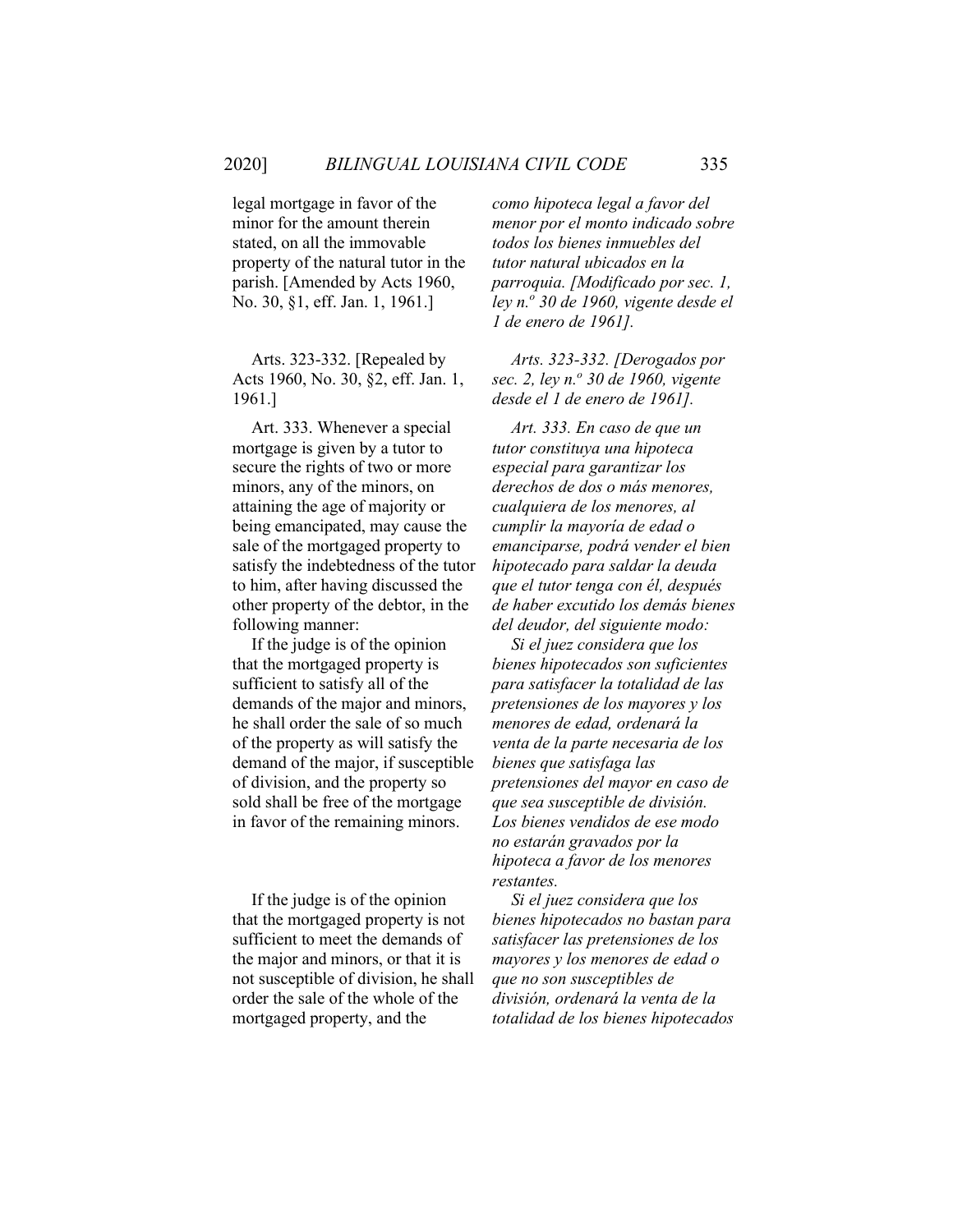release of the mortgage of the major and minors. The proceeds of the sale, after defraying the expenses thereof, shall be divided equally among the major and minors, giving each his virile share. The portion to be paid the minors shall be paid to their tutor.

When the judge orders the sale of the property, he shall order the inscription of the minor's legal mortgage in the manner heretofore provided. This inscription shall be made in the parish where the tutor resides within three days of the order, and in all other parishes where the tutor has immovable property within thirty days of the order. [Amended by Acts 1960, No. 30, §1, eff. Jan. 1, 1961.]

Arts. 334-335. [Repealed by Acts 1960, No. 30, §2, eff. Jan. 1, 1961.]

#### SECTION 11. OF THE ADMINISTRATION OF THE TUTOR

[Acts 1966, No. 496, §1.]

Art. 336. The prohibition of alienating the immovables of a minor, does not extend to the case in which a judgment is to be executed against him, or of a licitation made at the instance of the coheir, or other coproprietor.

*y la liberación de la hipoteca de los mayores y los menores de edad. El producido de la venta, después de deducidos los gastos correspondientes, se dividirá igualmente entre los mayores y los menores de edad, dando a cada uno su porción viril. La porción que corresponda pagar a los menores de edad deberá pagarse a su tutor.*

*Cuando el juez ordene la venta de los bienes, ordenará la inscripción de la hipoteca legal del menor de edad de la manera aquí prevista. La inscripción se hará en la parroquia en que resida el tutor dentro de los tres días de dictada la orden, y en todas las demás parroquias en que el tutor tenga bienes inmuebles dentro de los treinta días posteriores a la orden. [Modificado por sec. 1, ley n.º 30 de 1960, vigente desde el 1 de enero de 1961].*

*Arts. 334-335. [Derogados por sec. 2, ley n.<sup>o</sup> 30 de 1960, vigente desde el 1 de enero de 1961].*

*SECCIÓN 11. DE LA ADMINISTRACIÓN DEL TUTOR*

*[Sec. 1, ley n.<sup>o</sup> 496 de 1966].* 

*Art. 336. La prohibición de enajenar los inmuebles de un menor no se extiende al supuesto de que se ejecute sentencia contra él o se haga una licitación a instancias del coheredero o de otro copropietario indiviso.*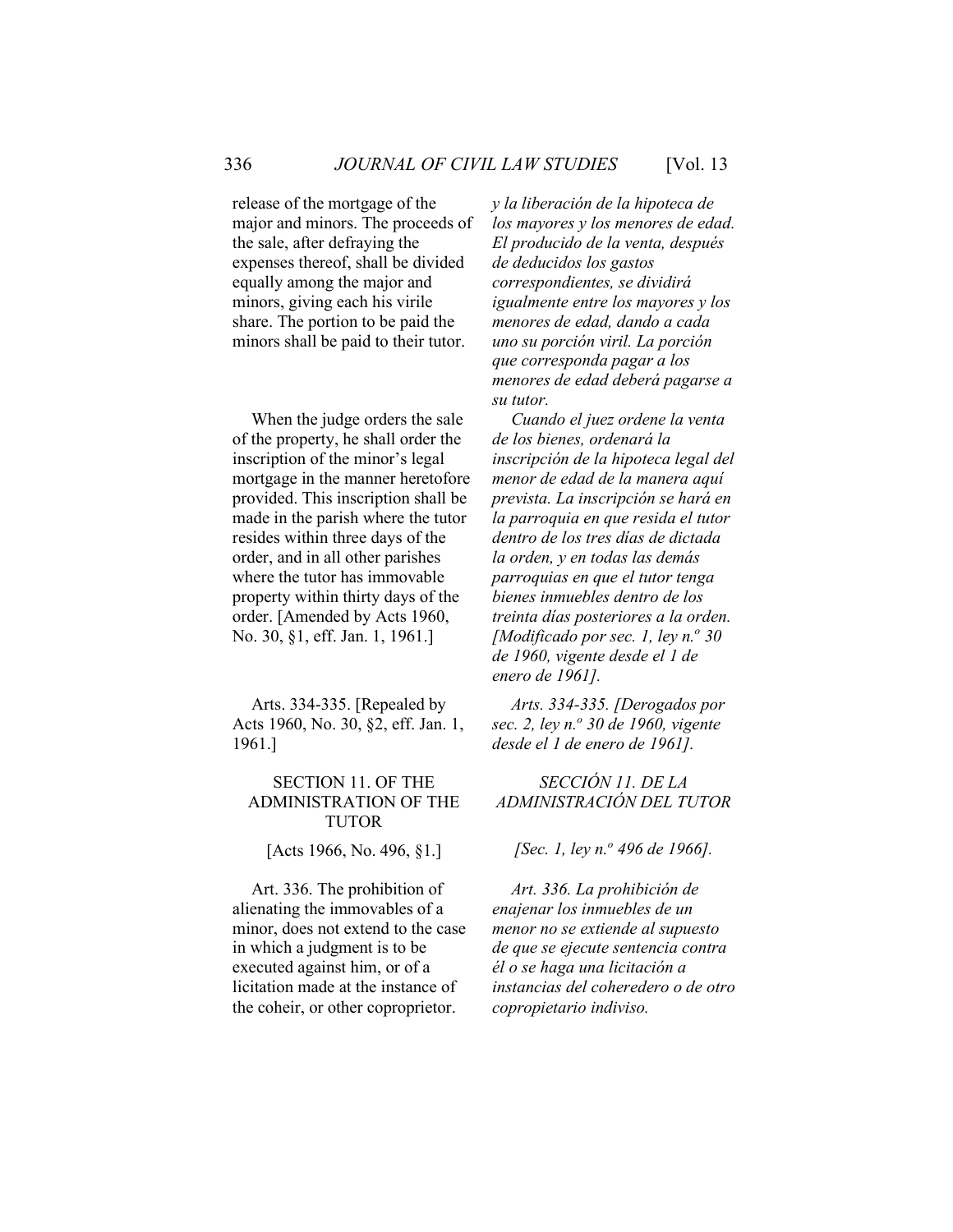Art. 337. [Repealed. Acts 2001, No. 572, §2]

Art. 338. The sum which appears to be due by the tutor as the balance of his accounts, bears interest, without a judicial demand, from the day on which the accounts were closed.

The same rule applies to the balance due to the tutor.

Art. 339. Every agreement which may take place between the tutor and the minor arrived at the age of majority, shall be null and void, unless the same was entered into after the rendering of a full account and delivery of the vouchers, the whole being made to appear by the receipt of the person to whom the account was rendered, ten days previous to the agreement.

Art. 340. The action of the minor against his tutor, respecting the acts of the tutorship, is prescribed by four years, to begin from the day of his majority.

Arts. 341-353. [Blank. Repealed by Acts 1960, No. 30, §2, eff. Jan. 1, 1961.]

## SECTION 12. OF CONTINUING OR PERMANENT TUTORSHIP OF PERSONS WITH INTELLECTUAL DISABILITIES

*Art. 337. [Derogado. Sec. 2, ley n.o 572 de 2001].*

*Art. 338. La suma que aparezca como exigible al tutor como saldo de sus cuentas devenga intereses, sin necesidad de requerimiento, desde el día de cierre de las cuentas.*

*La misma regla se aplica al saldo debido al tutor.*[16](#page-61-0)

*Art. 339. Todo acuerdo que se celebre entre el tutor y el menor que haya alcanzado la mayoría será nulo, a menos que hubiera sido celebrado después de rendir cuentas y de entregar todos los recibos correspondientes; todo esto debe constar en el recibo de la persona a quien se le hayan rendido cuentas, con diez días de antelación al acuerdo.*

*Art. 340. La acción del menor contra su tutor en relación con los actos de la tutela prescribe a los cuatro años desde que adquirió la mayoría de edad.*

*Arts. 341-353. [En blanco; derogados por sec. 2, ley n.º 30 de 1960, vigente desde el 1 de enero de 1961].*

*SECCIÓN 12. DE LA TUTELA PERMANENTE DE LAS PERSONAS CON DISCAPACIDAD INTELECTUAL*

<span id="page-61-0"></span><sup>16.</sup> N. de T.: La traducción de este artículo se basa en la versión original francesa de 1870.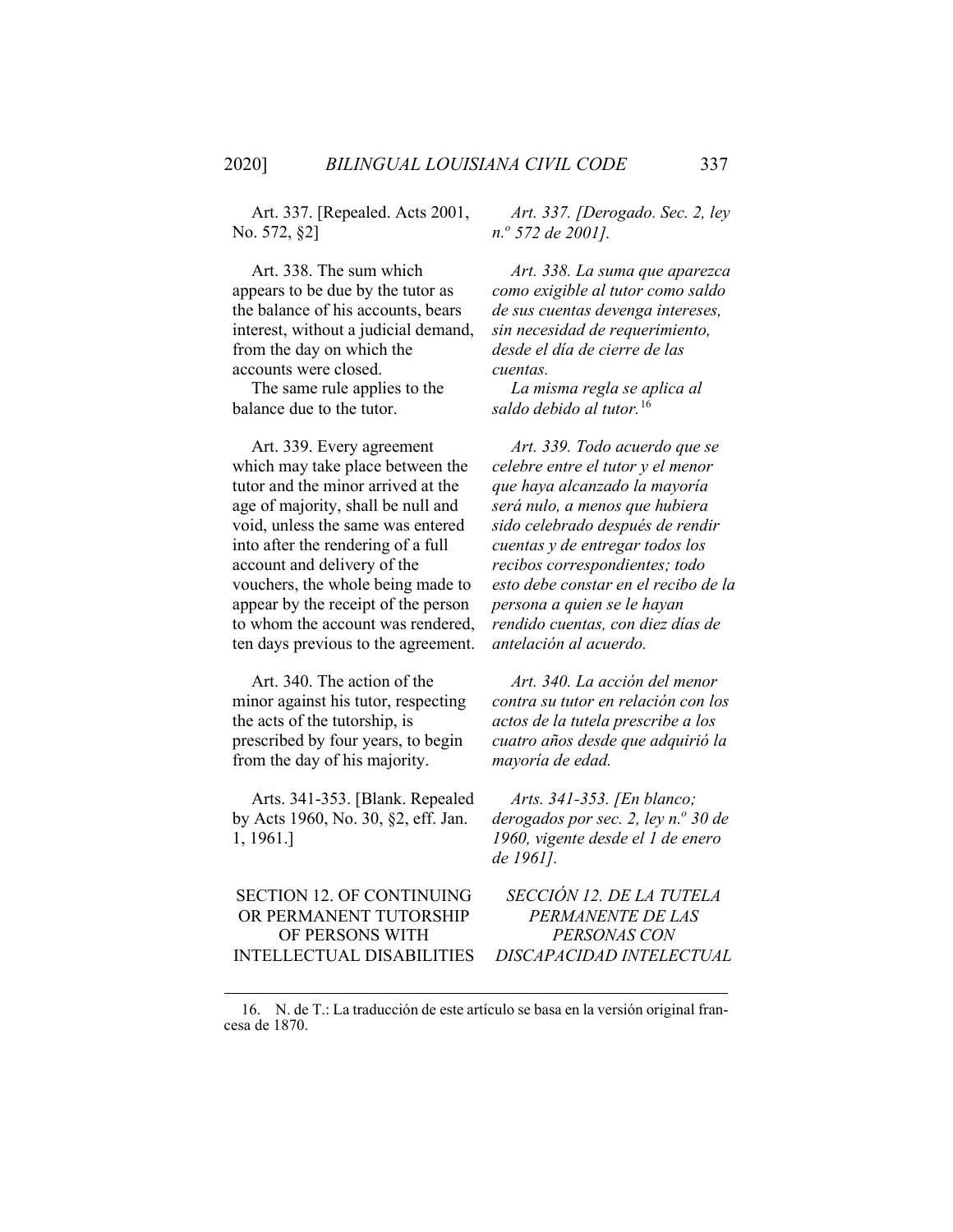Art. 354. Persons, including children, with intellectual disabilities or mental deficiencies may be placed under continuing or permanent tutorship without formal or complete interdiction in accordance with the following rules and the procedures stated in the Louisiana Code of Civil Procedure. [Added by Acts 1966, No. 496, §2. Amended by Acts 2014, No. 26, §1, eff. Aug. 1, 2014.]

Art. 355. When a person above the age of fifteen possesses less than two-thirds of the intellectual functioning of a person of the same age with average intellectual functioning, evidenced by standard testing procedures administered by competent persons or other relevant evidence acceptable to the court, the parents of such person, or the person entitled to custody or tutorship if one or both parents are dead, incapacitated, or an absent person, or if the parents are judicially separated or divorced, may, with the concurrence of the coroner of the parish of the intellectually disabled person's domicile, petition the court of that district to place such person under a continuing tutorship which shall not automatically end at any age but shall continue until revoked by the court of domicile. The petitioner shall not bear the coroner's costs or fees associated with securing the coroner's

*Art. 354. Las personas, incluidos los menores, con discapacidad intelectual u otro tipo de deficiencia mental podrán ser puestos bajo tutela permanente sin interdicción formal o plena de acuerdo con las reglas que se establecen a continuación y el procedimiento previsto en el Código Procesal Civil de Luisiana. [Agregado por sec. 2, ley n.º 496 de 1966. Modificado por sec. 1, ley n.<sup>o</sup> 26 de 2014, vigente desde el 1 de agosto de 2014].*

*Art. 355. Cuando una persona mayor de quince años posea menos de dos tercios de la capacidad intelectual de una persona de la misma edad con capacidad promedio, según las evaluaciones estándares administradas por personas competentes u otras pruebas relevantes admitidas por el juez, los padres de esa persona o la persona con derecho a la guarda o la tutela si uno o ambos padres estuvieran muertos, incapacitados o fueran ausentes, o si los padres estuvieran divorciados o separados judicialmente, podrán, con el asentimiento de la autoridad médica forense de la parroquia del domicilio de la persona con discapacidad intelectual, solicitar al juez de ese distrito que coloque a esa persona bajo un régimen de tutela permanente que no finalice automáticamente a una edad determinada, sino que continúe hasta que sea revocada por un juez*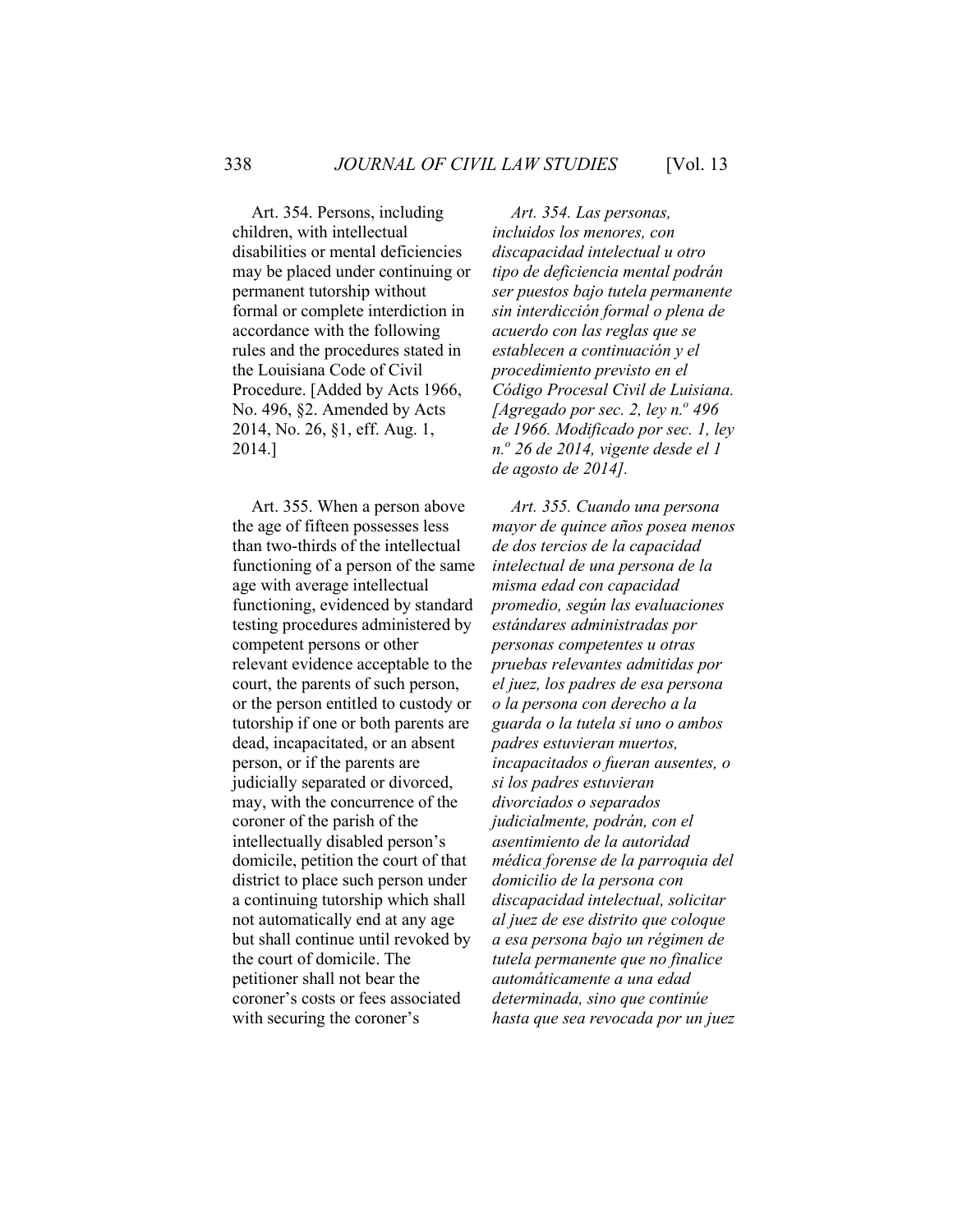concurrence. [Added by Acts 1966, No. 496, § 2. Amended by Acts 1974, No. 714, § 1; Acts 1991, No. 107, § 1; Acts 2016, No. 115, § 1, eff. Aug. 1, 2016, Acts 2018, No. 164, § 1.]

Art. 356. The title of the proceedings shall be Continuing Tutorship of (Name of Person), Person with an Intellectual Disability.

(1) When the person to be placed under the continuing tutorship is above the age of fifteen, and under the age of majority, the proceeding shall be conducted according to the procedural rules established for ordinary tutorships;

(2) When the person to be placed under the continuing tutorship is above the age of majority, the proceeding shall be conducted according to the procedural rules established for interdictions;

(3) Upon the petition of both parents of the mentally deficient person during their marriage one parent shall be named as tutor and the other as under tutor, unless for good reasons the judge decrees otherwise. [Added by Acts 1966, No. 496, §2. Amended by Acts 1974, No. 714, §1. Amended by Acts 2014, No. 26, §1, eff. Aug. 1, 2014.]

*competente del domicilio. El solicitante no será responsable por los costos u honorarios vinculados con la obtención del asentimiento de la autoridad médica forense. [Agregado por sec. 2, ley n.º 496 de 1966. Modificado por sec. 1, ley n.*<sup>*o*</sup> 714 de 1974; sec. 1, ley n.<sup>*o*</sup> 107 *de 1991; sec. 1, ley n.o 115 de 2016, vigente desde el 1 de agosto de 2016].*

*Art. 356. El proceso se titulará "Tutela permanente de (nombre de la persona), persona con discapacidad intelectual".*

*1) Cuando la persona que se colocará bajo el régimen de tutela permanente es menor de edad pero mayor de quince años, el proceso se realizará conforme a las reglas procesales establecidas para las tutelas ordinarias.*

*2) Cuando la persona que se colocará bajo el régimen de tutela permanente es mayor de edad, el proceso se realizará de acuerdo con las reglas procesales establecidas para las interdicciones.*

*3) A solicitud de ambos padres de la persona con discapacidad mental durante su matrimonio, se podrá nombrar tutor a uno de los padres y tutor supervisor al otro, a menos que por razones fundadas el juez dispusiera de otro modo. [Agregado por sec. 2, ley n.º 496 de 1966. Modificado por sec. 1, ley n.<sup>o</sup> 714 de 1974. Modificado por*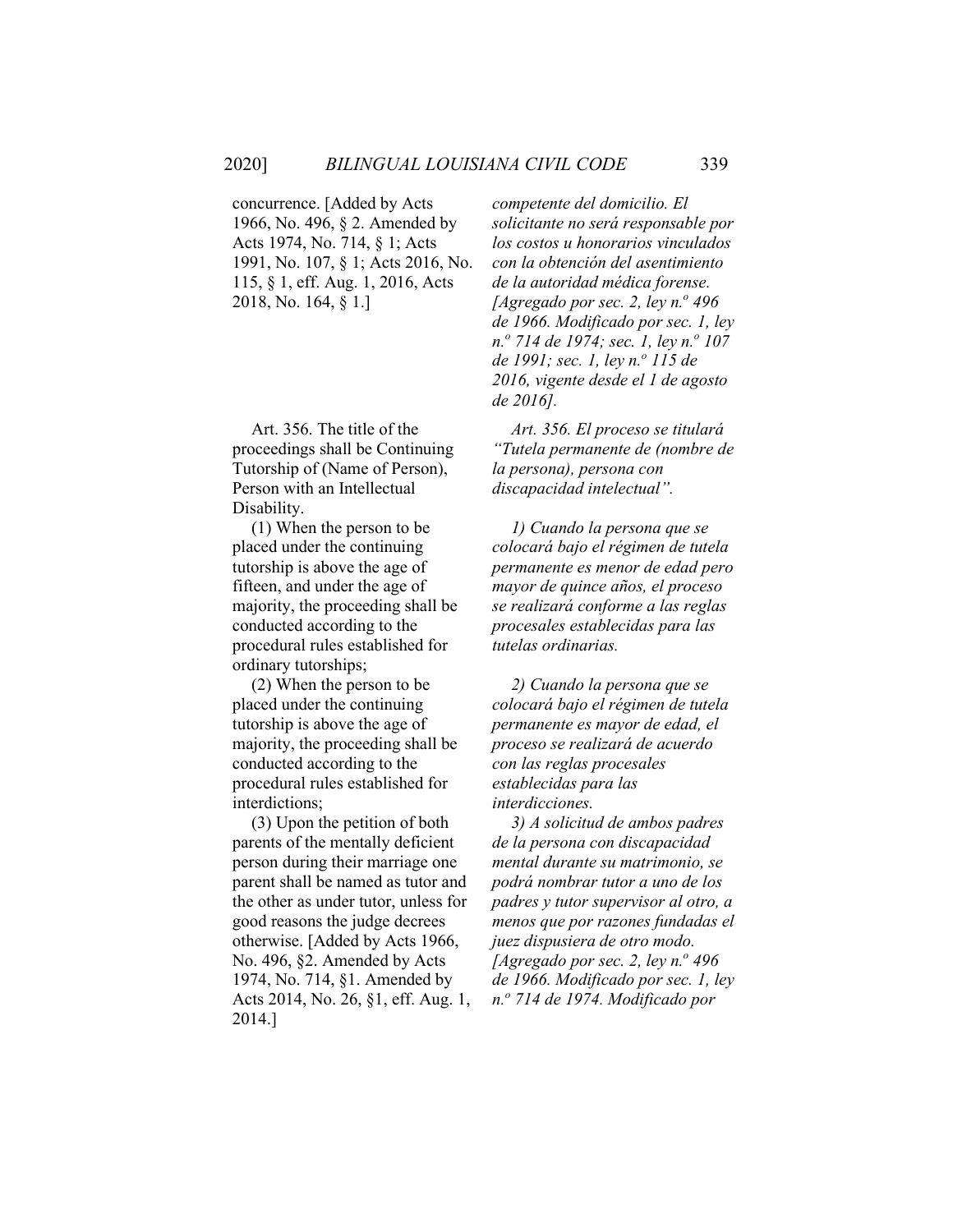Art. 357. If the prayer for continuing or permanent tutorship be granted, the decree shall be recorded in the conveyance and mortgage records of the parish of the minor's domicile, and of any future domicile, and in such other parishes as may be deemed expedient. The decree shall not be effective as to persons without notice thereof outside of the parishes in which it is recorded. [Added by Acts 1966, No. 496, §2.]

Art. 358. The granting of the decree shall confer upon the tutor and under tutor the same authority, privileges, and responsibilities as in other tutorships, including the same authority to give consent for any medical treatment or procedure, to give consent for any educational plan or procedure, and to obtain medical, educational, or other records, but the responsibility of the tutor for the offenses or quasi-offenses of the person with an intellectual disability shall be the same as that of a curator for those of the interdicted person and the tutorship shall not terminate until the decree is set aside by the court of the domicile, or the court of last domicile if the domicile of the person with an intellectual disability is removed from the State of Louisiana. [Added by Acts 1966, No. 496, §2. Amended by Acts 1979, No. 216, §1. Amended

*sec. 1, ley n.o 26 de 2014, vigente desde el 1 de agosto de 2014].*

*Art. 357. Si se concede la tutela permanente, la sentencia se inscribirá en los registros de transmisión e hipotecas de la parroquia del domicilio del menor, y de cualquier domicilio futuro, además de cualquier otra parroquia en que se considere oportuno. La sentencia no será oponible a las personas que no hayan sido notificadas fuera de las parroquias en que se haya inscrito. [Agregado por sec. 2, ley n.º 496 de 1966].*

*Art. 358. El otorgamiento de la tutela confiere al tutor y al tutor supervisor las mismas facultades, privilegios y responsabilidades que en otras tutelas, incluida la misma facultad para prestar consentimiento respecto de cualquier tratamiento o procedimiento médico, respecto de cualquier plan o procedimiento educativo y de obtener registros médicos, educativos o de otro tipo, pero la responsabilidad del tutor por los delitos o cuasidelitos de la persona con discapacidad intelectual es la misma que la del curador respecto de la persona interdicta. La tutela no cesa a menos que la revoque un juez del domicilio o el juez del último domicilio si la persona con discapacidad intelectual pasara a estar domiciliada fuera del estado de Luisiana. [Agregado por sec. 2, ley n.o 496 de 1966. Modificado*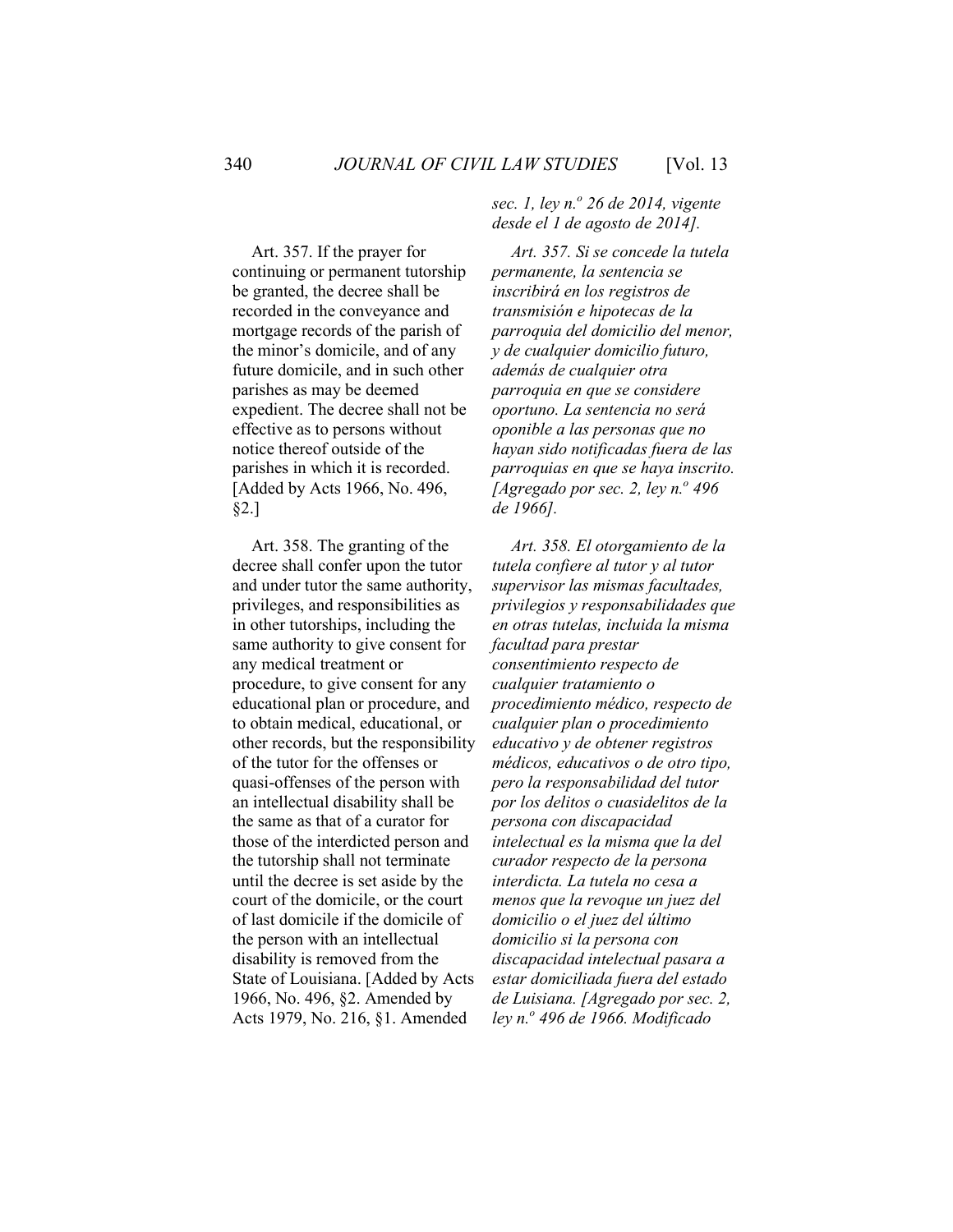by Acts 2014, No. 26, §1, eff. Aug. 1, 2014.]

Art. 359. The decree if granted shall restrict the legal capacity of the person with an intellectual disability to that of a minor. [Added by Acts 1966, No. 496, § 2. Amended by Acts 1974, No. 714, § 1. Amended by Acts 2014, No. 26, §1, eff. Aug. 1, 2014, Acts 2018, No. 164, § 1.]

Art. 360. In addition to the rights of tutorship, the parents shall retain, during the marriage and for the minority of the child with an intellectual disability, all rights of administration granted to parents of children without an intellectual disability during their minority. [Acts 1966, No. 496, §2. Amended by Acts 2014, No. 26, §1, eff. Aug. 1, 2014.]

Art. 361. The decree restricting his legal capacity may be contested in the court of domicile by the person himself or by anyone adversely affected by the decree.For good cause, the court may modify or terminate the decree restricting legal capacity. [Acts 1966, No. 496, § 2. Amended by Acts 2018, No. 164, § 1.]

*por sec. 1, ley n.<sup>o</sup> 216 de 1979. Modificado por sec. 1, ley n.º 26 de 2014, vigente desde el 1 de agosto de 2014].*

*Art. 359. La tutela restringe la capacidad de la persona con discapacidad intelectual como si fuera un menor. [Agregado por sec. 2, ley n.o 496 de 1966. Modificado por sec. 1, ley n.º 714 de 1974. Modificado por sec. 1, ley n.o 26 de 2014, vigente desde el 1 de agosto de 2014, sec. 1, ley n.o 164 de 2018].*

*Art. 360. Además de los derechos de tutela, los padres conservan, durante el matrimonio y mientras el hijo con discapacidad intelectual sea menor de edad, todos los derechos de administración otorgados a los padres de los hijos sin discapacidad intelectual durante su minoría de edad. [Sec. 2, ley n.<sup>o</sup> 496 de 1966. Modificado por sec. 1, ley n.<sup>o</sup> 26 de 2014, vigente desde el 1 de agosto de 2014].*

*Art. 361. La decisión por la cual se restringe la capacidad de derecho de la persona puede ser impugnada ante el juez del domicilio por esa persona o por cualquiera que se vea perjudicado por la decisión. El juez puede modificar o revocar la restricción de la capacidad de derecho con justa causa. [Sec. 2, ley n.<sup>o</sup> 496 de 1966. Modificado por sec. 1, ley n.<sup>o</sup> 164 de 2018].*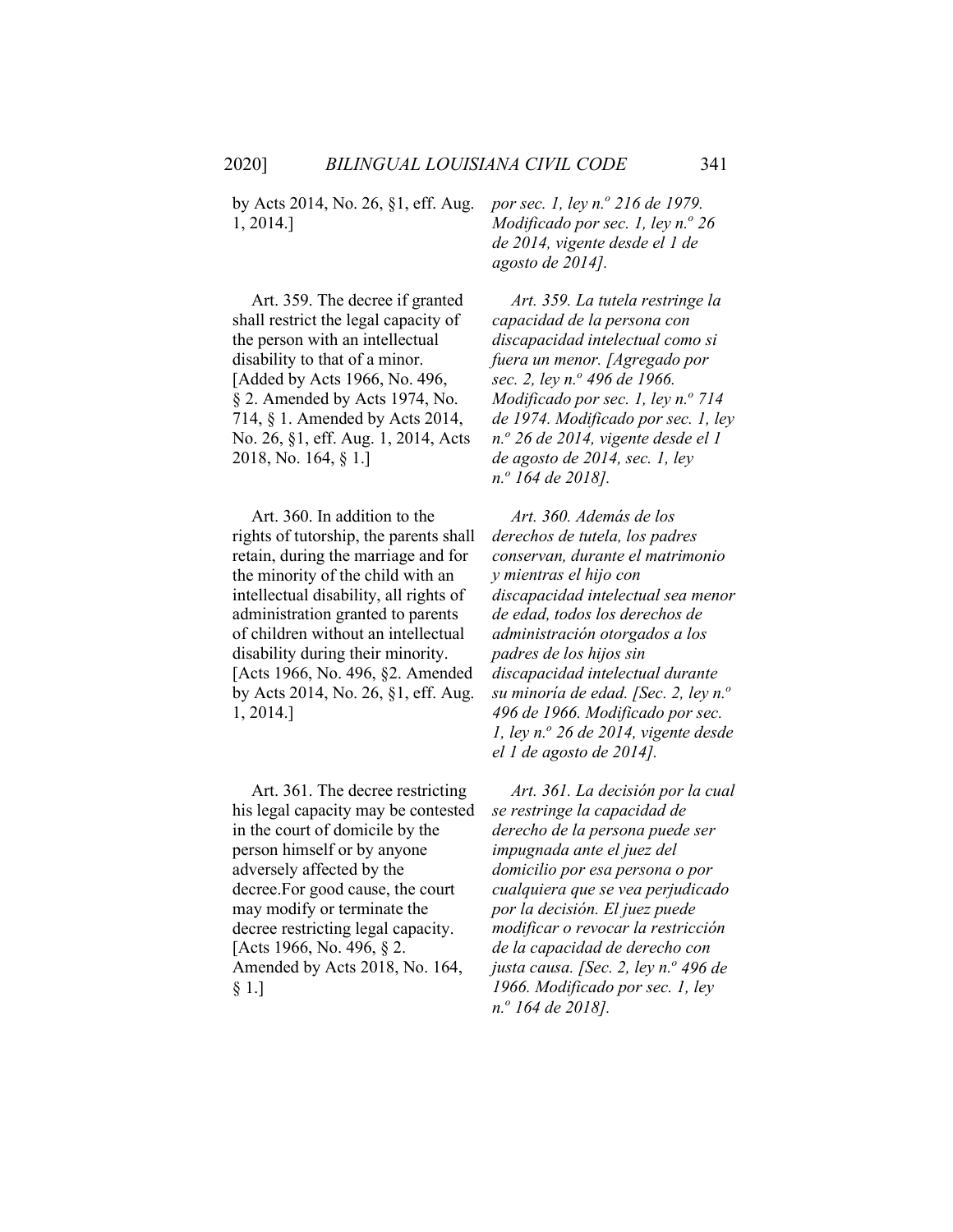Art. 362. Persons subject to mental or physical illness or disability, whether of a temporary or permanent nature, of such a degree as to render them subject to interdiction, under the provisions of Title IX hereof, remain subject to interdiction as provided in Articles 389 to 399, inclusive, and such other laws as may relate thereto. [Acts 1966, No. 496, §2.]

Arts. 363-364. [Repealed by Acts 1960, No. 30, §2, eff. Jan. 1, 1961.]

## CHAPTER 2. EMANCIPATION

[Acts 2008, No. 786, §1, eff. Jan. 1, 2009.]

Art. 365. There are three kinds of emancipation: judicial emancipation, emancipation by marriage, and limited emancipation by authentic act.

Art. 366. A court may order for good cause the full or limited emancipation of a minor sixteen years of age or older. Full judicial emancipation confers all effects of majority on the person emancipated, unless otherwise provided by law. Limited judicial emancipation confers the effects of majority specified in the judgment

*Art. 362. Las personas con una enfermedad o discapacidad física o mental, ya sea de carácter provisorio o permanente, de un grado tal que las sujete a interdicción, conforme a las disposiciones del Título IX del presente, permanecen sujetas a la interdicción conforme a lo dispuesto en los artículos 389 a 399, inclusive, y a las leyes que pudieran relacionarse. [Sec. 2, ley n.o 496 de 1966].*

*Arts. 363-364. [Derogados por sec. 2, ley n.<sup>o</sup> 30 de 1960, vigente desde el 1 de enero de 1961].*

#### *CAPÍTULO 2. DE LA EMANCIPACIÓN*

*[Sec. 1, ley n.o 786 de 2008, vigente desde el 1 de enero de 2009].*

*Art. 365. Hay tres tipos de emancipación: judicial, por matrimonio y limitada por acto auténtico.*

*Art. 366. El juez puede ordenar por justa causa la emancipación plena o limitada del menor de edad de dieciséis años o más. A menos que la ley indique otra cosa, la emancipación judicial plena otorga todos los efectos de la mayoría de edad a la persona emancipada. A menos que la ley indique otra cosa, la emancipación judicial limitada otorga los efectos*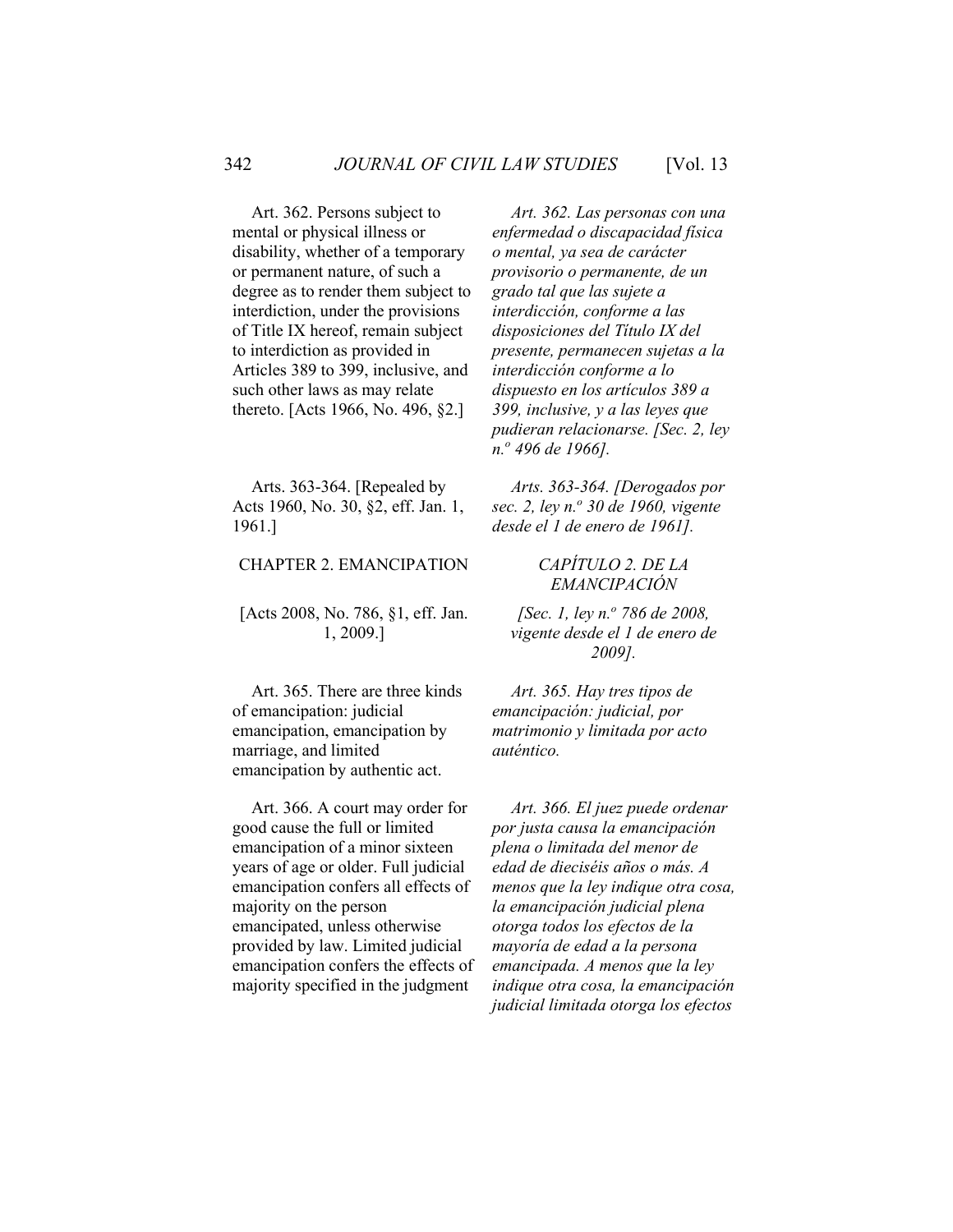of limited emancipation, unless otherwise provided by law.

Art. 367. A minor sixteen or seventeen years of age is fully emancipated by marriage. Termination of the marriage does not affect emancipation by marriage. Emancipation by marriage may not be modified or terminated.

Art. 368. An authentic act of limited emancipation confers upon a minor age sixteen or older the capacity to make the kinds of juridical acts specified therein, unless otherwise provided by law. The act shall be executed by the minor, and by the parents of the minor, if parental authority exists, or by the tutor of the minor, if parental authority does not exist. All other effects of minority shall continue.

Art. 369. Judicial emancipation is effective when the judgment is signed. Emancipation by marriage is effective upon marriage. Limited emancipation by authentic act is effective when the act is executed.

Art. 370. The court may modify or terminate its judgment of emancipation for good cause.

A judgment modifying or terminating a judgment of emancipation is effective toward third persons as to immovable

*de la mayoría de edad indicados en la sentencia.*

*Art. 367. El menor que tenga dieciséis o diecisiete años se emancipa plenamente por matrimonio. La extinción del matrimonio no afecta esta emancipación. Esta emancipación no se puede modificar ni revocar.*

*Art. 368. A menos que la ley disponga de otro modo, el acto auténtico de emancipación limitada otorga al menor de dieciséis años o más la capacidad de realizar los tipos de actos jurídicos indicados en aquel. El acto debe ser suscrito por el menor y por los padres del menor si existe autoridad parental o, a falta de ella, por el tutor del menor. Todos los demás efectos de la minoría de edad se mantienen vigentes.*

*Art. 369. La emancipación judicial surte efectos a partir de la firma de la sentencia. La emancipación por matrimonio surte efectos a partir de su celebración. La emancipación limitada por acto auténtico surte efectos cuando se suscribe el acto.*

*Art. 370. El juez puede modificar o revocar la sentencia de emancipación por justa causa. La sentencia por la que se modifica o revoca la sentencia de emancipación es oponible a terceros respecto de los bienes*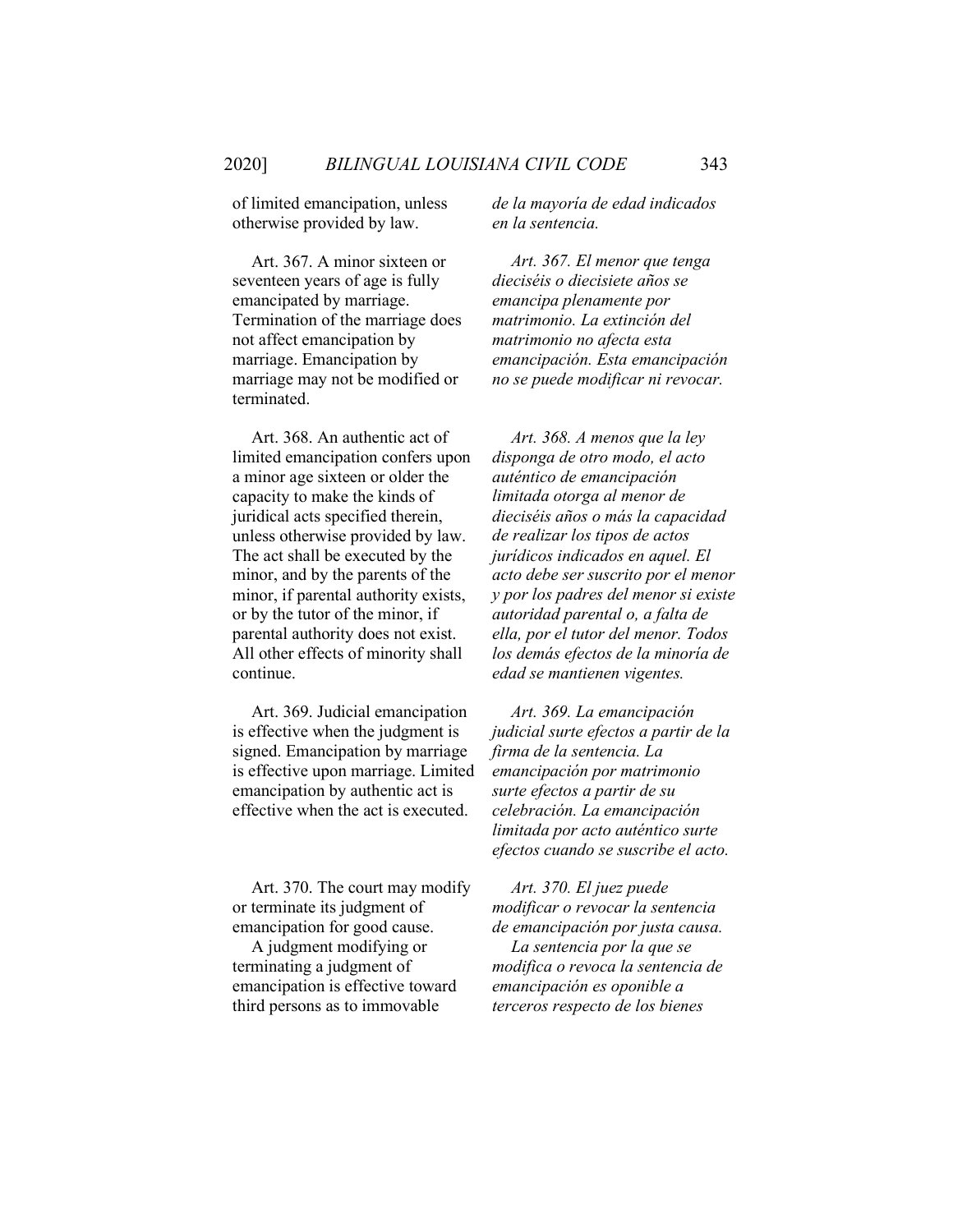property when the judgment is filed for registry in the conveyance records of the parish in which the property is situated, and as to movables when the judgment is filed for registry in the conveyance records of the parish or parishes in which the minor was domiciled at the time of the judgment.

A judgment modifying or terminating a judgment of emancipation does not affect the validity of an act made by the emancipated minor prior to the effective date of modification or termination.

The termination of judicial emancipation places the minor under the same authority to which he was subject prior to emancipation, unless otherwise ordered by the court for good cause shown.

Art. 371. The parties to an authentic act of limited emancipation may modify or terminate the limited emancipation by making a subsequent authentic act. In addition, a court, for good cause, may modify or terminate limited emancipation by authentic act.

An authentic act or judgment modifying or terminating limited emancipation by authentic act is effective toward third persons as to immovable property when the act or judgment is filed for registry in the conveyance records of the

*inmuebles a partir de su presentación para su inscripción en el registro de transferencias de la parroquia en que se sitúan los bienes, y respecto de los bienes muebles, cuando la sentencia se presente para su inscripción en los registros de transferencias de la parroquia o parroquias en que estaba domiciliado el menor al momento de la sentencia.*

*La sentencia por la que se modifica o revoca una sentencia de emancipación no afecta la validez de los actos realizados por el menor emancipado antes de la fecha de entrada en vigor de la modificación o la revocación.*

*A menos que el juez lo ordene de otro modo previa demostración de justa causa, la revocación de la emancipación judicial vuelve a colocar al menor bajo la autoridad a la que estaba sujeto antes de la emancipación.*

*Art. 371. Las partes del acto auténtico de emancipación limitada pueden modificar o revocar la emancipación limitada por acto auténtico posterior. Además, el juez puede modificarla o revocarla por justa causa.*

*El acto auténtico o la sentencia por los que se modifica o revoca la emancipación limitada es oponible a terceros respecto de los bienes inmuebles cuando el acto o la sentencia se presenten para su inscripción en el registro de*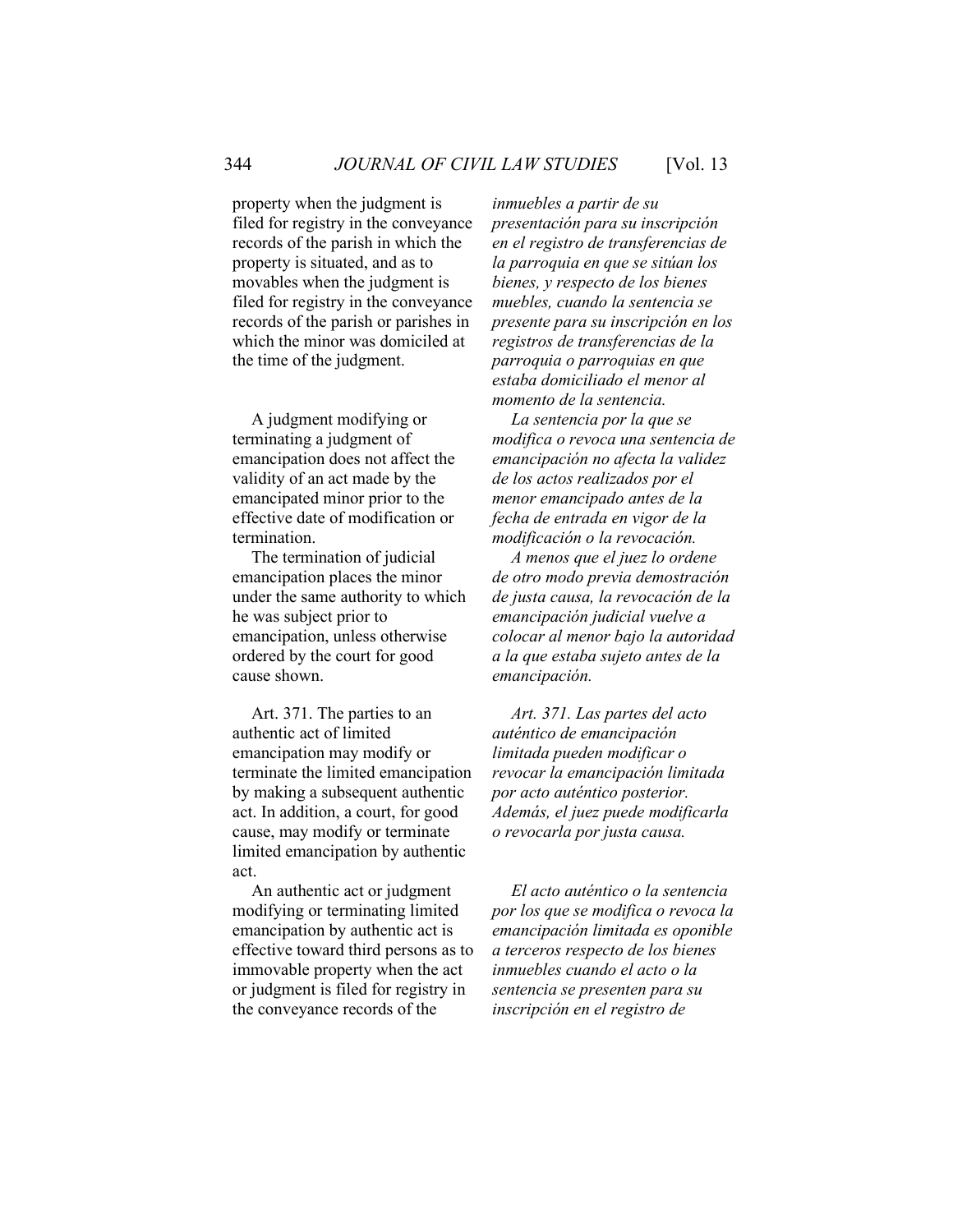parish in which the property is situated and as to movables when the act or judgment is filed for registry in the conveyance records in the parish or parishes in which the minor was domiciled at the time of the act modifying or terminating limited emancipation by authentic act.

An authentic act or judgment modifying or terminating a prior act of limited emancipation does not affect the validity of a juridical act made by the minor prior to the effective date of modification or termination.

Arts. 386-388. [Repealed by Acts 1960, No. 30, §2, eff. Jan. 1, 1961.]

## TITLE IX. PERSONS UNABLE TO CARE FOR THEIR PERSONS OR PROPERTY

[Acts 2000, 1<sup>st</sup> Ex. Sess., No. 25, §1, eff. July 1, 2001.]

#### CHAPTER 1. GROUNDS FOR INTERDICTION

Art. 389. A court may order the full interdiction of a natural person of the age of majority, or an emancipated minor, who due to an infirmity, is unable consistently to make reasoned decisions regarding the care of his person and property, *transferencias de la parroquia en que se sitúan los bienes, y respecto de los bienes muebles, cuando el acto o la sentencia se presente para su inscripción en los registros de transferencias de la o las parroquias en que estaba domiciliado el menor al momento del acto por el que se modificó o revocó la emancipación limitada por acto auténtico.*

*El acto auténtico o la sentencia por la que se modifica o revoca un acto anterior de emancipación limitada no afecta la validez de los actos jurídicos realizados por el menor antes de la entrada en vigor de la modificación o la revocación.*

Arts. 372-385. [Blank.] *Arts. 372-385. [En blanco].*

*Arts. 386-388. [Derogados por sec. 2, ley n.<sup>o</sup> 30 de 1960, vigente desde el 1 de enero de 1961].*

# *TÍTULO IX. DE LAS PERSONAS INCAPACES DE CUIDAR DE SÍ MISMAS O DE SUS BIENES*

*[Sec. 1, ley n.o 25 de 2000, 1.<sup>a</sup> Ses. Ex., vigente desde el 1 de julio de 2001].*

## *CAPÍTULO 1. DE LAS CAUSAS DE INTERDICCIÓN*

*Art. 389. El juez puede ordenar la interdicción plena de una persona física mayor de edad o emancipada que, debido a una discapacidad, no pueda tomar decisiones razonadas de manera sistemática en relación con el*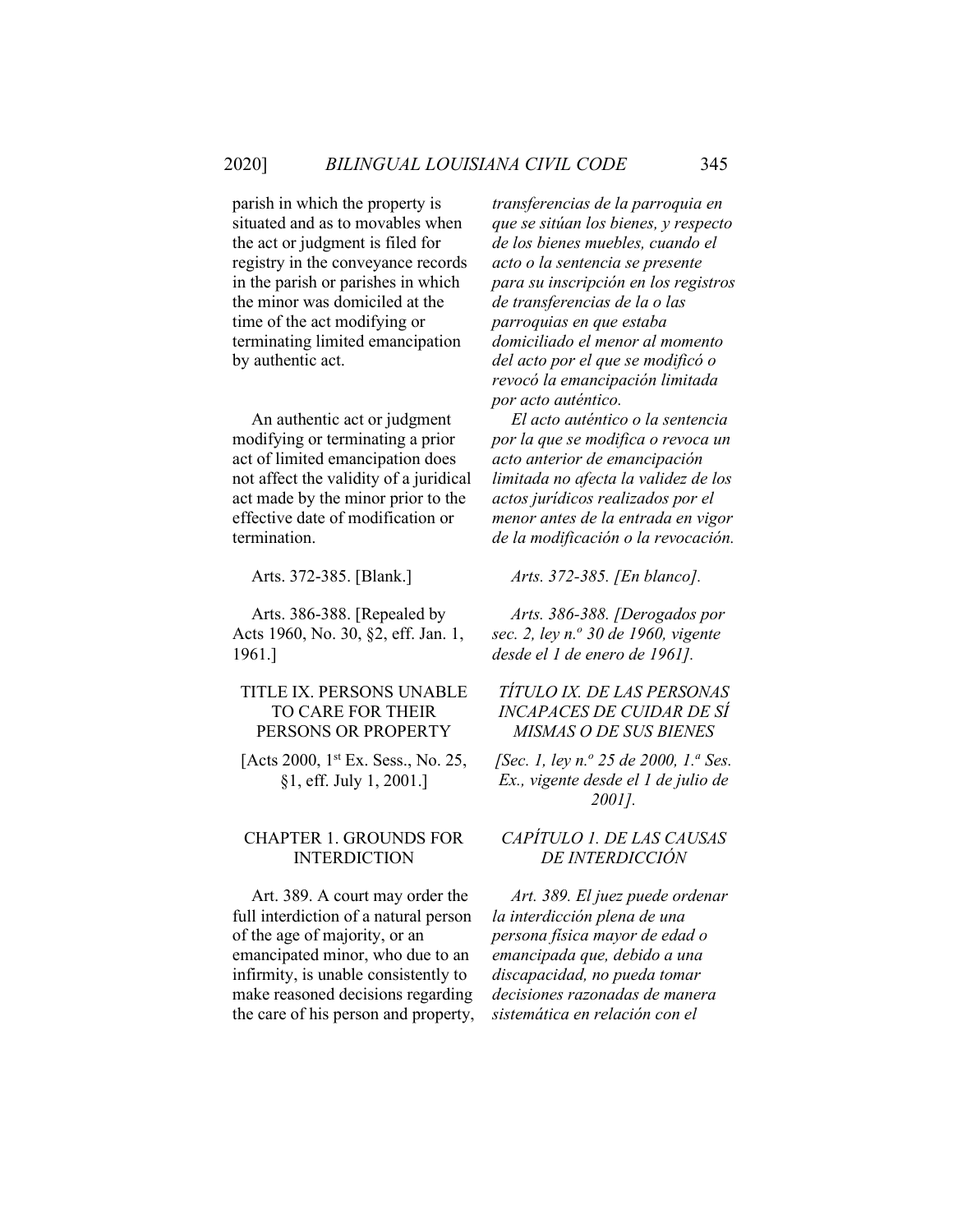or to communicate those decisions, and whose interests cannot be protected by less restrictive means.

Art. 390. A court may order the limited interdiction of a natural person of the age of majority, or an emancipated minor, who due to an infirmity is unable consistently to make reasoned decisions regarding the care of his person or property, or any aspect of either, or to communicate those decisions, and whose interests cannot be protected by less restrictive means.

Art. 391. When a petition for interdiction is pending, a court may order a temporary or preliminary interdiction when there is a substantial likelihood that grounds for interdiction exist and substantial harm to the health, safety, or property of the person sought to be interdicted is imminent.

## CHAPTER 2. GENERAL DUTIES OF CURATORS AND UNDERCURATORS

Art. 392. The court shall appoint a curator to represent the interdict in juridical acts and to care for the person or affairs of the interdict, or any aspect of either. The duties and powers of a curator commence

*cuidado de su persona y de sus bienes, o comunicar dichas decisiones, y cuyos intereses no se puedan proteger por medios menos restrictivos.* 

*Art. 390. El juez puede ordenar la interdicción limitada de una persona física mayor de edad o emancipada que, debido a una discapacidad, no pueda tomar decisiones razonadas de manera sistemática en relación con el cuidado de su persona y de sus bienes, o de cualquier aspecto de ellos, o comunicar dichas decisiones, y cuyos intereses no se puedan proteger por medios menos restrictivos.*

*Art. 391. Si hay una demanda de interdicción en trámite, el juez puede ordenar la interdicción provisoria o preliminar si hubiera una probabilidad significativa de que existan fundamentos para la interdicción y fuera inminente el daño sustancial a la salud, la seguridad o los bienes de la persona que se pretende declarar interdicta.*

# *CAPÍTULO 2. DE LOS DEBERES GENERALES DE LOS CURADORES Y LOS CURADORES SUPERVISORES*

*Art. 392. El juez designará curador para representar al interdicto en los actos jurídicos y para cuidar la persona o los asuntos del interdicto o cualquier aspecto de ambos. Los deberes y*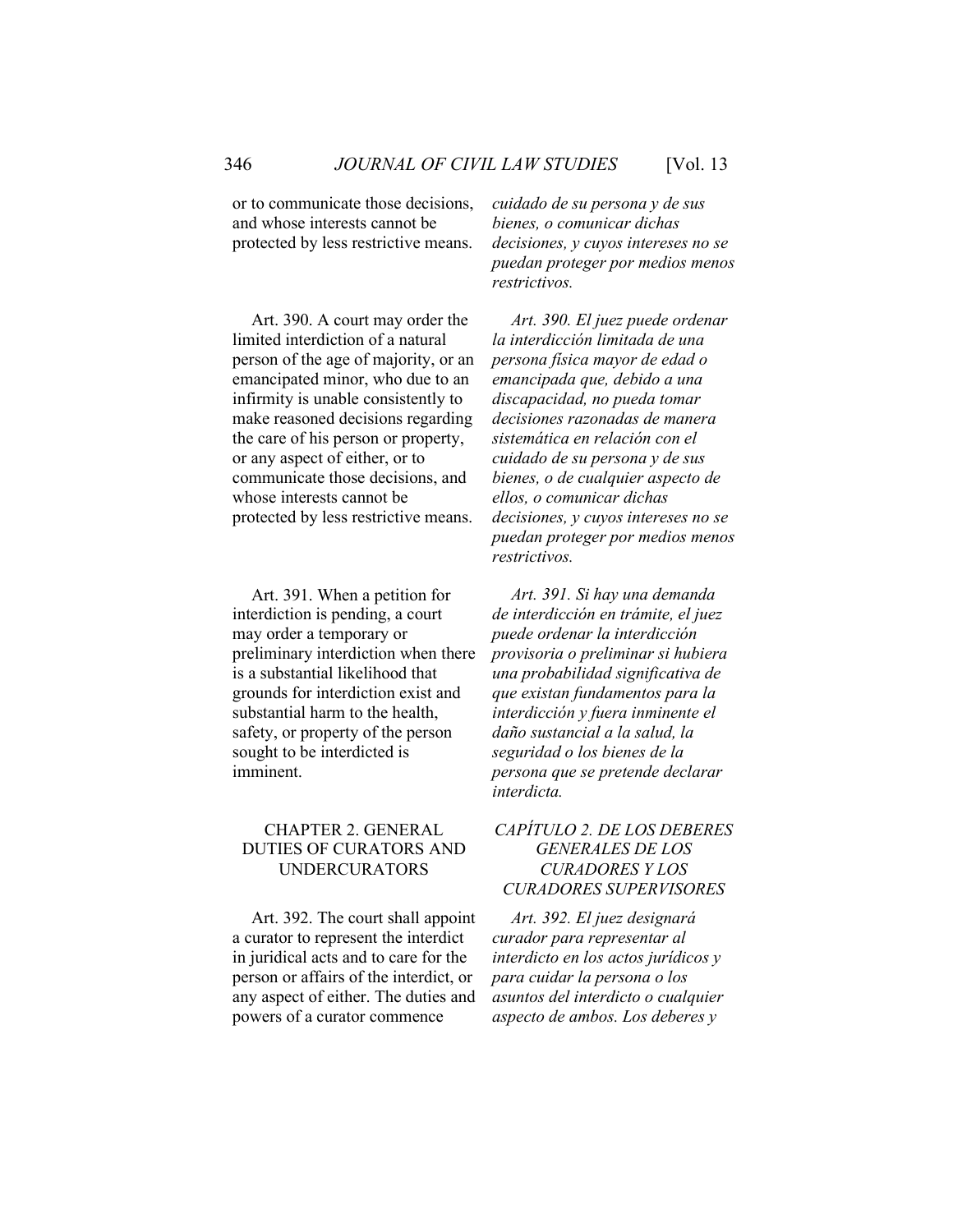upon his qualification. In discharging his duties, a curator shall exercise reasonable care, diligence, and prudence and shall act in the best interest of the interdict.

The court shall confer upon a curator of a limited interdict only those powers required to protect the interests of the interdict.

Art. 393. The court shall appoint an undercurator to discharge the duties prescribed for him by law. The duties and powers of an undercurator shall commence upon qualification. In discharging his duties, an undercurator shall exercise reasonable care, diligence, and prudence and shall act in the best interest of the interdict.

## CHAPTER 3. EFFECTS OF INTERDICTION

Art. 394. Interdiction does not affect the validity of a juridical act made by the interdict prior to the effective date of interdiction.

Art. 395. A full interdict lacks capacity to make a juridical act. A limited interdict lacks capacity to make a juridical act pertaining to the property or aspects of personal care that the judgment of limited interdiction places under the authority of his curator, except as

*facultades del curador comienzan con su designación. En el cumplimiento de sus funciones, el curador debe actuar con cuidado razonable, diligencia y prudencia, además de actuar según sea más conveniente para el interdicto.*

*En caso de interdicción limitada, el juez otorgará al curador solo aquellas facultades necesarias para proteger los intereses del interdicto.*

*Art. 393. El juez designará a un curador supervisor que tendrá las funciones que le asigna la ley. Los deberes y las facultades del curador supervisor comienzan con su designación. En el cumplimiento de sus funciones, el curador supervisor debe actuar con cuidado razonable, diligencia y prudencia, además de actuar según sea más conveniente para el interdicto.*

# *CAPÍTULO 3. DE LOS EFECTOS DE LA INTERDICCIÓN*

*Art. 394. La interdicción no afecta la validez de los actos jurídicos realizados por el interdicto antes de la entrada en vigor de la interdicción.*

*Art. 395. La interdicción plena priva a la persona de capacidad para realizar actos jurídicos. La interdicción limitada priva a la persona de capacidad para realizar los actos jurídicos relativos a los bienes o a aspectos del cuidado personal que la*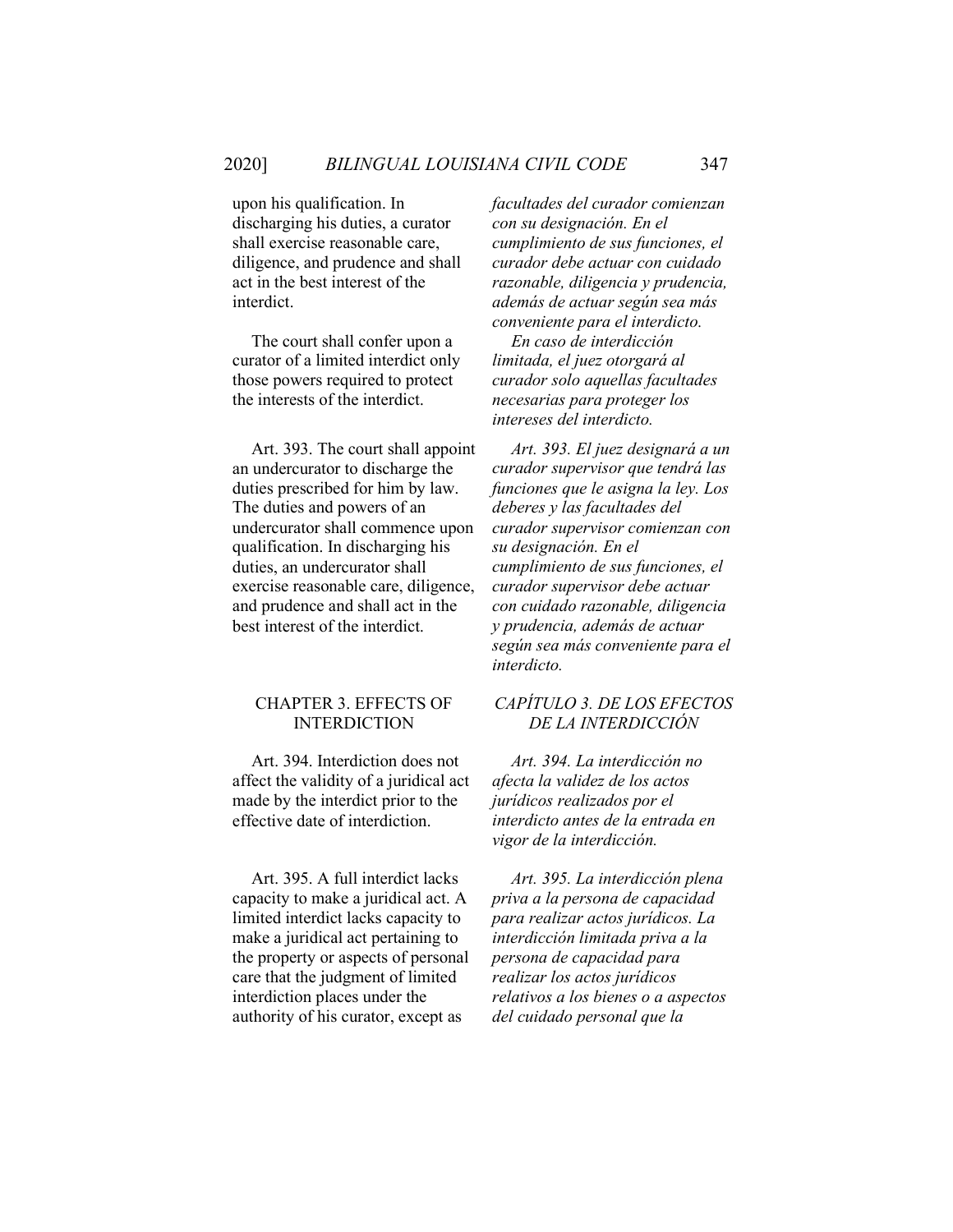provided in Article 1482 or in the judgment of limited interdiction.

Art. 396. A judgment of interdiction has effect retroactive to the date of the filing of the petition for interdiction.

### CHAPTER 4. MODIFICATION AND TERMINATION OF INTERDICTION

Art. 397. The court may modify or terminate a judgment of interdiction for good cause. Interdiction terminates upon death of the interdict or by judgment of the court.

A judgment of preliminary interdiction granted after an adversarial hearing terminates thirty days after being signed, unless extended by the court for good cause for a period not exceeding thirty days. A judgment of temporary interdiction granted ex parte terminates ten days after being signed. On motion of the defendant or for extraordinary reasons shown at a contradictory hearing, the court may extend the judgment of temporary interdiction for one additional period not to exceed ten days.

*sentencia de interdicción limitada encomiende al curador, con la excepción de lo previsto en el artículo 1482 o en la sentencia de interdicción limitada.*

*Art. 396. La sentencia de interdicción tiene efectos retroactivos a la fecha de presentación de la solicitud de interdicción.*

## *CAPÍTULO 4. DE LA MODIFICACIÓN Y LA FINALIZACIÓN DE LA INTERDICCIÓN*

*Art. 397. El juez puede modificar o revocar la sentencia de interdicción por justa causa. La interdicción finaliza con la muerte del interdicto o por sentencia judicial.*

*La sentencia de interdicción preliminar dictada después de una audiencia contradictoria pierde vigencia treinta días después de haber sido firmada, a menos que el juez la prorrogue con justa causa por un período que no exceda los treinta días. La sentencia de interdicción provisional dictada inaudita parte pierde vigencia a los diez días de su firma. A solicitud del demandado o por razones extraordinarias demostradas en una audiencia contradictoria, el juez puede extender la sentencia de interdicción provisoria por un período adicional que no exceda los diez días.*